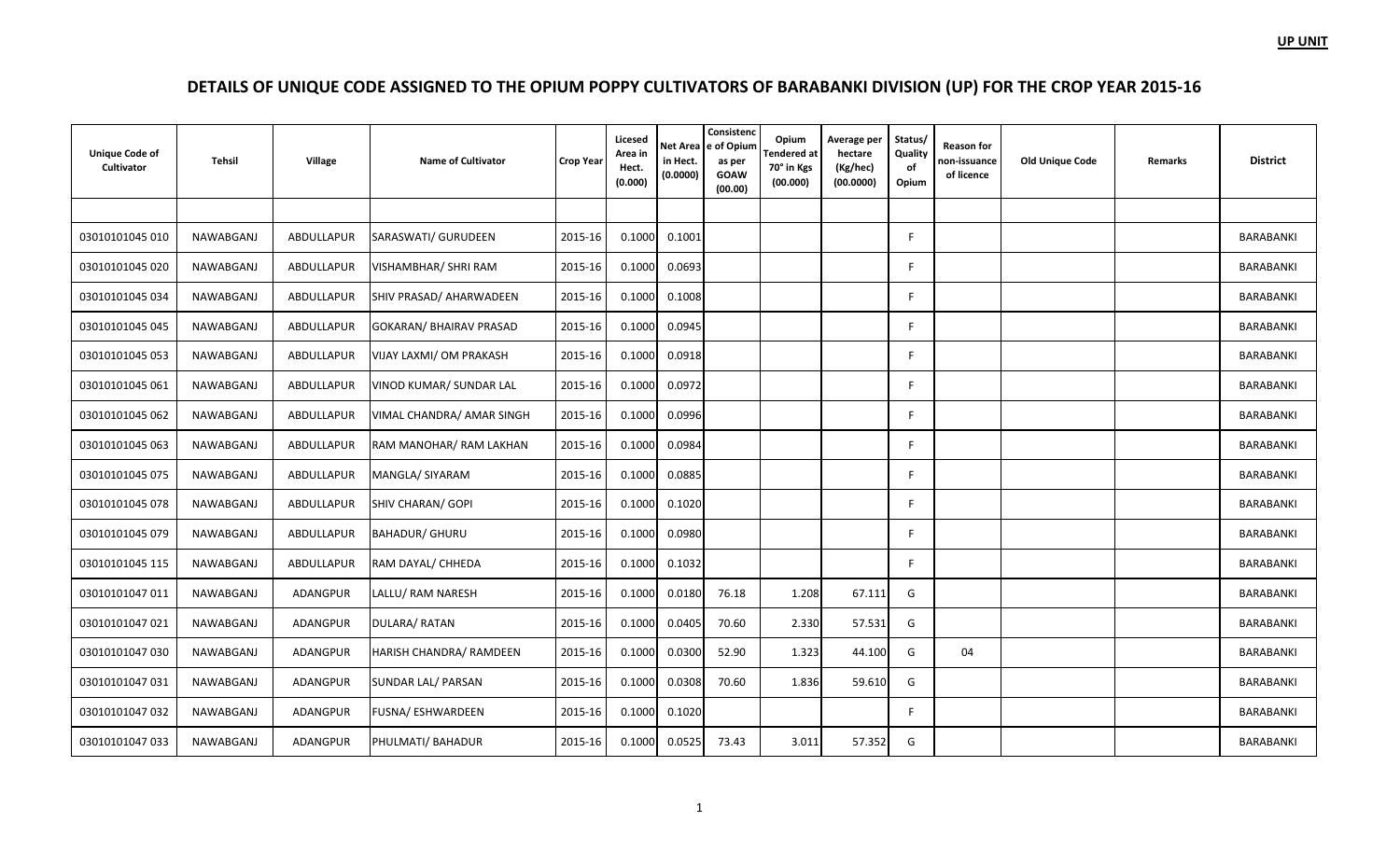| <b>Unique Code of</b><br>Cultivator | <b>Tehsil</b>    | Village         | <b>Name of Cultivator</b> | <b>Crop Year</b> | Licesed<br>Area in<br>Hect.<br>(0.000) | <b>Net Area</b><br>in Hect.<br>(0.0000) | Consistenc<br>e of Opium<br>as per<br><b>GOAW</b><br>(00.00) | Opium<br><b>Tendered at</b><br>70° in Kgs<br>(00.000) | Average per<br>hectare<br>(Kg/hec)<br>(00.0000) | Status/<br>Quality<br>of<br>Opium | <b>Reason for</b><br>non-issuance<br>of licence | Old Unique Code | Remarks | <b>District</b> |
|-------------------------------------|------------------|-----------------|---------------------------|------------------|----------------------------------------|-----------------------------------------|--------------------------------------------------------------|-------------------------------------------------------|-------------------------------------------------|-----------------------------------|-------------------------------------------------|-----------------|---------|-----------------|
|                                     |                  |                 |                           |                  |                                        |                                         |                                                              |                                                       |                                                 |                                   |                                                 |                 |         |                 |
| 03010101055 019                     | NAWABGANJ        | AYAJ NAGAR      | RAM RATAN/ RAM BHAROSE    | 2015-16          | 0.1000                                 | 0.0984                                  |                                                              |                                                       |                                                 | F                                 |                                                 |                 |         | BARABANKI       |
| 03010101055 032                     | NAWABGANJ        | AYAJ NAGAR      | RAM KAILASH/ GURU DAYAL   | 2015-16          | 0.1000                                 | 0.1000                                  |                                                              |                                                       |                                                 | F                                 |                                                 |                 |         | BARABANKI       |
| 03010101055 055                     | NAWABGANJ        | AYAJ NAGAR      | BRIJLAL/ JAGANNATH        | 2015-16          | 0.1000                                 | 0.1033                                  |                                                              |                                                       |                                                 | F                                 |                                                 |                 |         | BARABANKI       |
| 03010101055 067                     | NAWABGANJ        | AYAJ NAGAR      | RAMDEV/ PARSAN            | 2015-16          | 0.1000                                 | 0.1012                                  |                                                              |                                                       |                                                 | F                                 |                                                 |                 |         | BARABANKI       |
| 03010101055 070                     | NAWABGANJ        | AYAJ NAGAR      | SHYAM BIHARI/ CHABILE     | 2015-16          | 0.1000                                 | 0.0999                                  |                                                              |                                                       |                                                 | F                                 |                                                 |                 |         | BARABANKI       |
| 03010101055 086                     | NAWABGANJ        | AYAJ NAGAR      | SAMAR SINGH/ DULARE       | 2015-16          | 0.1000                                 | 0.1008                                  |                                                              |                                                       |                                                 | E                                 |                                                 |                 |         | BARABANKI       |
| 03010101055 088                     | NAWABGANJ        | AYAJ NAGAR      | <b>DESHRAJ/ SHATROHAN</b> | 2015-16          | 0.1000                                 | 0.1015                                  |                                                              |                                                       |                                                 | F                                 |                                                 |                 |         | BARABANKI       |
| 03010101055 089                     | NAWABGANJ        | AYAJ NAGAR      | MUNNILAL/ CHATURI         | 2015-16          | 0.1000                                 | 0.0988                                  |                                                              |                                                       |                                                 | F                                 |                                                 |                 |         | BARABANKI       |
| 03010101055 090                     | NAWABGANJ        | AYAJ NAGAR      | DURGESH/ MAHESH PRASAD    | 2015-16          | 0.1000                                 | 0.1025                                  |                                                              |                                                       |                                                 | F                                 |                                                 |                 |         | BARABANKI       |
| 03010101055 091                     | NAWABGANJ        | AYAJ NAGAR      | SAROJA/HIRALAL            | 2015-16          | 0.1000                                 | 0.0999                                  |                                                              |                                                       |                                                 | F                                 |                                                 |                 |         | BARABANKI       |
| 03010101055 092                     | NAWABGANJ        | AYAJ NAGAR      | CHANGA/ NATTHA            | 2015-16          | 0.1000                                 | 0.0980                                  |                                                              |                                                       |                                                 | F                                 |                                                 |                 |         | BARABANKI       |
| 03010101057 014                     | NAWABGANJ        | <b>BABURIHA</b> | RAM NARESH/ MAIKU LAL     | 2015-16          | 0.1000                                 | 0.1049                                  |                                                              |                                                       |                                                 | F                                 |                                                 |                 |         | BARABANKI       |
| 03010101057018                      | <b>NAWABGANJ</b> | <b>BABURIHA</b> | PURNAMASI/ NATHAI         | 2015-16          | 0.1000                                 | 0.1014                                  |                                                              |                                                       |                                                 | F                                 |                                                 |                 |         | BARABANKI       |
| 03010101057026                      | NAWABGANJ        | <b>BABURIHA</b> | BANSI LAL/ SHYAM LAL      | 2015-16          | 0.1000                                 | 0.1046                                  |                                                              |                                                       |                                                 | F                                 |                                                 |                 |         | BARABANKI       |
| 03010101057 030                     | NAWABGANJ        | <b>BABURIHA</b> | VANSH RAJ/ RAHU           | 2015-16          | 0.1000                                 | 0.1021                                  |                                                              |                                                       |                                                 | F                                 |                                                 |                 |         | BARABANKI       |
| 03010101057 031                     | NAWABGANJ        | <b>BABURIHA</b> | RAJA RAM/ CHEDA           | 2015-16          | 0.1000                                 | 0.0992                                  |                                                              |                                                       |                                                 | F                                 |                                                 |                 |         | BARABANKI       |
| 03010101059 003                     | NAWABGANJ        | <b>BADIPUR</b>  | SATTAN LAL/ SARJU         | 2015-16          | 0.1000                                 | 0.1020                                  |                                                              |                                                       |                                                 | F                                 |                                                 |                 |         | BARABANKI       |
| 03010101059 013                     | NAWABGANJ        | <b>BADIPUR</b>  | RAM VILAS/ RAM ASREY      | 2015-16          | 0.1000                                 | 0.0990                                  |                                                              |                                                       |                                                 | F                                 |                                                 |                 |         | BARABANKI       |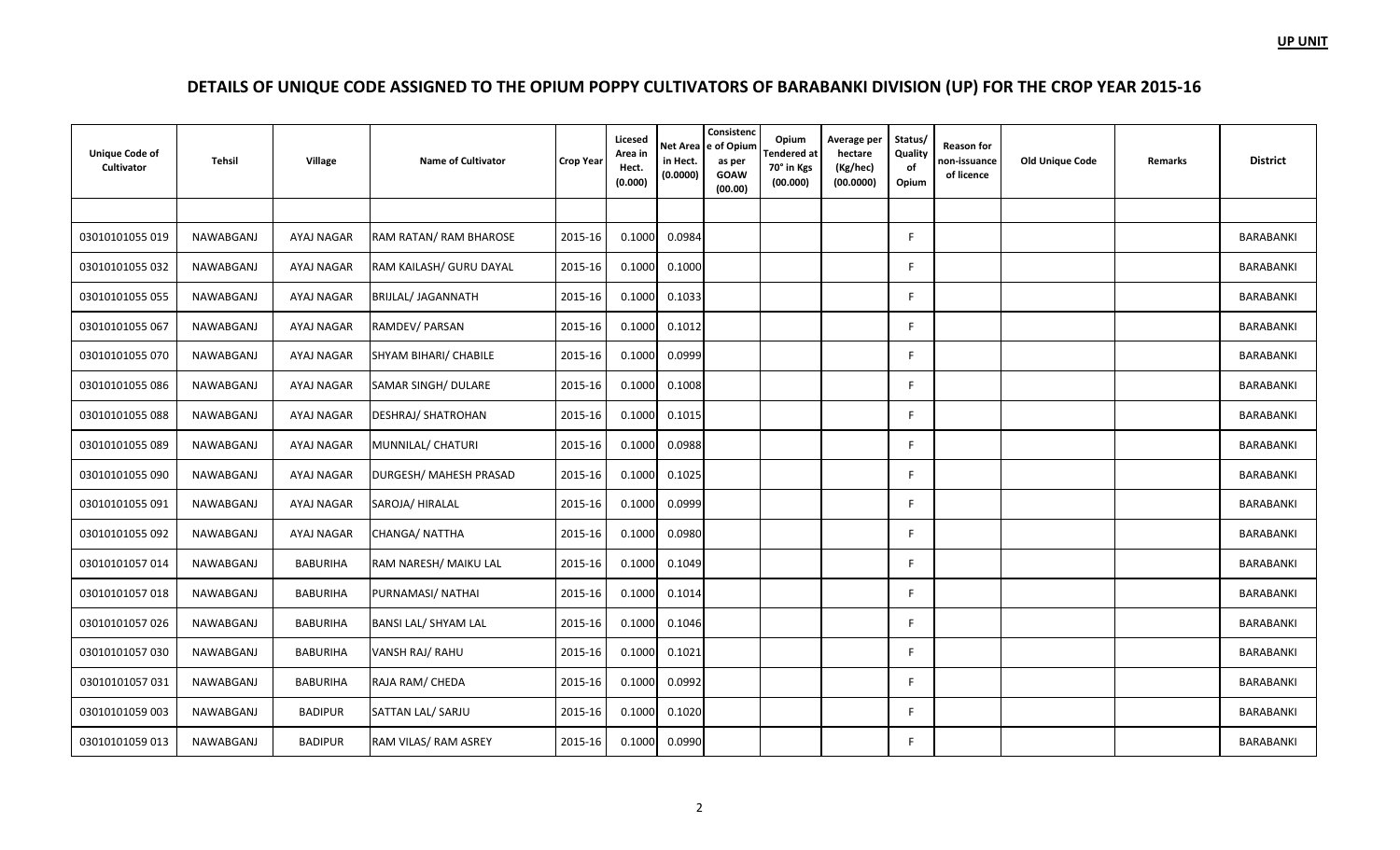| <b>Unique Code of</b><br>Cultivator | Tehsil    | Village                   | <b>Name of Cultivator</b>              | <b>Crop Year</b> | Licesed<br>Area in<br>Hect.<br>(0.000) | Net Area<br>in Hect.<br>(0.0000) | Consistenc<br>e of Opium<br>as per<br><b>GOAW</b><br>(00.00) | Opium<br>Tendered at<br>70° in Kgs<br>(00.000) | Average per<br>hectare<br>(Kg/hec)<br>(00.0000) | Status/<br>Quality<br>of<br>Opium | <b>Reason for</b><br>non-issuance<br>of licence | Old Unique Code | <b>Remarks</b> | <b>District</b>  |
|-------------------------------------|-----------|---------------------------|----------------------------------------|------------------|----------------------------------------|----------------------------------|--------------------------------------------------------------|------------------------------------------------|-------------------------------------------------|-----------------------------------|-------------------------------------------------|-----------------|----------------|------------------|
|                                     |           |                           |                                        |                  |                                        |                                  |                                                              |                                                |                                                 |                                   |                                                 |                 |                |                  |
| 03010101059 055                     | NAWABGANJ | <b>BADIPUR</b>            | MAIKU LAL/ SUKHAI                      | 2015-16          | 0.1000                                 | 0.1050                           |                                                              |                                                |                                                 | F                                 |                                                 |                 |                | BARABANKI        |
| 03010101059 075                     | NAWABGANJ | <b>BADIPUR</b>            | SANGRAM SINGH/ KAUSHAL PAL             | 2015-16          | 0.1000                                 | 0.1018                           |                                                              |                                                |                                                 | E                                 |                                                 |                 |                | BARABANKI        |
| 03010101064 120                     | NAWABGANJ | <b>BARAULI MALIK</b>      | MOHD KALEEM/ ISHRAT ALI                | 2015-16          | 0.1000                                 | 0.0429                           | 50.45                                                        | 1.377                                          | 32.098                                          | G                                 | 04                                              |                 |                | BARABANKI        |
| 03010101069 011                     | NAWABGANJ |                           | BHAGWANPUR - I SHIV PYARI/ RAM NARESH  | 2015-16          | 0.1000                                 | 0.1034                           |                                                              |                                                |                                                 | E                                 |                                                 |                 |                | <b>BARABANKI</b> |
| 03010101069 014                     | NAWABGANJ |                           | BHAGWANPUR - II BUDDHU LAL/ SUNDAR     | 2015-16          | 0.1000                                 | 0.0984                           |                                                              |                                                |                                                 | F                                 |                                                 |                 |                | <b>BARABANKI</b> |
| 03010101069 020                     | NAWABGANJ |                           | BHAGWANPUR - II BADRI PRASAD/ GIRDHARI | 2015-16          | 0.1000                                 | 0.0996                           |                                                              |                                                |                                                 | E                                 |                                                 |                 |                | BARABANKI        |
| 03010101069 024                     | NAWABGANJ |                           | BHAGWANPUR - II DAYARAM/ KALLU         | 2015-16          | 0.1000                                 | 0.1014                           |                                                              |                                                |                                                 | F                                 |                                                 |                 |                | BARABANKI        |
| 03010101069 027                     | NAWABGANJ |                           | BHAGWANPUR - II GANGARAM/ KASHIRAM     | 2015-16          | 0.1000                                 | 0.1041                           |                                                              |                                                |                                                 | E                                 |                                                 |                 |                | BARABANKI        |
| 03010101069 030                     | NAWABGANJ |                           | BHAGWANPUR - II DHARMPAL/ KASHIRAM     | 2015-16          | 0.1000                                 | 0.1044                           |                                                              |                                                |                                                 | F                                 |                                                 |                 |                | BARABANKI        |
| 03010101069 053                     | NAWABGANJ |                           | BHAGWANPUR - II SHIV KUMAR/ JAI KARAN  | 2015-16          | 0.1000                                 | 0.0964                           |                                                              |                                                |                                                 | E                                 |                                                 |                 |                | <b>BARABANKI</b> |
| 03010101069 060                     | NAWABGANJ |                           | BHAGWANPUR - I SATYANAM/ SUMERI        | 2015-16          | 0.1000                                 | 0.0641                           |                                                              |                                                |                                                 | F                                 |                                                 |                 |                | BARABANKI        |
| 03010101069 081                     | NAWABGANJ |                           | BHAGWANPUR - II ARVIND KUMAR/ BUDDHU   | 2015-16          | 0.1000                                 | 0.0972                           |                                                              |                                                |                                                 | E                                 |                                                 |                 |                | BARABANKI        |
| 03010101069 093                     | NAWABGANJ |                           | BHAGWANPUR - II NANHKAU/ GAJODHAR      | 2015-16          | 0.1000                                 | 0.0995                           |                                                              |                                                |                                                 | F                                 |                                                 |                 |                | BARABANKI        |
| 03010101072 034                     | NAWABGANJ | <b>BHOGAI KA</b><br>PURWA | <b>SEVAK RAM/ SIYARAM</b>              | 2015-16          | 0.1000                                 | 0.1010                           |                                                              |                                                |                                                 | E                                 |                                                 |                 |                | BARABANKI        |
| 03010101072 041                     | NAWABGANJ | <b>BHOGAI KA</b><br>PURWA | KESHAV RAM/ RAM KHELAWAN               | 2015-16          | 0.1000                                 | 0.0745                           |                                                              |                                                |                                                 | F                                 |                                                 |                 |                | BARABANKI        |
| 03010101075 002                     | NAWABGANJ | CHIYARA                   | SANGAM LAL/ NANHE LAL                  | 2015-16          | 0.1000                                 | 0.1040                           |                                                              |                                                |                                                 | E                                 |                                                 |                 |                | <b>BARABANKI</b> |
| 03010101075 003                     | NAWABGANJ | <b>CHIYARA</b>            | LAL DEI/ BECHU LAL                     | 2015-16          | 0.1000                                 |                                  |                                                              |                                                |                                                 | N                                 |                                                 |                 |                | <b>BARABANKI</b> |
| 03010101075 024                     | NAWABGANJ | <b>CHIYARA</b>            | SAHAJ RAM/ RAM SAJIVAN                 | 2015-16          | 0.1000                                 | 0.1027                           |                                                              |                                                |                                                 | F                                 |                                                 |                 |                | BARABANKI        |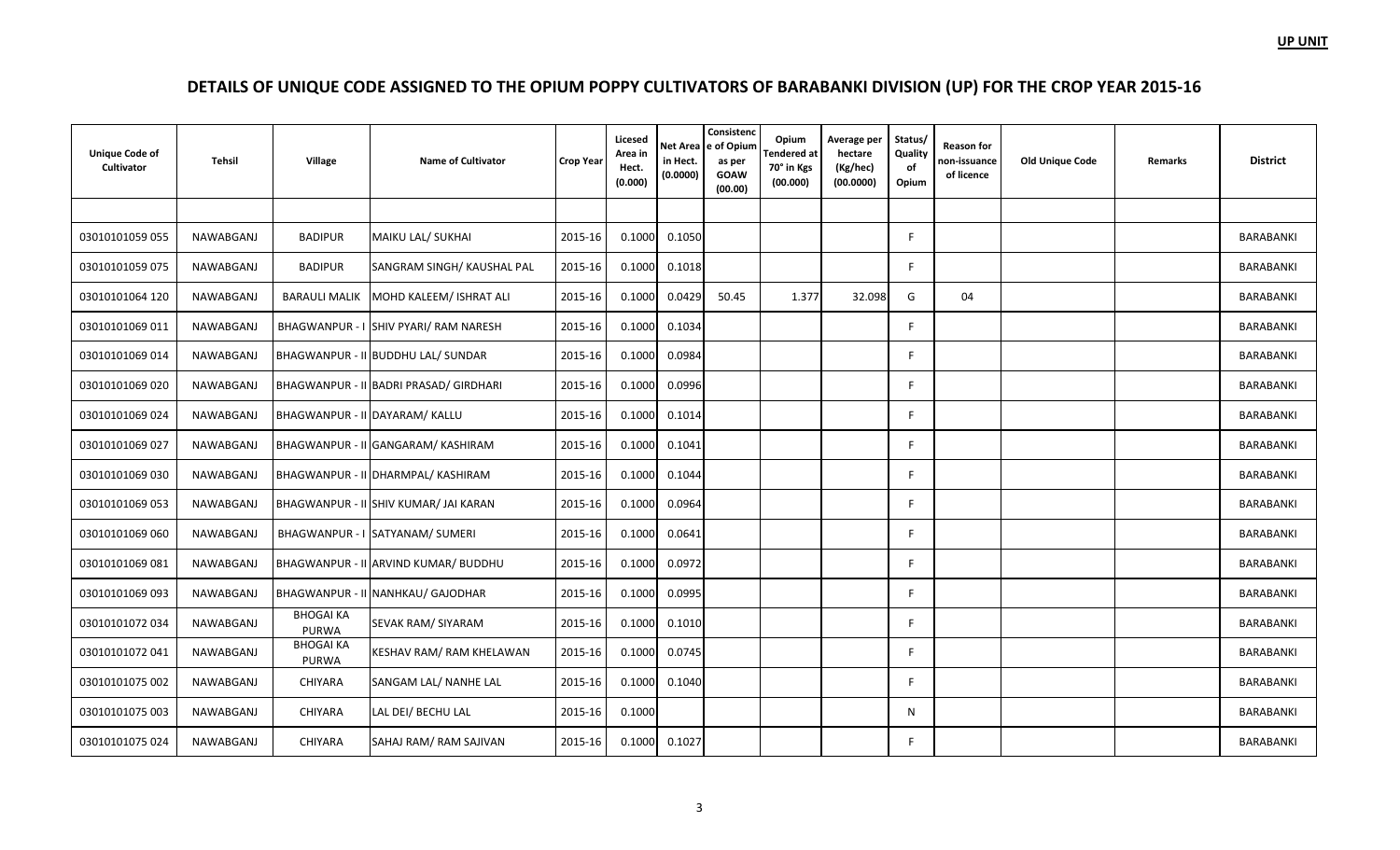| <b>Unique Code of</b><br>Cultivator | Tehsil           | Village              | <b>Name of Cultivator</b>                | <b>Crop Year</b> | Licesed<br>Area in<br>Hect.<br>(0.000) | Net Area<br>in Hect.<br>(0.0000) | Consistenc<br>e of Opium<br>as per<br><b>GOAW</b><br>(00.00) | Opium<br>Tendered at<br>70° in Kgs<br>(00.000) | Average per<br>hectare<br>(Kg/hec)<br>(00.0000) | Status/<br>Quality<br>of<br>Opium | <b>Reason for</b><br>non-issuance<br>of licence | <b>Old Unique Code</b> | Remarks | <b>District</b> |
|-------------------------------------|------------------|----------------------|------------------------------------------|------------------|----------------------------------------|----------------------------------|--------------------------------------------------------------|------------------------------------------------|-------------------------------------------------|-----------------------------------|-------------------------------------------------|------------------------|---------|-----------------|
|                                     |                  |                      |                                          |                  |                                        |                                  |                                                              |                                                |                                                 |                                   |                                                 |                        |         |                 |
| 03010101075 038                     | NAWABGANJ        | <b>CHIYARA</b>       | CHANDRA RAJ/ SURAJ LAL                   | 2015-16          | 0.1000                                 | 0.0988                           |                                                              |                                                |                                                 | E                                 |                                                 |                        |         | BARABANKI       |
| 03010101075 039                     | NAWABGANJ        | CHIYARA              | AMAR SINGH/ SUNDAR LAL                   | 2015-16          | 0.1000                                 | 0.0969                           |                                                              |                                                |                                                 | E                                 |                                                 |                        |         | BARABANKI       |
| 03010101075 040                     | NAWABGANJ        | CHIYARA              | KRIPAWATI/ RAM CHANDAR                   | 2015-16          | 0.1000                                 | 0.1000                           |                                                              |                                                |                                                 | F                                 |                                                 |                        |         | BARABANKI       |
| 03010101082 027                     | NAWABGANJ        | <b>GARHI RAKHMAU</b> | CHANDRA SHEKHAR/ KAMTA<br>PRASAD         | 2015-16          | 0.1000                                 | 0.0980                           |                                                              |                                                |                                                 | E                                 |                                                 |                        |         | BARABANKI       |
| 03010101082 044                     | NAWABGANJ        |                      | GARHI RAKHMAU HARIRAM/ BABULAL           | 2015-16          | 0.1000                                 | 0.1000                           |                                                              |                                                |                                                 | F                                 |                                                 |                        |         | BARABANKI       |
| 03010101082 048                     | NAWABGANJ        |                      | GARHI RAKHMAU VINOD KUMAR/ BABULAL       | 2015-16          | 0.1000                                 | 0.1017                           |                                                              |                                                |                                                 | E                                 |                                                 |                        |         | BARABANKI       |
| 03010101082 064                     | <b>NAWABGANJ</b> |                      | GARHI RAKHMAU LALLU/ RAJARAM             | 2015-16          | 0.1000                                 | 0.1036                           |                                                              |                                                |                                                 | F                                 |                                                 |                        |         | BARABANKI       |
| 03010101082 072                     | NAWABGANJ        |                      | GARHI RAKHMAU BRAHMMA NAND/ RAM KISHUN   | 2015-16          | 0.1000                                 | 0.1016                           |                                                              |                                                |                                                 | E                                 |                                                 |                        |         | BARABANKI       |
| 03010101082 087                     | NAWABGANJ        |                      | GARHI RAKHMAU AYODHYA PRASAD/ ESHWARDEEN | 2015-16          | 0.1000                                 | 0.0995                           |                                                              |                                                |                                                 | F                                 |                                                 |                        |         | BARABANKI       |
| 03010101084 004                     | NAWABGANJ        | <b>GOKULPUR</b>      | RAMROOP/ PURNAMASI                       | 2015-16          | 0.1500                                 | 0.1512                           |                                                              |                                                |                                                 | E                                 |                                                 |                        |         | BARABANKI       |
| 03010101084 009                     | NAWABGANJ        | <b>GOKULPUR</b>      | SANT RAM/ JHAMMAN                        | 2015-16          | 0.1500                                 | 0.1484                           |                                                              |                                                |                                                 | F                                 |                                                 |                        |         | BARABANKI       |
| 03010101084 023                     | NAWABGANJ        | <b>GOKULPUR</b>      | RAM AWADH VERMA/ JANKI<br>PRASAD         | 2015-16          | 0.1500                                 | 0.1488                           |                                                              |                                                |                                                 | E                                 |                                                 |                        |         | BARABANKI       |
| 03010101084 030                     | NAWABGANJ        | <b>GOKULPUR</b>      | MAYARAM/ MUNNALAL                        | 2015-16          | 0.1000                                 | 0.0500                           | 65.74                                                        | 2.789                                          | 55.780                                          | G                                 |                                                 |                        |         | BARABANKI       |
| 03010101084 031                     | NAWABGANJ        | <b>GOKULPUR</b>      | <b>BADLU/ MAHANGU</b>                    | 2015-16          | 0.1000                                 | 0.1000                           |                                                              |                                                |                                                 | E                                 |                                                 |                        |         | BARABANKI       |
| 03010101084 045                     | NAWABGANJ        | <b>GOKULPUR</b>      | RAMHET/RAM SAGAR                         | 2015-16          | 0.1000                                 | 0.1012                           |                                                              |                                                |                                                 | E                                 |                                                 |                        |         | BARABANKI       |
| 03010101084 047                     | NAWABGANJ        | <b>GOKULPUR</b>      | RAJ KUMAR/ GAYA PRASAD                   | 2015-16          | 0.2500                                 | 0.2586                           |                                                              |                                                |                                                 | E                                 |                                                 |                        |         | BARABANKI       |
| 03010101084 053                     | NAWABGANJ        | <b>GOKULPUR</b>      | RAM TIRATH/ SARVJEET                     | 2015-16          | 0.1000                                 | 0.0207                           | 71.99                                                        | 1.409                                          | 68.068                                          | G                                 |                                                 |                        |         | BARABANKI       |
| 03010101084 061                     | NAWABGANJ        | <b>GOKULPUR</b>      | ANIL KUMAR/ SHYAMLAL                     | 2015-16          | 0.1000                                 | 0.0285                           | 65.74                                                        | 1.681                                          | 58.982                                          | G                                 |                                                 |                        |         | BARABANKI       |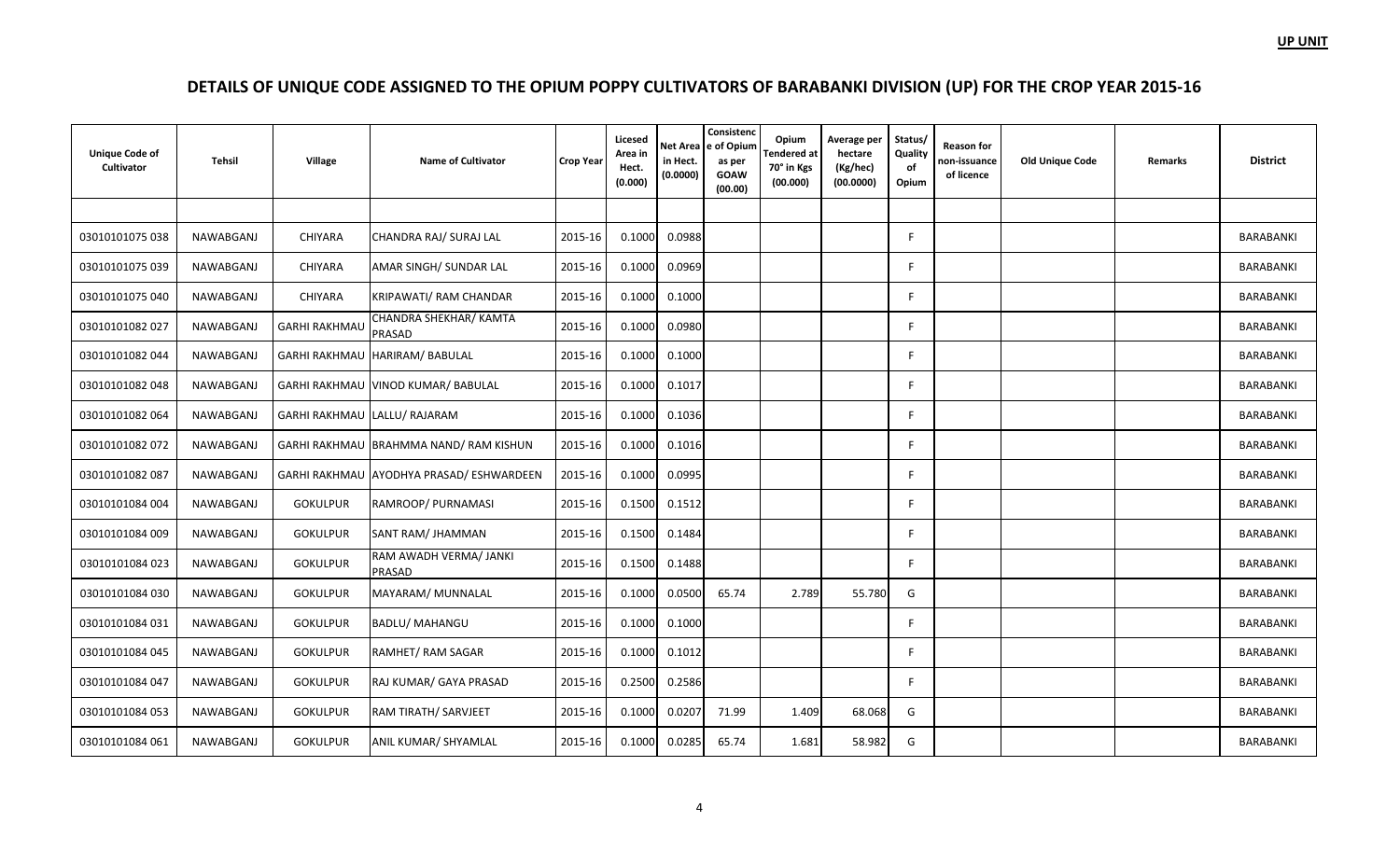| <b>Unique Code of</b><br>Cultivator | Tehsil           | Village         | <b>Name of Cultivator</b>            | <b>Crop Year</b> | Licesed<br>Area in<br>Hect.<br>(0.000) | Net Area<br>in Hect.<br>(0.0000) | Consistenc<br>e of Opium<br>as per<br><b>GOAW</b><br>(00.00) | Opium<br><b>Tendered</b> at<br>70° in Kgs<br>(00.000) | Average per<br>hectare<br>(Kg/hec)<br>(00.0000) | Status/<br>Quality<br>of<br>Opium | <b>Reason for</b><br>non-issuance<br>of licence | <b>Old Unique Code</b> | Remarks | <b>District</b> |
|-------------------------------------|------------------|-----------------|--------------------------------------|------------------|----------------------------------------|----------------------------------|--------------------------------------------------------------|-------------------------------------------------------|-------------------------------------------------|-----------------------------------|-------------------------------------------------|------------------------|---------|-----------------|
|                                     |                  |                 |                                      |                  |                                        |                                  |                                                              |                                                       |                                                 |                                   |                                                 |                        |         |                 |
| 03010101084 063                     | NAWABGANJ        | <b>GOKULPUR</b> | RAM KUMAR/ GAYA PRASAD               | 2015-16          | 0.1500                                 | 0.1501                           |                                                              |                                                       |                                                 |                                   |                                                 |                        |         | BARABANKI       |
| 03010101084 065                     | NAWABGANJ        | <b>GOKULPUR</b> | RAM NARESH/ BALAKRAM                 | 2015-16          | 0.2500                                 | 0.2500                           |                                                              |                                                       |                                                 | E                                 |                                                 |                        |         | BARABANKI       |
| 03010101084 067                     | NAWABGANJ        | <b>GOKULPUR</b> | SIYARAM/ GAYA PRASAD                 | 2015-16          | 0.2500                                 | 0.2526                           |                                                              |                                                       |                                                 |                                   |                                                 |                        |         | BARABANKI       |
| 03010101084 081                     | NAWABGANJ        | <b>GOKULPUR</b> | NANHELAL/ DRIGPAL                    | 2015-16          | 0.1000                                 | 0.0504                           | 67.63                                                        | 3.005                                                 | 59.623                                          | G                                 |                                                 |                        |         | BARABANKI       |
| 03010101084 088                     | NAWABGANJ        | <b>GOKULPUR</b> | KALLU/ HARIRAM                       | 2015-16          | 0.2500                                 | 0.2501                           |                                                              |                                                       |                                                 | F                                 |                                                 |                        |         | BARABANKI       |
| 03010101084 091                     | NAWABGANJ        | <b>GOKULPUR</b> | DUKHIRAM/ HARINAM                    | 2015-16          | 0.2000                                 | 0.1999                           |                                                              |                                                       |                                                 | F                                 |                                                 |                        |         | BARABANKI       |
| 03010101084 097                     | <b>NAWABGANJ</b> | <b>GOKULPUR</b> | ASHARAM/ MAYARAM                     | 2015-16          | 0.2000                                 | 0.2014                           |                                                              |                                                       |                                                 | F                                 |                                                 |                        |         | BARABANKI       |
| 03010101084 102                     | NAWABGANJ        | <b>GOKULPUR</b> | RAMU/ BHABHUTI                       | 2015-16          | 0.2000                                 | 0.0575                           | 59.33                                                        | 3.128                                                 | 54.400                                          | G                                 |                                                 |                        |         | BARABANKI       |
| 03010101084 107                     | <b>NAWABGANJ</b> | <b>GOKULPUR</b> | MAAN SINGH/ RAM VILAS                | 2015-16          | 0.2000                                 | 0.2038                           |                                                              |                                                       |                                                 | F                                 |                                                 |                        |         | BARABANKI       |
| 03010101084 114                     | NAWABGANJ        | <b>GOKULPUR</b> | SANJAY KUMAR/ JAGDEV SINGH           | 2015-16          | 0.2500                                 | 0.2533                           |                                                              |                                                       |                                                 | F                                 |                                                 |                        |         | BARABANKI       |
| 03010101084 116                     | NAWABGANJ        | <b>GOKULPUR</b> | SITARAM/ SANTU                       | 2015-16          | 0.1000                                 | 0.1000                           |                                                              |                                                       |                                                 | F                                 |                                                 |                        |         | BARABANKI       |
| 03010101099 002                     | NAWABGANJ        | KARIMABAD -     | GHISA RAM/ CHOTI                     | 2015-16          | 0.1000                                 | 0.1005                           |                                                              |                                                       |                                                 | E                                 |                                                 |                        |         | BARABANKI       |
| 03010101099 004                     | NAWABGANJ        | KARIMABAD - I   | BHIKHA RAM/ SARJU                    | 2015-16          | 0.1000                                 | 0.1025                           |                                                              |                                                       |                                                 | F                                 |                                                 |                        |         | BARABANKI       |
| 03010101099 006                     | NAWABGANJ        | KARIMABAD - I   | RAM CHANDAR/ FAKIRE                  | 2015-16          | 0.1000                                 | 0.0985                           |                                                              |                                                       |                                                 | E                                 |                                                 |                        |         | BARABANKI       |
| 03010101099 007                     | NAWABGANJ        | KARIMABAD - III | RAM SARAN/ RAM MANOHAR               | 2015-16          | 0.1000                                 | 0.0312                           | 50.32                                                        | 1.387                                                 | 44.455                                          | G                                 | 04                                              |                        |         | BARABANKI       |
| 03010101099 008                     | NAWABGANJ        | KARIMABAD - III | RAM HARAKH/ LAL BAHADUR              | 2015-16          | 0.1000                                 | 0.0306                           | 73.62                                                        | 2.019                                                 | 65.980                                          | G                                 |                                                 |                        |         | BARABANKI       |
| 03010101099 011                     | NAWABGANJ        | KARIMABAD - I   | DAYA SHANKAR/ SRI KRISHNA            | 2015-16          | 0.1000                                 | 0.1000                           |                                                              |                                                       |                                                 | F                                 |                                                 |                        |         | BARABANKI       |
| 03010101099 017                     | NAWABGANJ        |                 | KARIMABAD - III   JAGDISH/ RAM ASREY | 2015-16          | 0.2000                                 | 0.1980                           |                                                              |                                                       |                                                 | F                                 |                                                 |                        |         | BARABANKI       |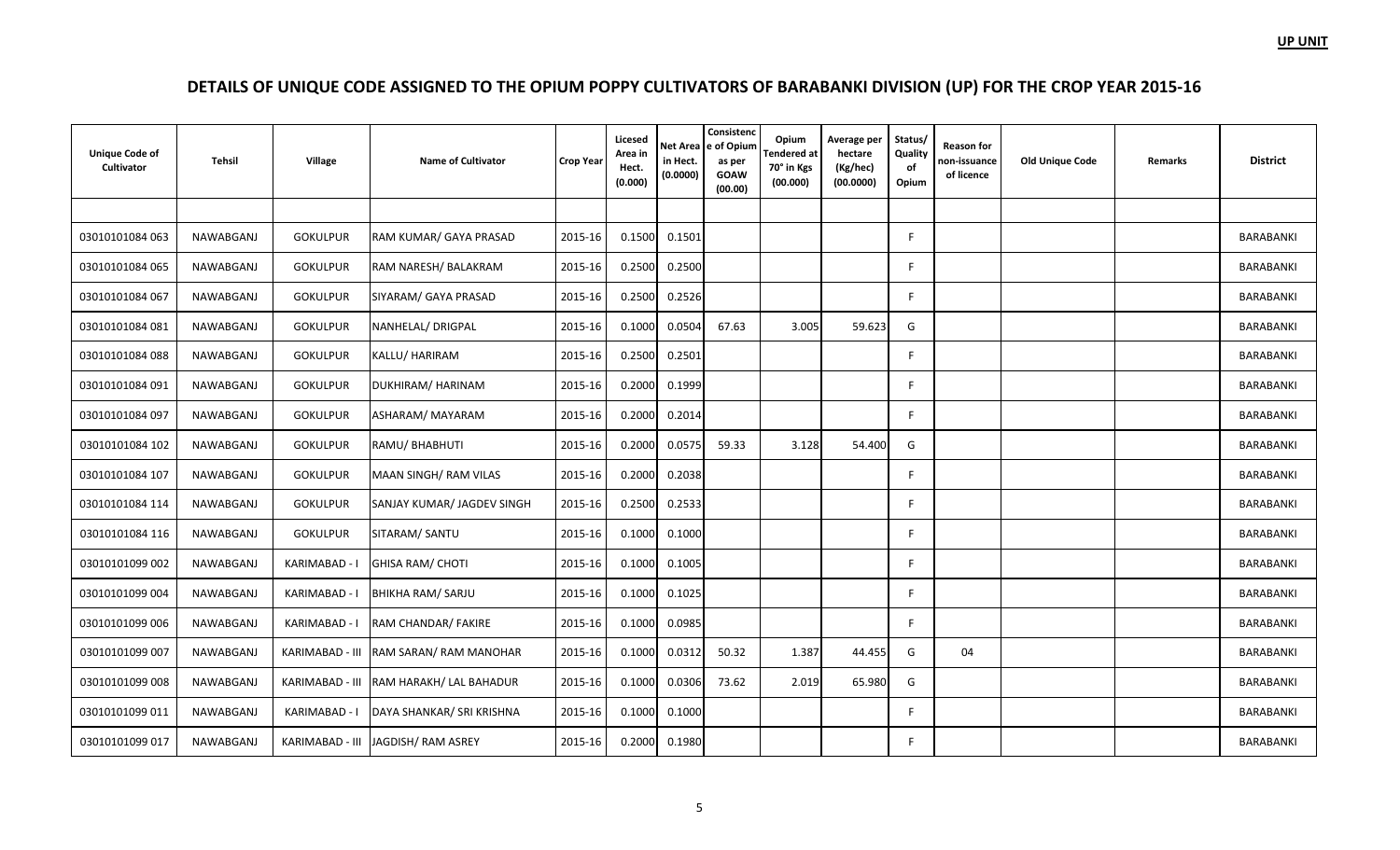| <b>Unique Code of</b><br>Cultivator | <b>Tehsil</b> | Village       | <b>Name of Cultivator</b>                    | <b>Crop Year</b> | Licesed<br>Area in<br>Hect.<br>(0.000) | in Hect.<br>(0.0000) | Consistenc<br>Net Area e of Opium<br>as per<br><b>GOAW</b><br>(00.00) | Opium<br>endered at<br>70° in Kgs<br>(00.000) | Average per<br>hectare<br>(Kg/hec)<br>(00.0000) | Status/<br>Quality<br>of<br>Opium | <b>Reason for</b><br>non-issuance<br>of licence | <b>Old Unique Code</b> | Remarks | <b>District</b> |
|-------------------------------------|---------------|---------------|----------------------------------------------|------------------|----------------------------------------|----------------------|-----------------------------------------------------------------------|-----------------------------------------------|-------------------------------------------------|-----------------------------------|-------------------------------------------------|------------------------|---------|-----------------|
|                                     |               |               |                                              |                  |                                        |                      |                                                                       |                                               |                                                 |                                   |                                                 |                        |         |                 |
| 03010101099 025                     | NAWABGANJ     |               | KARIMABAD - III RAM NARESH/ DULARE           | 2015-16          | 0.1000                                 | 0.0180               | 67.63                                                                 | 1.227                                         | 68.167                                          | G                                 |                                                 |                        |         | BARABANKI       |
| 03010101099 028                     | NAWABGANJ     |               | KARIMABAD - III NANHKU PRASAD/SOHAN LAL      | 2015-16          | 0.2500                                 | 0.0273               | 67.63                                                                 | 1.855                                         | 67.949                                          | G                                 |                                                 |                        |         | BARABANKI       |
| 03010101099 034                     | NAWABGANJ     |               | KARIMABAD - III SURENDRA BAHADUR/ DULARE     | 2015-16          | 0.1000                                 | 0.0151               | 76.75                                                                 | 1.151                                         | 76.225                                          | G                                 |                                                 |                        |         | BARABANKI       |
| 03010101099 036                     | NAWABGANJ     |               | KARIMABAD - III MAYARAM/ PURANMASI           | 2015-16          | 0.1000                                 | 0.0200               | 67.15                                                                 | 1.161                                         | 58.050                                          | G                                 |                                                 |                        |         | BARABANKI       |
| 03010101099 046                     | NAWABGANJ     |               | KARIMABAD - III VANSH RAJ/ PUTTI LAL         | 2015-16          | 0.2500                                 | 0.2562               |                                                                       |                                               |                                                 | F                                 |                                                 |                        |         | BARABANKI       |
| 03010101099 055                     | NAWABGANJ     |               | KARIMABAD - III VIMLA DEVI/ KAILASH          | 2015-16          | 0.2500                                 | 0.2548               |                                                                       |                                               |                                                 | F                                 |                                                 |                        |         | BARABANKI       |
| 03010101099 056                     | NAWABGANJ     |               | KARIMABAD - III PUSHPA DEVI/ RAJENDRA PRASAD | 2015-16          | 0.2500                                 | 0.2472               |                                                                       |                                               |                                                 | F                                 |                                                 |                        |         | BARABANKI       |
| 03010101099 057                     | NAWABGANJ     |               | KARIMABAD - III RAMFER/ GURU DAYAL           | 2015-16          | 0.2500                                 | 0.2508               |                                                                       |                                               |                                                 | F                                 |                                                 |                        |         | BARABANKI       |
| 03010101099 063                     | NAWABGANJ     |               | KARIMABAD - III RAMHET/ SHRI KRISHAN         | 2015-16          | 0.1000                                 | 0.0987               |                                                                       |                                               |                                                 |                                   |                                                 |                        |         | BARABANKI       |
| 03010101099 071                     | NAWABGANJ     |               | KARIMABAD - III RAM ADHAR/ DURGA             | 2015-16          | 0.2500                                 | 0.2469               |                                                                       |                                               |                                                 | F                                 |                                                 |                        |         | BARABANKI       |
| 03010101099 094                     | NAWABGANJ     |               | KARIMABAD - III SATYA NARAYAN/ SUNDAR LAL    | 2015-16          | 0.1000                                 | 0.1008               |                                                                       |                                               |                                                 | F                                 |                                                 |                        |         | BARABANKI       |
| 03010101099 154                     | NAWABGANJ     |               | KARIMABAD - III SUNIL KUMAR/ KISHORI LAL     | 2015-16          | 0.1000                                 | 0.1034               |                                                                       |                                               |                                                 | F                                 |                                                 |                        |         | BARABANKI       |
| 03010101099 155                     | NAWABGANJ     |               | KARIMABAD - III RAM KAILASH/RAM MANOHAR      | 2015-16          | 0.1000                                 | 0.1004               | 64.67                                                                 | 5.488                                         | 54.661                                          | G                                 |                                                 |                        |         | BARABANKI       |
| 03010101099 159                     | NAWABGANJ     |               | KARIMABAD - III   PARWATI/ NAND KISHORE      | 2015-16          | 0.2000                                 | 0.0405               | 67.15                                                                 | 2.369                                         | 58.494                                          | G                                 |                                                 |                        |         | BARABANKI       |
| 03010101099 160                     | NAWABGANJ     | KARIMABAD - I | RAM KISHUN/ RAM GULAM                        | 2015-16          | 0.1000                                 | 0.1008               |                                                                       |                                               |                                                 |                                   |                                                 |                        |         | BARABANKI       |
| 03010101099 162                     | NAWABGANJ     |               | KARIMABAD - III ANOOP KUMAR/TAPESHWARI       | 2015-16          | 0.1000                                 | 0.1035               |                                                                       |                                               |                                                 | F                                 |                                                 |                        |         | BARABANKI       |
| 03010101099 163                     | NAWABGANJ     |               | KARIMABAD - III CHANDRA KUNWAR/ RAMFER       | 2015-16          | 0.1000                                 | 0.0188               | 76.75                                                                 | 1.491                                         | 79.309                                          | G                                 |                                                 |                        |         | BARABANKI       |
| 03010101099 165                     | NAWABGANJ     |               | KARIMABAD - III CHANDRESH SINGH/ LAL BAHADUR | 2015-16          | 0.1000                                 | 0.0216               | 73.62                                                                 | 1.536                                         | 71.111                                          | G                                 |                                                 |                        |         | BARABANKI       |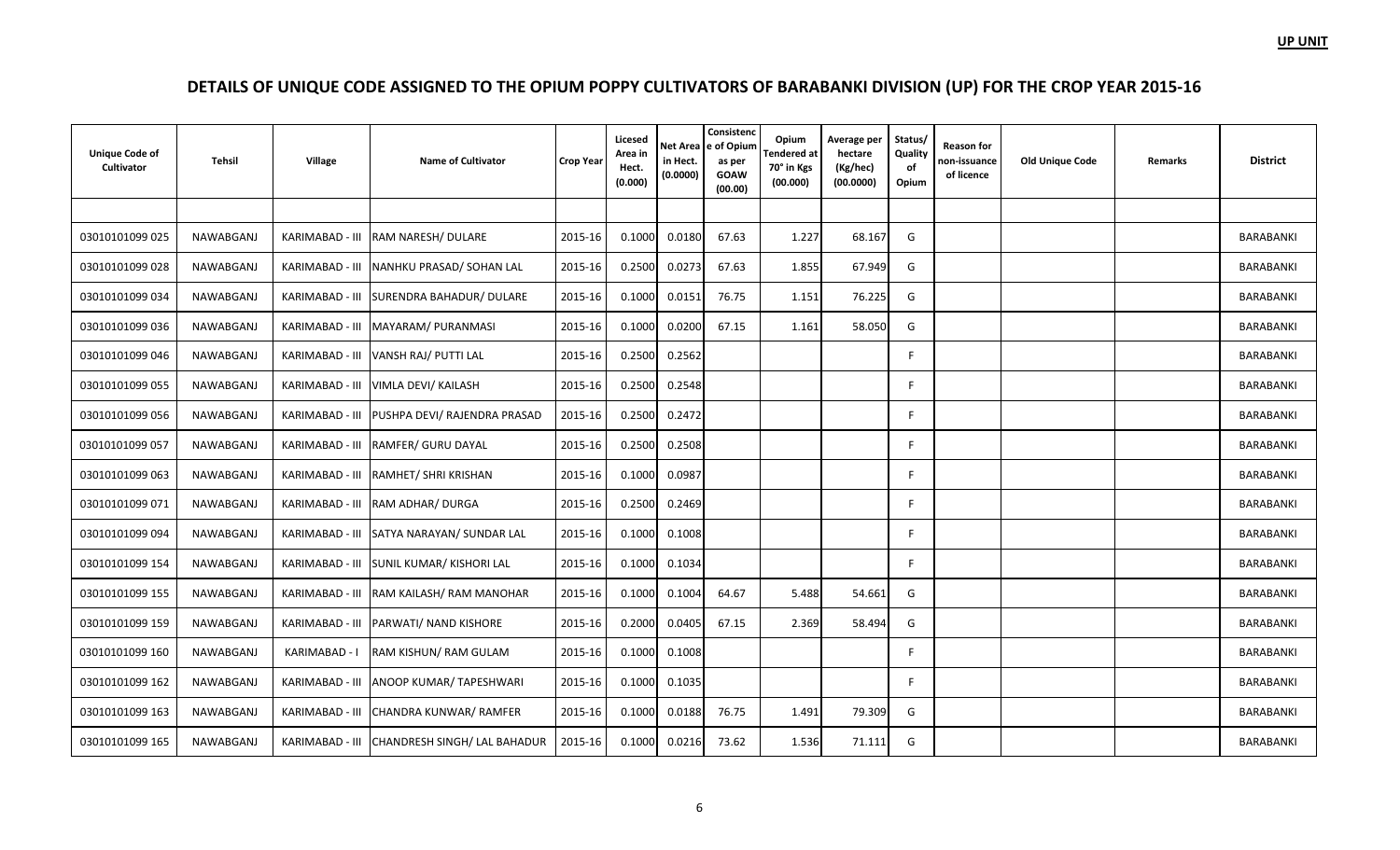| <b>Unique Code of</b><br>Cultivator | Tehsil           | Village         | <b>Name of Cultivator</b>                             | <b>Crop Year</b> | Licesed<br>Area in<br>Hect.<br>(0.000) | Net Area<br>in Hect.<br>(0.0000) | Consistenc<br>e of Opium<br>as per<br><b>GOAW</b><br>(00.00) | Opium<br>Tendered at<br>70° in Kgs<br>(00.000) | Average per<br>hectare<br>(Kg/hec)<br>(00.0000) | Status/<br>Quality<br>of<br>Opium | <b>Reason for</b><br>non-issuance<br>of licence | Old Unique Code | <b>Remarks</b> | <b>District</b>  |
|-------------------------------------|------------------|-----------------|-------------------------------------------------------|------------------|----------------------------------------|----------------------------------|--------------------------------------------------------------|------------------------------------------------|-------------------------------------------------|-----------------------------------|-------------------------------------------------|-----------------|----------------|------------------|
|                                     |                  |                 |                                                       |                  |                                        |                                  |                                                              |                                                |                                                 |                                   |                                                 |                 |                |                  |
| 03010101099 167                     | <b>NAWABGANJ</b> |                 | KARIMABAD - III RAM KUMAR/ SRI KISHAN                 | 2015-16          | 0.2500                                 | 0.2504                           |                                                              |                                                |                                                 | F                                 |                                                 |                 |                | BARABANKI        |
| 03010101099 170                     | NAWABGANJ        |                 | KARIMABAD - III OM PRAKASH/ BABURAM                   | 2015-16          | 0.1000                                 | 0.0984                           |                                                              |                                                |                                                 | F                                 |                                                 |                 |                | BARABANKI        |
| 03010101099 181                     | NAWABGANJ        | KARIMABAD - I   | SUKAI LAL/ HAZARI                                     | 2015-16          | 0.1000                                 | 0.1043                           |                                                              |                                                |                                                 | F                                 |                                                 |                 |                | BARABANKI        |
| 03010101099 192                     | NAWABGANJ        | KARIMABAD - I   | SURYA LAL/ PYARE LAL                                  | 2015-16          | 0.1000                                 | 0.0176                           | 70.60                                                        | 1.210                                          | 68.750                                          | G                                 |                                                 |                 |                | <b>BARABANKI</b> |
| 03010101099 195                     | NAWABGANJ        | KARIMABAD - I   | PARIDEEN/ DHODE                                       | 2015-16          | 0.2000                                 | 0.1995                           |                                                              |                                                |                                                 | F                                 |                                                 |                 |                | <b>BARABANKI</b> |
| 03010101099 198                     | NAWABGANJ        | KARIMABAD - I   | JALALU/ FAKIRE                                        | 2015-16          | 0.1000                                 | 0.1007                           |                                                              |                                                |                                                 | E                                 |                                                 |                 |                | BARABANKI        |
| 03010101099 200                     | <b>NAWABGANJ</b> | KARIMABAD - I   | <b>BASDEV/ SARVAJEET</b>                              | 2015-16          | 0.1000                                 | 0.0398                           | 70.60                                                        | 2.794                                          | 70.201                                          | G                                 |                                                 |                 |                | BARABANKI        |
| 03010101099 208                     | NAWABGANJ        |                 | KARIMABAD - III SHAILENDRA KUMAR / GURU DAYAL 2015-16 |                  | 0.2500                                 | 0.0356                           | 73.43                                                        | 2.339                                          | 65.702                                          | G                                 |                                                 |                 |                | BARABANKI        |
| 03010101099 222                     | NAWABGANJ        | KARIMABAD - III | NARENDRA KUMAR/ SHATROHAN<br><b>LAL</b>               | 2015-16          | 0.1000                                 | 0.0150                           | 73.62                                                        | 1.188                                          | 79.200                                          | G                                 |                                                 |                 |                | BARABANKI        |
| 03010101099 223                     | NAWABGANJ        |                 | KARIMABAD - III RAJ KISHORE/ CHEDA LAL                | 2015-16          | 0.2500                                 | 0.2571                           |                                                              |                                                |                                                 | E                                 |                                                 |                 |                | <b>BARABANKI</b> |
| 03010101099 225                     | NAWABGANJ        |                 | KARIMABAD - III SUKHNANDAN/ PATANDEEN                 | 2015-16          | 0.1000                                 | 0.0990                           |                                                              |                                                |                                                 | F                                 |                                                 |                 |                | BARABANKI        |
| 03010101099 226                     | NAWABGANJ        |                 | KARIMABAD - III ASHARAM/ PATANDEEN                    | 2015-16          | 0.1000                                 | 0.0997                           |                                                              |                                                |                                                 | E                                 |                                                 |                 |                | BARABANKI        |
| 03010101099 235                     | NAWABGANJ        |                 | KARIMABAD - III RAMLAL/ MAHABALI                      | 2015-16          | 0.2500                                 | 0.0297                           | 71.99                                                        | 2.088                                          | 70.303                                          | G                                 |                                                 |                 |                | BARABANKI        |
| 03010101099 238                     | NAWABGANJ        |                 | KARIMABAD - III SANJAY KUMAR / BABU LAL               | 2015-16          | 0.2000                                 | 0.1976                           |                                                              |                                                |                                                 | F                                 |                                                 |                 |                | BARABANKI        |
| 03010101099 240                     | NAWABGANJ        | KARIMABAD - I   | MUNNA TIWARI/ BABULAL                                 | 2015-16          | 0.2500                                 | 0.2532                           |                                                              |                                                |                                                 | F                                 |                                                 |                 |                | BARABANKI        |
| 03010101099 242                     | NAWABGANJ        |                 | KARIMABAD - III AJAY KUMAR/ SATROHAN LAL              | 2015-16          | 0.2500                                 | 0.2511                           |                                                              |                                                |                                                 | E                                 |                                                 |                 |                | <b>BARABANKI</b> |
| 03010101099 250                     | NAWABGANJ        |                 | KARIMABAD - III   PUTTU LAL/ SOHAN LAL                | 2015-16          | 0.1000                                 | 0.1020                           |                                                              |                                                |                                                 | F                                 |                                                 |                 |                | <b>BARABANKI</b> |
| 03010101099 254                     | <b>NAWABGANJ</b> |                 | KARIMABAD - I JAIKAKRAN/ BHARAT                       | 2015-16          | 0.1000                                 | 0.0966                           |                                                              |                                                |                                                 | F                                 |                                                 |                 |                | BARABANKI        |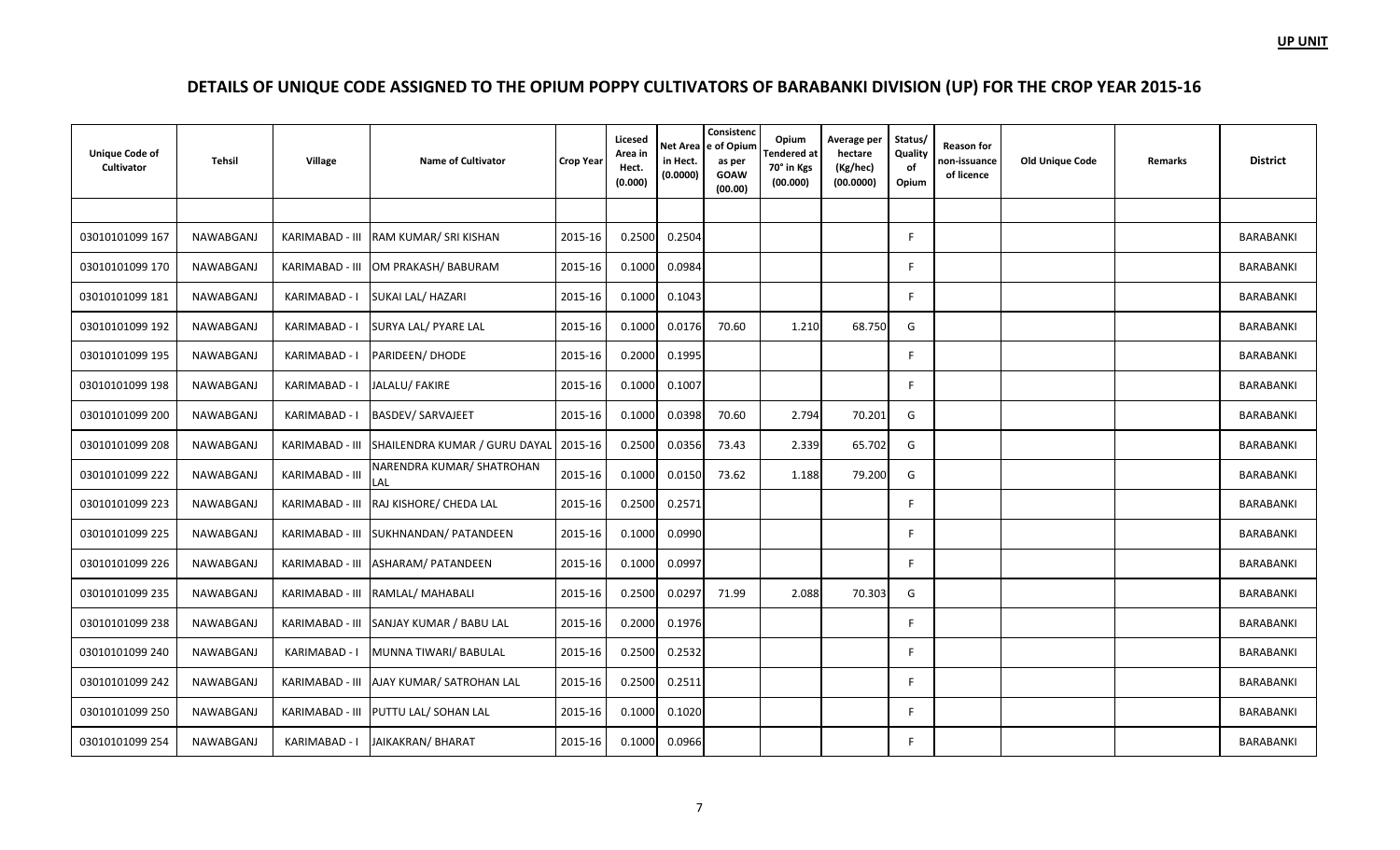| <b>Unique Code of</b><br>Cultivator | Tehsil    | Village         | <b>Name of Cultivator</b>                | <b>Crop Year</b> | Licesed<br>Area in<br>Hect.<br>(0.000) | in Hect.<br>(0.0000) | Consistenc<br>Net Area e of Opium<br>as per<br><b>GOAW</b><br>(00.00) | Opium<br><b>Tendered</b> at<br>70° in Kgs<br>(00.000) | Average per<br>hectare<br>(Kg/hec)<br>(00.0000) | Status/<br>Quality<br>of<br>Opium | Reason for<br>non-issuance<br>of licence | <b>Old Unique Code</b> | Remarks | <b>District</b>  |
|-------------------------------------|-----------|-----------------|------------------------------------------|------------------|----------------------------------------|----------------------|-----------------------------------------------------------------------|-------------------------------------------------------|-------------------------------------------------|-----------------------------------|------------------------------------------|------------------------|---------|------------------|
|                                     |           |                 |                                          |                  |                                        |                      |                                                                       |                                                       |                                                 |                                   |                                          |                        |         |                  |
| 03010101099 256                     | NAWABGANJ | KARIMABAD -     | <b>ASHARFI/ HARI CHARAN</b>              | 2015-16          | 0.1000                                 | 0.0999               |                                                                       |                                                       |                                                 | E                                 |                                          |                        |         | BARABANKI        |
| 03010101099 258                     | NAWABGANJ |                 | KARIMABAD - III SANTRAM/ BADRI NARAYAN   | 2015-16          | 0.1000                                 | 0.0297               | 62.73                                                                 | 1.586                                                 | 53.401                                          | G                                 |                                          |                        |         | <b>BARABANKI</b> |
| 03010101099 259                     | NAWABGANJ | KARIMABAD - III | MAAN SINGH/DURGA PRASAD                  | 2015-16          | 0.1000                                 | 0.0997               | 65.74                                                                 | 5.550                                                 | 55.667                                          | G                                 |                                          |                        |         | <b>BARABANKI</b> |
| 03010101099 260                     | NAWABGANJ |                 | KARIMABAD - III SAHAJ RAM/BADRI NARAYAN  | 2015-16          | 0.1000                                 | 0.0510               | 65.74                                                                 | 2.742                                                 | 53.765                                          | G                                 |                                          |                        |         | BARABANKI        |
| 03010101099 261                     | NAWABGANJ |                 | KARIMABAD - III RAM KUMAR/BADRI NARAYAN  | 2015-16          | 0.2000                                 | 0.0860               | 59.33                                                                 | 4.340                                                 | 50.465                                          | G                                 | 04                                       |                        |         | BARABANKI        |
| 03010101099 263                     | NAWABGANJ |                 | KARIMABAD - III AMAR SINGH/ GURU SARAN   | 2015-16          | 0.1000                                 | 0.0690               | 65.92                                                                 | 3.965                                                 | 57.464                                          | G                                 |                                          |                        |         | BARABANKI        |
| 03010101099 264                     | NAWABGANJ |                 | KARIMABAD - III HANS RAJ/ RAM MANOHAR    | 2015-16          | 0.1000                                 | 0.0720               | 67.15                                                                 | 4.067                                                 | 56.486                                          | G                                 |                                          |                        |         | <b>BARABANKI</b> |
| 03010101099 265                     | NAWABGANJ |                 | KARIMABAD - III GURGI DEVI/ GURUDEEN     | 2015-16          | 0.1000                                 | 0.0210               | 71.99                                                                 | 1.409                                                 | 67.095                                          | G                                 |                                          |                        |         | <b>BARABANKI</b> |
| 03010101099 266                     | NAWABGANJ |                 | KARIMABAD - III BHOLA SINGH/ LAL BAHADUR | 2015-16          | 0.1000                                 | 0.0245               | 73.62                                                                 | 1.641                                                 | 66.980                                          | G                                 |                                          |                        |         | BARABANKI        |
| 03010101099 267                     | NAWABGANJ |                 | KARIMABAD - III MUL CHAND/RAMFAL         | 2015-16          | 0.1000                                 | 0.0243               | 66.79                                                                 | 1.364                                                 | 56.132                                          | G                                 |                                          |                        |         | BARABANKI        |
| 03010101099 268                     | NAWABGANJ |                 | KARIMABAD - III RAM MILAN/ SRI KISHAN    | 2015-16          | 0.1000                                 | 0.0368               | 62.73                                                                 | 1.980                                                 | 53.804                                          | G                                 |                                          |                        |         | BARABANKI        |
| 03010101099 269                     | NAWABGANJ |                 | KARIMABAD - III RAM LAKHAN/ LAL BAHADUR  | 2015-16          | 0.2500                                 | 0.2520               |                                                                       |                                                       |                                                 | F                                 |                                          |                        |         | <b>BARABANKI</b> |
| 03010101099 270                     | NAWABGANJ |                 | KARIMABAD - III RAM SAJIVAN/ NANHE LAL   | 2015-16          | 0.1000                                 | 0.1005               | 62.73                                                                 | 5.386                                                 | 53.592                                          | G                                 |                                          |                        |         | <b>BARABANKI</b> |
| 03010101099 271                     | NAWABGANJ |                 | KARIMABAD - III SRI KRISHNA/ SARJU       | 2015-16          | 0.1000                                 | 0.0352               | 67.32                                                                 | 2.020                                                 | 57.386                                          | G                                 |                                          |                        |         | BARABANKI        |
| 03010101099 272                     | NAWABGANJ |                 | KARIMABAD - III RAM KHELAWAN/PURNAMASI   | 2015-16          | 0.2500                                 | 0.2566               |                                                                       |                                                       |                                                 | -F                                |                                          |                        |         | BARABANKI        |
| 03010101099 273                     | NAWABGANJ | KARIMABAD - I   | SANTPAL/ GAYA PRASAD                     | 2015-16          | 0.1000                                 | 0.1007               |                                                                       |                                                       |                                                 | F                                 |                                          |                        |         | BARABANKI        |
| 03010101099 275                     | NAWABGANJ | KARIMABAD - I   | KAILASHA/ JAGANNATH                      | 2015-16          | 0.1000                                 | 0.1036               |                                                                       |                                                       |                                                 | F.                                |                                          |                        |         | BARABANKI        |
| 03010101120080                      | NAWABGANJ |                 | MOHAMMADPUR VISHRAM/ MATHURA             | 2015-16          | 0.1000                                 | 0.1000               |                                                                       |                                                       |                                                 | F.                                |                                          |                        |         | <b>BARABANKI</b> |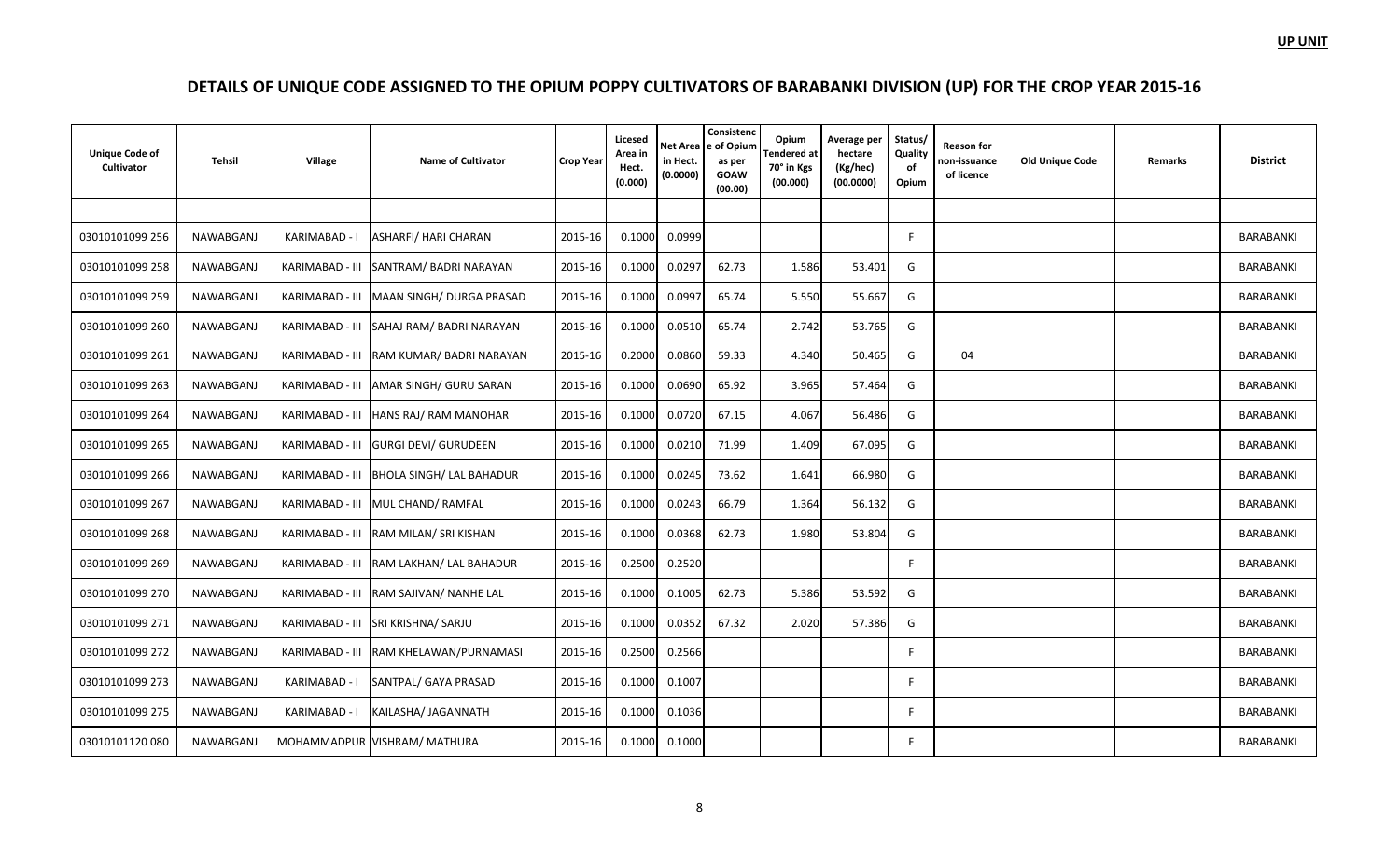| <b>Unique Code of</b><br>Cultivator | Tehsil    | Village        | <b>Name of Cultivator</b>       | <b>Crop Year</b> | Licesed<br>Area in<br>Hect.<br>(0.000) | in Hect.<br>(0.0000) | Consistenc<br>Net Area e of Opium<br>as per<br><b>GOAW</b><br>(00.00) | Opium<br><b>Tendered</b> at<br>70° in Kgs<br>(00.000) | Average per<br>hectare<br>(Kg/hec)<br>(00.0000) | Status/<br>Quality<br>of<br>Opium | <b>Reason for</b><br>non-issuance<br>of licence | <b>Old Unique Code</b> | Remarks | <b>District</b> |
|-------------------------------------|-----------|----------------|---------------------------------|------------------|----------------------------------------|----------------------|-----------------------------------------------------------------------|-------------------------------------------------------|-------------------------------------------------|-----------------------------------|-------------------------------------------------|------------------------|---------|-----------------|
|                                     |           |                |                                 |                  |                                        |                      |                                                                       |                                                       |                                                 |                                   |                                                 |                        |         |                 |
| 03010101120082                      | NAWABGANJ |                | MOHAMMADPUR GIRDHARI/ MATHURA   | 2015-16          | 0.1000                                 | 0.1007               |                                                                       |                                                       |                                                 | F                                 |                                                 |                        |         | BARABANKI       |
| 03010101120093                      | NAWABGANJ |                | MOHAMMADPUR RAM SANEHI/ MATHURA | 2015-16          | 0.1000                                 | 0.0988               |                                                                       |                                                       |                                                 | F.                                |                                                 |                        |         | BARABANKI       |
| 03010101122 005                     | NAWABGANJ | <b>MOHNA</b>   | RAM MAMOHAR/ GHEESA             | 2015-16          | 0.1000                                 | 0.0975               |                                                                       |                                                       |                                                 | E                                 |                                                 |                        |         | BARABANKI       |
| 03010101122 015                     | NAWABGANJ | <b>MOHNA</b>   | GAYA PRASAD/ BECHU              | 2015-16          | 0.1000                                 | 0.1037               |                                                                       |                                                       |                                                 | F.                                |                                                 |                        |         | BARABANKI       |
| 03010101122 023                     | NAWABGANJ | <b>MOHNA</b>   | RAM KAILASH/ KUSH LAL           | 2015-16          | 0.1000                                 | 0.0900               |                                                                       |                                                       |                                                 | E                                 |                                                 |                        |         | BARABANKI       |
| 03010101122 025                     | NAWABGANJ | <b>MOHNA</b>   | PUTTI LAL/ BAHADUR              | 2015-16          | 0.1000                                 | 0.1008               |                                                                       |                                                       |                                                 | F.                                |                                                 |                        |         | BARABANKI       |
| 03010101122 026                     | NAWABGANJ | <b>MOHNA</b>   | DEENA/ CHEDA                    | 2015-16          | 0.1000                                 | 0.0990               |                                                                       |                                                       |                                                 | F                                 |                                                 |                        |         | BARABANKI       |
| 03010101122027                      | NAWABGANJ | <b>MOHNA</b>   | RADHE LAL/ MATHURA PRASAD       | 2015-16          | 0.1000                                 | 0.0650               |                                                                       |                                                       |                                                 | F                                 |                                                 |                        |         | BARABANKI       |
| 03010101122030                      | NAWABGANJ | <b>MOHNA</b>   | RAM SINGH/ PARMESHWAR           | 2015-16          | 0.1000                                 | 0.0952               |                                                                       |                                                       |                                                 | F                                 |                                                 |                        |         | BARABANKI       |
| 03010101122 035                     | NAWABGANJ | <b>MOHNA</b>   | SUKHRANA/ SUKAI                 | 2015-16          | 0.1000                                 | 0.0930               |                                                                       |                                                       |                                                 | F                                 |                                                 |                        |         | BARABANKI       |
| 03010101122 068                     | NAWABGANJ | <b>MOHNA</b>   | RAM SURESH / ASHA RAM           | 2015-16          | 0.1000                                 | 0.1006               |                                                                       |                                                       |                                                 | F                                 |                                                 |                        |         | BARABANKI       |
| 03010101127 005                     | NAWABGANJ | <b>NAKATUA</b> | <b>VIJAY KUMAR/ CHOTELAL</b>    | 2015-16          | 0.1000                                 | 0.0960               |                                                                       |                                                       |                                                 | F.                                |                                                 |                        |         | BARABANKI       |
| 03010101127 009                     | NAWABGANJ | <b>NAKATUA</b> | SHAMBHU/ PRABHADEEN             | 2015-16          | 0.1000                                 | 0.0969               |                                                                       |                                                       |                                                 | F                                 |                                                 |                        |         | BARABANKI       |
| 03010101127014                      | NAWABGANJ | <b>NAKATUA</b> | RAMRATI/ RAM SAGAR              | 2015-16          | 0.1000                                 | 0.0999               |                                                                       |                                                       |                                                 | F.                                |                                                 |                        |         | BARABANKI       |
| 03010101127020                      | NAWABGANJ | <b>NAKATUA</b> | <b>GANGADEI/ PUTTILAL</b>       | 2015-16          | 0.1000                                 | 0.1024               |                                                                       |                                                       |                                                 | F.                                |                                                 |                        |         | BARABANKI       |
| 03010101127 025                     | NAWABGANJ | NAKATUA        | AWADHRAM/ RAM SWAROOP           | 2015-16          | 0.1000                                 | 0.0975               |                                                                       |                                                       |                                                 | F                                 |                                                 |                        |         | BARABANKI       |
| 03010101127 027                     | NAWABGANJ | <b>NAKATUA</b> | RAMKALI/ RATANLAL               | 2015-16          | 0.1000                                 | 0.1000               |                                                                       |                                                       |                                                 | F                                 |                                                 |                        |         | BARABANKI       |
| 03010101127 029                     | NAWABGANJ | <b>NAKATUA</b> | RAM DAYAL/ GURU BAKSH           | 2015-16          | 0.1000                                 | 0.1000               |                                                                       |                                                       |                                                 | F.                                |                                                 |                        |         | BARABANKI       |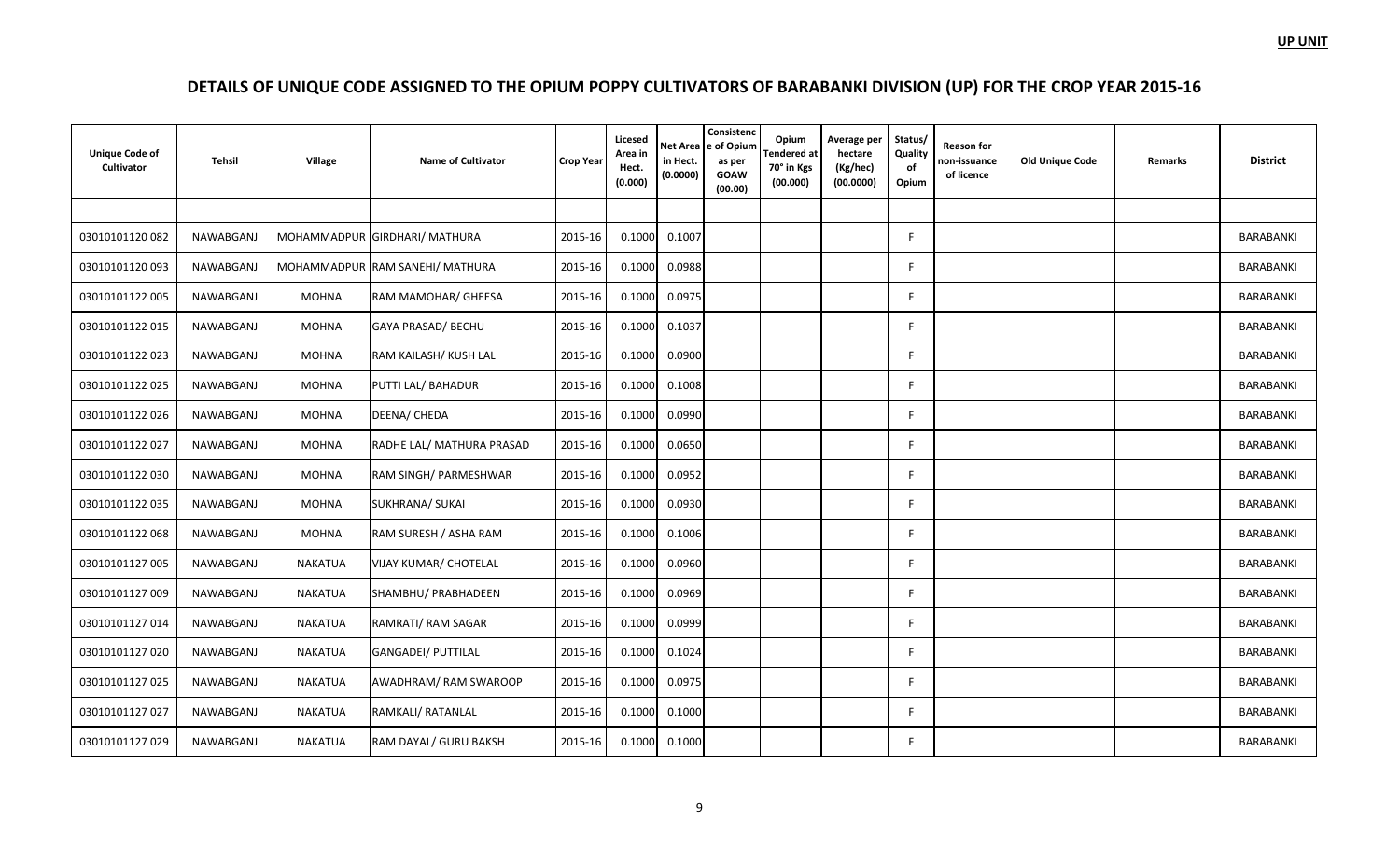| <b>Unique Code of</b><br>Cultivator | <b>Tehsil</b> | Village        | <b>Name of Cultivator</b>    | <b>Crop Year</b> | Licesed<br>Area in<br>Hect.<br>(0.000) | Net Area<br>in Hect.<br>(0.0000) | Consistenc<br>e of Opium<br>as per<br><b>GOAW</b><br>(00.00) | Opium<br>Tendered at<br>70° in Kgs<br>(00.000) | Average per<br>hectare<br>(Kg/hec)<br>(00.0000) | Status/<br>Quality<br>of<br>Opium | Reason for<br>non-issuance<br>of licence | <b>Old Unique Code</b> | <b>Remarks</b>                                  | <b>District</b>  |
|-------------------------------------|---------------|----------------|------------------------------|------------------|----------------------------------------|----------------------------------|--------------------------------------------------------------|------------------------------------------------|-------------------------------------------------|-----------------------------------|------------------------------------------|------------------------|-------------------------------------------------|------------------|
|                                     |               |                |                              |                  |                                        |                                  |                                                              |                                                |                                                 |                                   |                                          |                        |                                                 |                  |
| 03010101127041                      | NAWABGANJ     | <b>NAKATUA</b> | RAJDEI/ MANIRAM              | 2015-16          | 0.1000                                 | 0.0989                           |                                                              |                                                |                                                 | F                                 |                                          |                        |                                                 | BARABANKI        |
| 03010101127043                      | NAWABGANJ     | <b>NAKATUA</b> | SHIVRAM/ HARICHARAN          | 2015-16          | 0.1000                                 | 0.1008                           |                                                              |                                                |                                                 | F                                 |                                          |                        |                                                 | BARABANKI        |
| 03010101127044                      | NAWABGANJ     | <b>NAKATUA</b> | RAM CHANDAR/ HAJARILAL       | 2015-16          | 0.1000                                 | 0.1034                           |                                                              |                                                |                                                 | F.                                |                                          |                        |                                                 | <b>BARABANKI</b> |
| 03010101129 019                     | NAWABGANJ     | <b>NARAULI</b> | MAHESH PRASAD/ HANOMAN       | 2015-16          | 0.1000                                 | 0.1046                           |                                                              |                                                |                                                 | E                                 |                                          | 03010101120 006        | TRANSFER/<br>MOHAMMADPUR                        | BARABANKI        |
| 03010101129024                      | NAWABGANJ     | <b>NARAULI</b> | SUNDARA/ GENDLAL             | 2015-16          | 0.1000                                 | 0.1037                           |                                                              |                                                |                                                 | Е                                 |                                          | 03010101120084         | TRANSFER/<br>MOHAMMADPUR/<br><b>NAME CHANGE</b> | BARABANKI        |
| 03010101132 005                     | NAWABGANJ     | <b>NEWLI</b>   | RAM CHANDRA / RAM RATAN      | 2015-16          | 0.1000                                 | 0.0125                           | 73.43                                                        | 0.787                                          | 62.960                                          | G                                 |                                          | 03010101047 035        | TRANSFER/<br><b>ADANGPUR</b>                    | BARABANKI        |
| 03010101132032                      | NAWABGANJ     | <b>NEWLI</b>   | UMASHANKAR/ RAM CHANDAR      | 2015-16          | 0.1000                                 | 0.0110                           | 74.50                                                        | 0.756                                          | 68.727                                          | G                                 |                                          | 03010101047 037        | TRANSFER/<br>ADANGPUR                           | BARABANKI        |
| 03010101132 042                     | NAWABGANJ     | <b>NEWLI</b>   | PUTTILAL/ CHAVINATH          | 2015-16          | 0.1000                                 | 0.0992                           |                                                              |                                                |                                                 | F                                 |                                          | 03010101047 034        | TRANSFER/<br>ADANGPUR                           | <b>BARABANKI</b> |
| 03010101138 001                     | NAWABGANJ     | PEERPUR - I    | GAYA PRASAD/ RAM SEWAK       | 2015-16          | 0.2500                                 | 0.2519                           |                                                              |                                                |                                                 | F                                 |                                          |                        |                                                 | <b>BARABANKI</b> |
| 03010101138 024                     | NAWABGANJ     | PEERPUR - I    | <b>GULABA DEVI/ JAGMOHAN</b> | 2015-16          | 0.1000                                 | 0.1002                           |                                                              |                                                |                                                 | E                                 |                                          |                        |                                                 | BARABANKI        |
| 03010101138 025                     | NAWABGANJ     | PEERPUR - I    | SUMITRA/ RAM KHELAWAN        | 2015-16          | 0.1000                                 | 0.0989                           |                                                              |                                                |                                                 | F                                 |                                          |                        |                                                 | <b>BARABANKI</b> |
| 03010101138030                      | NAWABGANJ     | PEERPUR - I    | JAISIRAM/RAMPAL              | 2015-16          | 0.1000                                 | 0.0966                           |                                                              |                                                |                                                 | E                                 |                                          |                        |                                                 | <b>BARABANKI</b> |
| 03010101138 053                     | NAWABGANJ     | PEERPUR-I      | <b>BABULAL/ RAMNATH</b>      | 2015-16          | 0.1000                                 | 0.0846                           |                                                              |                                                |                                                 | E                                 |                                          |                        |                                                 | BARABANKI        |
| 03010101138 062                     | NAWABGANJ     | PEERPUR - I    | RAJENDRA PRASAD/ RAM LAKHAN  | 2015-16          | 0.1000                                 | 0.1003                           |                                                              |                                                |                                                 | F.                                |                                          |                        |                                                 | BARABANKI        |
| 03010101138080                      | NAWABGANJ     | PEERPUR - II   | <b>KESHNA/ SUMERI</b>        | 2015-16          | 0.1000                                 | 0.0997                           |                                                              |                                                |                                                 | F                                 |                                          |                        |                                                 | <b>BARABANKI</b> |
| 03010101138 095                     | NAWABGANJ     | PEERPUR - II   | <b>BABADEEN/ SITAI</b>       | 2015-16          | 0.1000                                 | 0.1012                           |                                                              |                                                |                                                 | E                                 |                                          |                        |                                                 | BARABANKI        |
| 03010101138 108                     | NAWABGANJ     | PEERPUR - II   | RAM SWAROOP/BALDEV           | 2015-16          | 0.2500                                 | 0.2467                           |                                                              |                                                |                                                 | E                                 |                                          |                        |                                                 | BARABANKI        |
| 03010101138 111                     | NAWABGANJ     | PEERPUR - II   | JAGANNATH/ ORILAL            | 2015-16          | 0.1000                                 | 0.1018                           |                                                              |                                                |                                                 | F                                 |                                          |                        |                                                 | <b>BARABANKI</b> |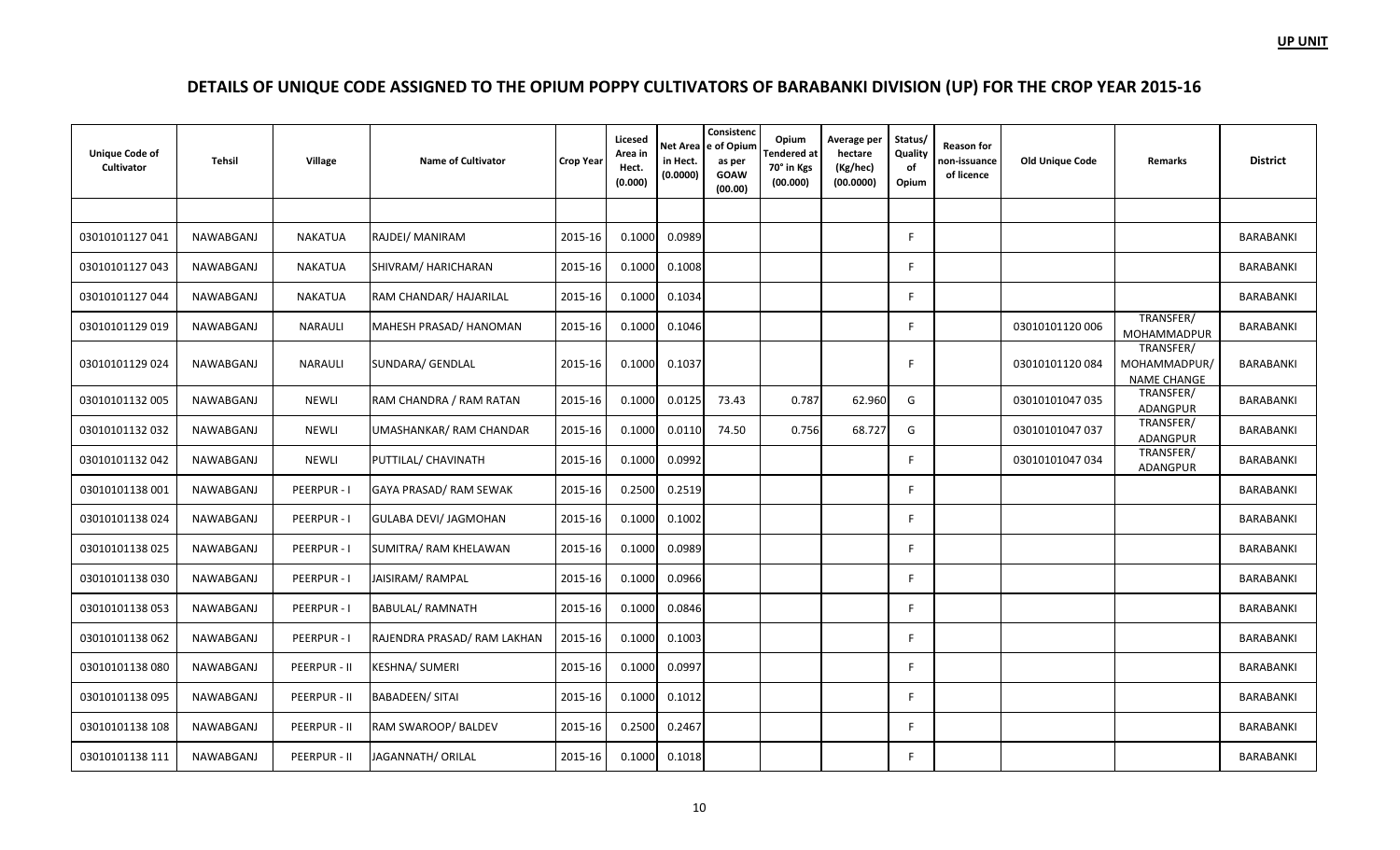| <b>Unique Code of</b><br>Cultivator | <b>Tehsil</b>    | <b>Village</b>   | <b>Name of Cultivator</b>     | <b>Crop Year</b> | Licesed<br>Area in<br>Hect.<br>(0.000) | in Hect.<br>(0.0000) | Consistenc<br>Net Area e of Opium<br>as per<br><b>GOAW</b><br>(00.00) | Opium<br><b>Tendered</b> at<br>70° in Kgs<br>(00.000) | Average per<br>hectare<br>(Kg/hec)<br>(00.0000) | Status/<br>Quality<br>of<br>Opium | <b>Reason for</b><br>non-issuance<br>of licence | <b>Old Unique Code</b> | <b>Remarks</b>     | <b>District</b>  |
|-------------------------------------|------------------|------------------|-------------------------------|------------------|----------------------------------------|----------------------|-----------------------------------------------------------------------|-------------------------------------------------------|-------------------------------------------------|-----------------------------------|-------------------------------------------------|------------------------|--------------------|------------------|
|                                     |                  |                  |                               |                  |                                        |                      |                                                                       |                                                       |                                                 |                                   |                                                 |                        |                    |                  |
| 03010101138 128                     | NAWABGANJ        | PEERPUR - II     | SHATROHAN SINGH/ PYARE LAL    | 2015-16          | 0.2000                                 | 0.1979               |                                                                       |                                                       |                                                 | F                                 |                                                 |                        |                    | BARABANKI        |
| 03010101138 156                     | NAWABGANJ        | PEERPUR-I        | CHANDRANA (SITA)/ RAM CHANDRA | 2015-16          | 0.1000                                 | 0.1024               |                                                                       |                                                       |                                                 | F.                                |                                                 |                        | <b>NAME CHANGE</b> | BARABANKI        |
| 03010101138 166                     | <b>NAWABGANJ</b> | PEERPUR - I      | RAM KUMAR/ GURU PRASAD        | 2015-16          | 0.1000                                 | 0.1010               |                                                                       |                                                       |                                                 | F.                                |                                                 |                        |                    | BARABANKI        |
| 03010101138 172                     | NAWABGANJ        | PEERPUR - II     | SHIV SHANKAR/ SOHANLAL        | 2015-16          | 0.2500                                 | 0.2530               |                                                                       |                                                       |                                                 | E                                 |                                                 |                        |                    | BARABANKI        |
| 03010101138 179                     | NAWABGANJ        | PEERPUR-I        | LAL BAHADUR/ RAM ADHAR        | 2015-16          | 0.2500                                 | 0.2528               |                                                                       |                                                       |                                                 | F                                 |                                                 |                        |                    | BARABANKI        |
| 03010101138 181                     | NAWABGANJ        | PEERPUR-I        | KULDEEP SINGH/ JAYPAL         | 2015-16          | 0.1000                                 | 0.0201               | 77.81                                                                 | 1.558                                                 | 77.512                                          | G                                 |                                                 |                        |                    | <b>BARABANKI</b> |
| 03010101138 187                     | <b>NAWABGANJ</b> | PEERPUR - I      | DEVENDRA SINGH/NEPAL          | 2015-16          | 0.1000                                 | 0.1000               |                                                                       |                                                       |                                                 | F                                 |                                                 |                        |                    | <b>BARABANKI</b> |
| 03010101138 190                     | NAWABGANJ        | PEERPUR-I        | AMAR SINGH/ SHOBHA RAM        | 2015-16          | 0.1000                                 | 0.0936               |                                                                       |                                                       |                                                 | F.                                |                                                 |                        |                    | BARABANKI        |
| 03010101138 193                     | <b>NAWABGANJ</b> | PEERPUR - I      | JOGELAL/ KESHAV RAM           | 2015-16          | 0.2000                                 | 0.2068               |                                                                       |                                                       |                                                 | F.                                |                                                 |                        |                    | BARABANKI        |
| 03010101138 208                     | NAWABGANJ        | PEERPUR - II     | CHEDALAL/ESHWARDEEN           | 2015-16          | 0.2500                                 | 0.2517               |                                                                       |                                                       |                                                 | F.                                |                                                 |                        |                    | BARABANKI        |
| 03010101138 235                     | <b>NAWABGANJ</b> | PEERPUR - II     | HARIRAM/ BHULLU               | 2015-16          | 0.1000                                 | 0.0250               | 50.15                                                                 | 1.147                                                 | 45.880                                          |                                   | 02                                              |                        |                    | BARABANKI        |
| 03010101138 248                     | NAWABGANJ        | PEERPUR-I        | KAUSHAL KISHOR/RAM ADHAR      | 2015-16          | 0.1500                                 | 0.1515               |                                                                       |                                                       |                                                 | F.                                |                                                 |                        |                    | BARABANKI        |
| 03010101142 011                     | NAWABGANJ        | SADARPUR         | KALLU/ GHURU                  | 2015-16          | 0.1000                                 | 0.1020               |                                                                       |                                                       |                                                 | F                                 |                                                 |                        |                    | BARABANKI        |
| 03010101142044                      | NAWABGANJ        | SADARPUR         | RAM KISHOR/ RAMPAL            | 2015-16          | 0.1000                                 | 0.0928               |                                                                       |                                                       |                                                 | E                                 |                                                 |                        |                    | BARABANKI        |
| 03010101142049                      | <b>NAWABGANJ</b> | SADARPUR         | RAM HARAKH/ ASHARFI LAL       | 2015-16          | 0.1000                                 | 0.1004               |                                                                       |                                                       |                                                 | F.                                |                                                 |                        |                    | <b>BARABANKI</b> |
| 03010101142 094                     | NAWABGANJ        | SADARPUR         | RAM ADHAR/ JAGANNATH          | 2015-16          | 0.1000                                 | 0.1024               |                                                                       |                                                       |                                                 | E                                 |                                                 |                        |                    | <b>BARABANKI</b> |
| 03010101155 009                     | <b>NAWABGANJ</b> | <b>SULTANPUR</b> | SIYARAM/ BUDDHU               | 2015-16          | 0.2000                                 | 0.2075               |                                                                       |                                                       |                                                 | F                                 |                                                 |                        |                    | BARABANKI        |
| 03010101155 012                     | NAWABGANJ        | SULTANPUR        | SUGNA/ CHEDALAL               | 2015-16          | 0.1000                                 | 0.1035               |                                                                       |                                                       |                                                 | F.                                |                                                 |                        |                    | BARABANKI        |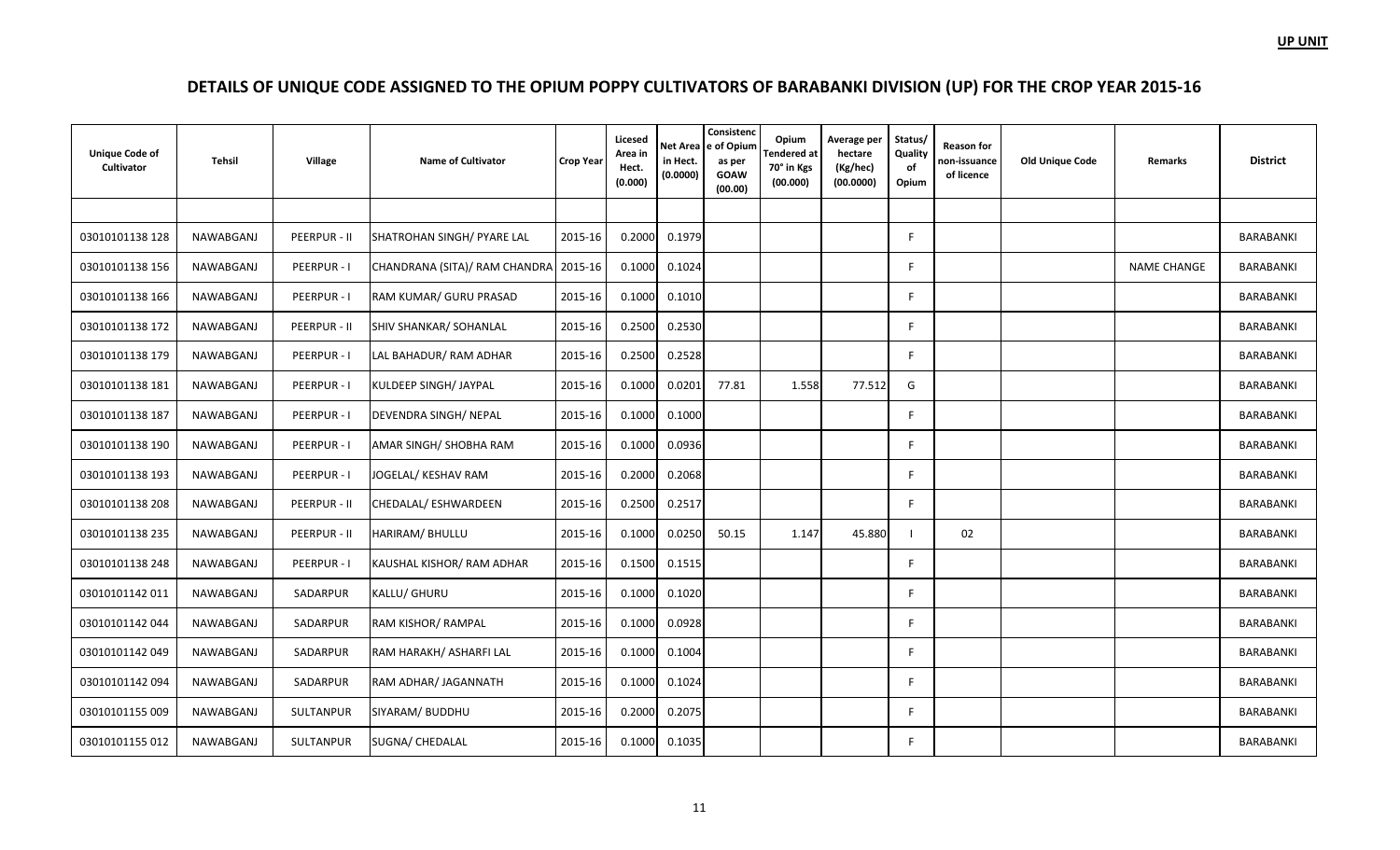| <b>Unique Code of</b><br>Cultivator | <b>Tehsil</b>    | Village        | <b>Name of Cultivator</b>    | <b>Crop Year</b> | Licesed<br>Area in<br>Hect.<br>(0.000) | <b>Net Area</b><br>in Hect.<br>(0.0000) | Consistenc<br>e of Opium<br>as per<br><b>GOAW</b><br>(00.00) | Opium<br><b>Tendered</b> at<br>70° in Kgs<br>(00.000) | Average per<br>hectare<br>(Kg/hec)<br>(00.0000) | Status/<br>Quality<br>of<br>Opium | <b>Reason for</b><br>non-issuance<br>of licence | <b>Old Unique Code</b> | Remarks            | <b>District</b>  |
|-------------------------------------|------------------|----------------|------------------------------|------------------|----------------------------------------|-----------------------------------------|--------------------------------------------------------------|-------------------------------------------------------|-------------------------------------------------|-----------------------------------|-------------------------------------------------|------------------------|--------------------|------------------|
|                                     |                  |                |                              |                  |                                        |                                         |                                                              |                                                       |                                                 |                                   |                                                 |                        |                    |                  |
| 03010101155 026                     | NAWABGANJ        | SULTANPUR      | VINOD KUMAR/ MAYARAM         | 2015-16          | 0.1000                                 | 0.0984                                  |                                                              |                                                       |                                                 | F                                 |                                                 |                        |                    | BARABANKI        |
| 03010101155 028                     | NAWABGANJ        | SULTANPUR      | GUDDI/ SHYAMLAL              | 2015-16          | 0.1000                                 | 0.1001                                  |                                                              |                                                       |                                                 | E                                 |                                                 |                        |                    | BARABANKI        |
| 03010101155 055                     | NAWABGANJ        | SULTANPUR      | RAM KHELAWAN/ PUTTILAL       | 2015-16          | 0.1000                                 | 0.1038                                  |                                                              |                                                       |                                                 | F                                 |                                                 |                        |                    | BARABANKI        |
| 03010101155061                      | NAWABGANJ        | SULTANPUR      | DODHE/ RAM ASRE              | 2015-16          | 0.1000                                 | 0.1046                                  |                                                              |                                                       |                                                 | E                                 |                                                 |                        |                    | BARABANKI        |
| 03010101155 063                     | NAWABGANJ        | SULTANPUR      | PARSHURAM/ VIPAT             | 2015-16          | 0.1000                                 | 0.1026                                  |                                                              |                                                       |                                                 | F                                 |                                                 |                        |                    | BARABANKI        |
| 03010101168030                      | NAWABGANJ        | AMBAUR         | NANHKAU/ BADLU               | 2015-16          | 0.1000                                 | 0.0972                                  |                                                              |                                                       |                                                 | F                                 |                                                 |                        |                    | BARABANKI        |
| 03010101168 077                     | NAWABGANJ        | AMBAUR         | SHESH KUMARI/ HARIRAM        | 2015-16          | 0.1000                                 | 0.1000                                  |                                                              |                                                       |                                                 | F                                 |                                                 |                        |                    | BARABANKI        |
| 03010101168082                      | NAWABGANJ        | AMBAUR         | RAKHI/ PRADEEP KUMAR         | 2015-16          | 0.1000                                 | 0.0935                                  |                                                              |                                                       |                                                 | F                                 |                                                 |                        | <b>NAME CHANGE</b> | BARABANKI        |
| 03010101168 162                     | NAWABGANJ        | AMBAUR         | SHIV DULARI/ BHAGWATI PRASAD | 2015-16          | 0.1000                                 | 0.1040                                  |                                                              |                                                       |                                                 | F                                 |                                                 |                        | <b>NAME CHANGE</b> | BARABANKI        |
| 03010101228 015                     | NAWABGANJ        | <b>UDHAULI</b> | RAM KHELAWAN/ GAYA PRASAD    | 2015-16          | 0.1000                                 | 0.1010                                  |                                                              |                                                       |                                                 | E                                 |                                                 |                        |                    | BARABANKI        |
| 03010101228 017                     | NAWABGANJ        | <b>UDHAULI</b> | NANHELAL/ RAM ASRE           | 2015-16          | 0.1000                                 | 0.0986                                  |                                                              |                                                       |                                                 | F                                 |                                                 |                        |                    | BARABANKI        |
| 03010101228 019                     | NAWABGANJ        | <b>UDHAULI</b> | MANOJ KUMAR/RAM MANOHAR      | 2015-16          | 0.1000                                 | 0.1000                                  |                                                              |                                                       |                                                 | E                                 |                                                 |                        | <b>NAME CHANGE</b> | BARABANKI        |
| 03010101228 021                     | NAWABGANJ        | <b>UDHAULI</b> | DAYA SHANKAR/ RAM LAKHAN     | 2015-16          | 0.1000                                 | 0.0975                                  |                                                              |                                                       |                                                 | F                                 |                                                 |                        |                    | BARABANKI        |
| 03010101228 027                     | NAWABGANJ        | <b>UDHAULI</b> | KAMLESH/ KALLU               | 2015-16          | 0.1000                                 | 0.1045                                  |                                                              |                                                       |                                                 | F                                 |                                                 |                        |                    | BARABANKI        |
| 03010101228 028                     | NAWABGANJ        | <b>UDHAULI</b> | RAM SAHARE/ LAL BAHADUR      | 2015-16          | 0.1000                                 | 0.1000                                  |                                                              |                                                       |                                                 | F                                 |                                                 |                        |                    | BARABANKI        |
| 03010101228 031                     | NAWABGANJ        | <b>UDHAULI</b> | JAG JIVAN/ RAMNATH           | 2015-16          | 0.1000                                 | 0.0969                                  |                                                              |                                                       |                                                 | F                                 |                                                 |                        |                    | BARABANKI        |
| 03010101228 037                     | <b>NAWABGANJ</b> | <b>UDHAULI</b> | RAM KUMAR/ SANTRAM           | 2015-16          | 0.1000                                 | 0.1025                                  |                                                              |                                                       |                                                 | F                                 |                                                 |                        |                    | <b>BARABANKI</b> |
| 03010101228 040                     | NAWABGANJ        | <b>UDHAULI</b> | HARNATH/ MAIKULAL            | 2015-16          | 0.1000                                 | 0.0984                                  |                                                              |                                                       |                                                 | F                                 |                                                 |                        |                    | BARABANKI        |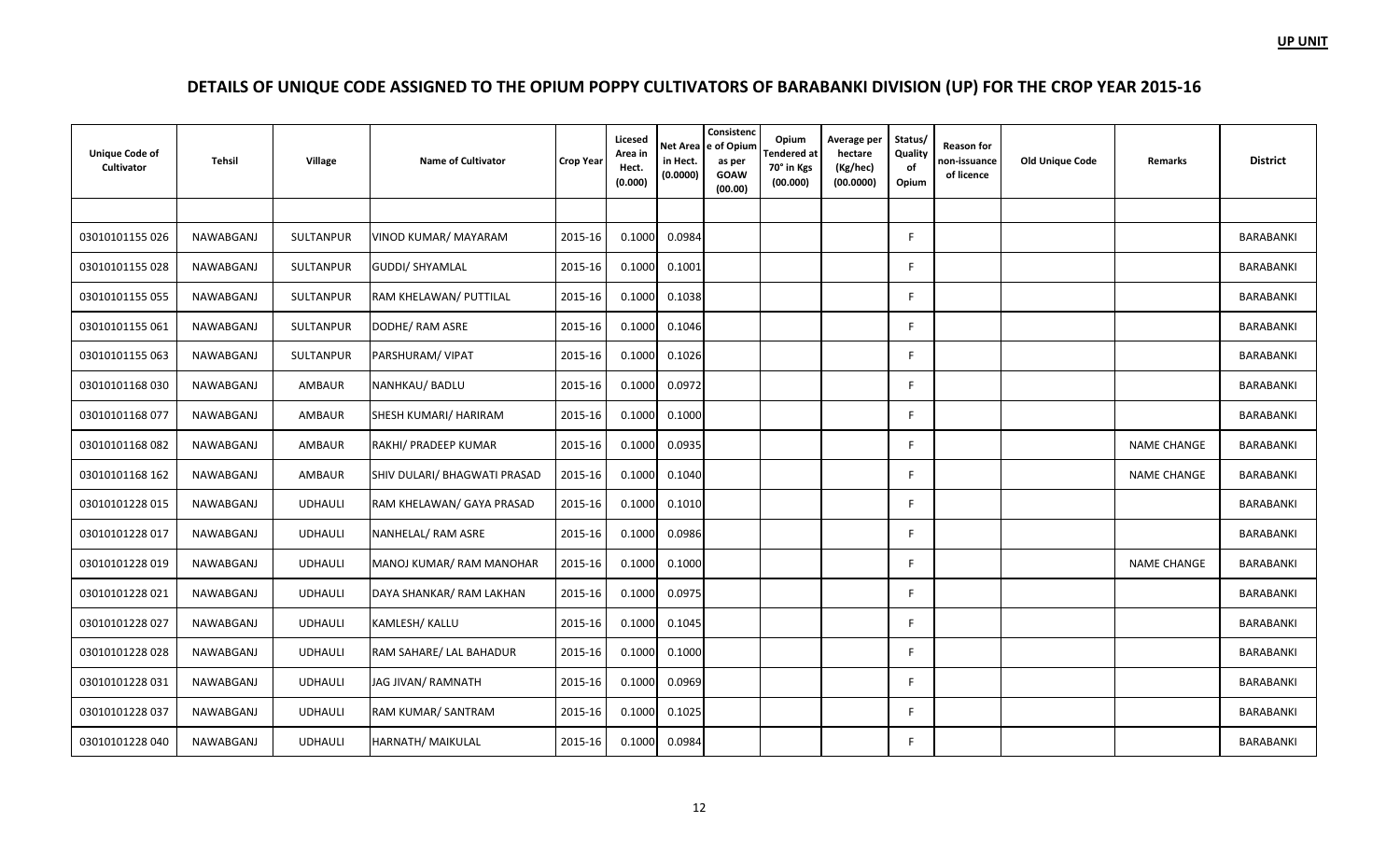| <b>Unique Code of</b><br>Cultivator | <b>Tehsil</b> | Village        | <b>Name of Cultivator</b>                | <b>Crop Year</b> | Licesed<br>Area in<br>Hect.<br>(0.000) | in Hect.<br>(0.0000) | Consistenc<br>Net Area e of Opium<br>as per<br><b>GOAW</b><br>(00.00) | Opium<br><b>Tendered</b> at<br>70° in Kgs<br>(00.000) | Average per<br>hectare<br>(Kg/hec)<br>(00.0000) | Status/<br>Quality<br>of<br>Opium | Reason for<br>non-issuance<br>of licence | <b>Old Unique Code</b> | Remarks            | <b>District</b> |
|-------------------------------------|---------------|----------------|------------------------------------------|------------------|----------------------------------------|----------------------|-----------------------------------------------------------------------|-------------------------------------------------------|-------------------------------------------------|-----------------------------------|------------------------------------------|------------------------|--------------------|-----------------|
|                                     |               |                |                                          |                  |                                        |                      |                                                                       |                                                       |                                                 |                                   |                                          |                        |                    |                 |
| 03010101228 043                     | NAWABGANJ     | <b>UDHAULI</b> | LAXMI PRASAD/ MAHAVEER                   | 2015-16          | 0.1000                                 | 0.0918               |                                                                       |                                                       |                                                 | E                                 |                                          |                        |                    | BARABANKI       |
| 03010101228 045                     | NAWABGANJ     | <b>UDHAULI</b> | PRAMOD KUMAR/RAM GULAM                   | 2015-16          | 0.1000                                 | 0.1000               |                                                                       |                                                       |                                                 | F.                                |                                          |                        |                    | BARABANKI       |
| 03010101228 052                     | NAWABGANJ     | <b>UDHAULI</b> | RAM SAGAR/ ASHARFI                       | 2015-16          | 0.1000                                 | 0.1034               |                                                                       |                                                       |                                                 | F                                 |                                          |                        |                    | BARABANKI       |
| 03010101228 095                     | NAWABGANJ     | <b>UDHAULI</b> | PRAYAGDEEN/ RAM SARAN                    | 2015-16          | 0.1000                                 | 0.1007               |                                                                       |                                                       |                                                 | F                                 |                                          |                        |                    | BARABANKI       |
| 03010101228 129                     | NAWABGANJ     | <b>UDHAULI</b> | SURESH CHANDRA/ BABULAL                  | 2015-16          | 0.1000                                 | 0.1020               |                                                                       |                                                       |                                                 | F                                 |                                          |                        |                    | BARABANKI       |
| 03010101228 133                     | NAWABGANJ     | <b>UDHAULI</b> | MITHLESH/ SOHANLAL                       | 2015-16          | 0.1000                                 | 0.1000               |                                                                       |                                                       |                                                 | F.                                |                                          |                        | <b>NAME CHANGE</b> | BARABANKI       |
| 03010101228 136                     | NAWABGANJ     | <b>UDHAULI</b> | AHARVADEEN/ BAIJNATH                     | 2015-16          | 0.1000                                 | 0.1012               |                                                                       |                                                       |                                                 | F                                 |                                          |                        |                    | BARABANKI       |
| 03010101228 160                     | NAWABGANJ     | <b>UDHAULI</b> | SATYANAM/ BABADEEN                       | 2015-16          | 0.1000                                 | 0.1000               |                                                                       |                                                       |                                                 | F.                                |                                          |                        |                    | BARABANKI       |
| 03010101228 163                     | NAWABGANJ     | <b>UDHAULI</b> | ANAR KALI/ BHAGAUTI PRASAD               | 2015-16          | 0.1000                                 | 0.1026               |                                                                       |                                                       |                                                 | F                                 |                                          |                        | <b>NAME CHANGE</b> | BARABANKI       |
| 03010102005 001                     | HAIDARGARH    | AMSERUA        | PRATAP NARAYAN/ RAM DAYAL                | 2015-16          | 0.1000                                 | 0.0260               |                                                                       |                                                       |                                                 | F.                                |                                          |                        |                    | BARABANKI       |
| 03010102005 014                     | HAIDARGARH    | AMSERUA        | RAMESH CHANDRA/ PRATAP<br><b>NARAYAN</b> | 2015-16          | 0.1000                                 | 0.0260               |                                                                       |                                                       |                                                 | F                                 |                                          |                        |                    | BARABANKI       |
| 03010102005 026                     | HAIDARGARH    | AMSERUA        | ADITYA KUMAR/ KAILASH CHANDRA   2015-16  |                  | 0.1000                                 | 0.0260               |                                                                       |                                                       |                                                 | F.                                |                                          |                        |                    | BARABANKI       |
| 03010102005 033                     | HAIDARGARH    | AMSERUA        | DEEP CHANDRA/ PRATAP NARAYAN             | 2015-16          | 0.1000                                 | 0.0260               |                                                                       |                                                       |                                                 | F                                 |                                          |                        |                    | BARABANKI       |
| 03010102005 045                     | HAIDARGARH    | AMSERUA        | <b>GEETA DEVI/ SATISH CHANDRA</b>        | 2015-16          | 0.1000                                 | 0.0273               |                                                                       |                                                       |                                                 | F                                 |                                          |                        |                    | BARABANKI       |
| 03010102005 051                     | HAIDARGARH    | AMSERUA        | ASHOK KUMAR/ HAUSILA PRASAD              | 2015-16          | 0.1000                                 | 0.0260               |                                                                       |                                                       |                                                 | F.                                |                                          |                        |                    | BARABANKI       |
| 03010102005 054                     | HAIDARGARH    | AMSERUA        | RAM SINGH/ SUNDAR LAL                    | 2015-16          | 0.1000                                 | 0.0260               |                                                                       |                                                       |                                                 | E                                 |                                          |                        |                    | BARABANKI       |
| 03010102005 064                     | HAIDARGARH    | AMSERUA        | ANOOP KUMAR/ RAMESH<br><b>CHANDRA</b>    | 2015-16          | 0.1000                                 | 0.0273               |                                                                       |                                                       |                                                 | F                                 |                                          |                        |                    | BARABANKI       |
| 03010102010 005                     | HAIDARGARH    | ASDAMAU        | VIDHYAWATI/ RAM KHELAWAN                 | 2015-16          | 0.1000                                 | 0.1047               |                                                                       |                                                       |                                                 | F.                                |                                          |                        |                    | BARABANKI       |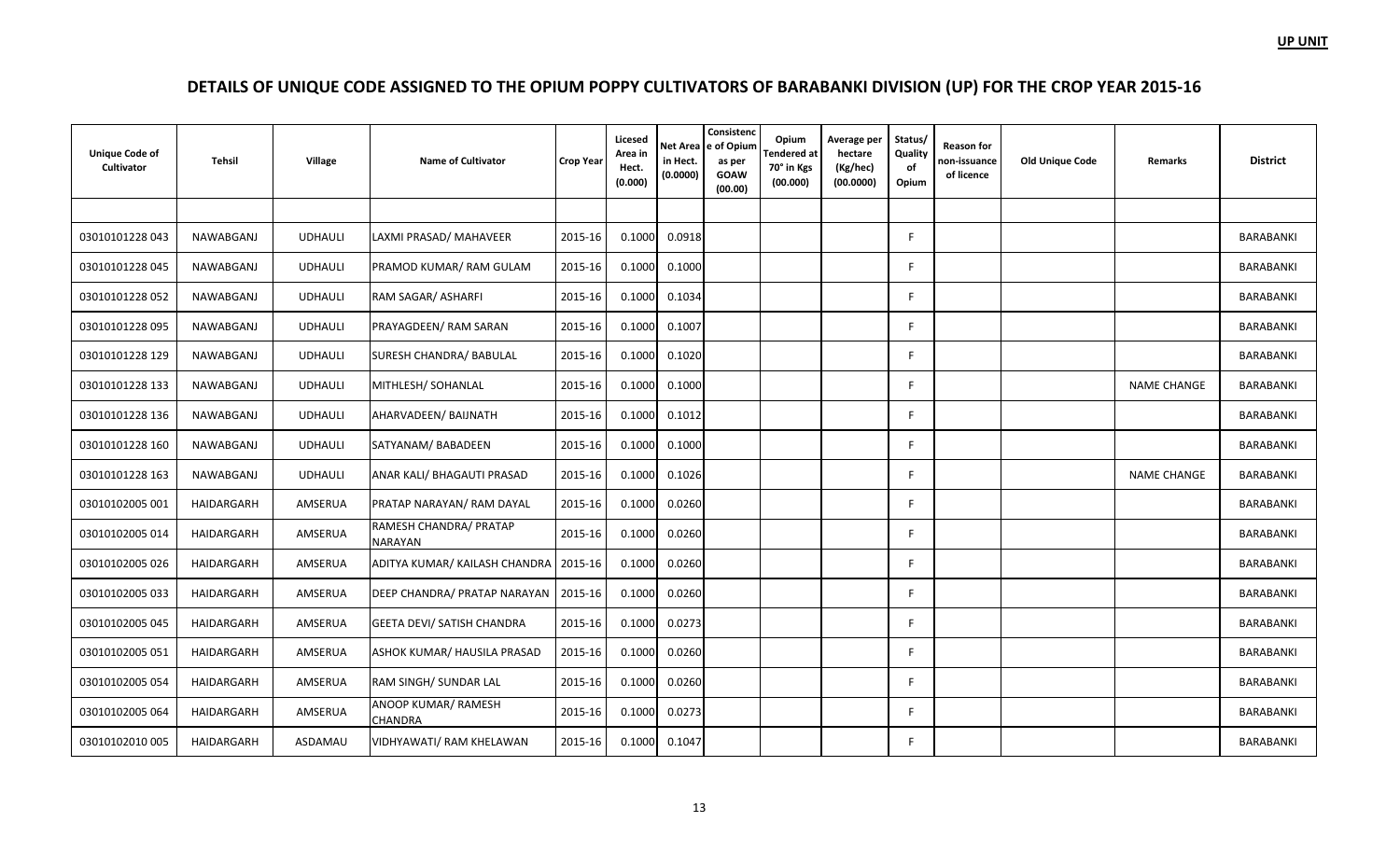| <b>Unique Code of</b><br>Cultivator | Tehsil     | <b>Village</b>            | <b>Name of Cultivator</b>        | <b>Crop Year</b> | Licesed<br>Area in<br>Hect.<br>(0.000) | in Hect.<br>(0.0000) | Consistenc<br>Net Area e of Opium<br>as per<br><b>GOAW</b><br>(00.00) | Opium<br><b>Tendered</b> at<br>70° in Kgs<br>(00.000) | Average per<br>hectare<br>(Kg/hec)<br>(00.0000) | Status/<br>Quality<br>of<br>Opium | Reason for<br>non-issuance<br>of licence | <b>Old Unique Code</b> | Remarks            | <b>District</b>  |
|-------------------------------------|------------|---------------------------|----------------------------------|------------------|----------------------------------------|----------------------|-----------------------------------------------------------------------|-------------------------------------------------------|-------------------------------------------------|-----------------------------------|------------------------------------------|------------------------|--------------------|------------------|
|                                     |            |                           |                                  |                  |                                        |                      |                                                                       |                                                       |                                                 |                                   |                                          |                        |                    |                  |
| 03010102010036                      | HAIDARGARH | ASDAMAU                   | RAVINDRA KUMAR/ AHARWADEEN       | 2015-16          | 0.1000                                 | 0.1031               |                                                                       |                                                       |                                                 | E                                 |                                          |                        |                    | BARABANKI        |
| 03010102010041                      | HAIDARGARH | ASDAMAU                   | RAJ BAHADUR/ RAM KHELAWAN        | 2015-16          | 0.1000                                 | 0.0936               |                                                                       |                                                       |                                                 | F                                 |                                          |                        |                    | BARABANKI        |
| 03010102024 010                     | HAIDARGARH | <b>BHITAURA</b><br>LAKHAN | SETHRAM/ GAYADEEN                | 2015-16          | 0.1000                                 | 0.1012               |                                                                       |                                                       |                                                 | F                                 |                                          |                        | <b>NAME CHANGE</b> | BARABANKI        |
| 03010102024 024                     | HAIDARGARH | <b>BHITAURA</b><br>LAKHAN | JANAK DULARI/ BARSATI            | 2015-16          | 0.1000                                 | 0.1014               |                                                                       |                                                       |                                                 | F                                 |                                          |                        |                    | BARABANKI        |
| 03010102024 026                     | HAIDARGARH | <b>BHITAURA</b><br>LAKHAN | RAKESH KUMAR/ RAMESHWAR          | 2015-16          | 0.1000                                 | 0.0156               | 61.25                                                                 | 1.041                                                 | 66.731                                          | G                                 |                                          |                        |                    | BARABANKI        |
| 03010102024 039                     | HAIDARGARH | <b>BHITAURA</b><br>LAKHAN | SHAKUNTALA/ RAM CHANDRA          | 2015-16          | 0.1000                                 | 0.1030               |                                                                       |                                                       |                                                 | F                                 |                                          |                        |                    | BARABANKI        |
| 03010102024 042                     | HAIDARGARH | <b>BHITAURA</b><br>LAKHAN | DARSHNA/ RAMSUKH                 | 2015-16          | 0.1000                                 | 0.1013               |                                                                       |                                                       |                                                 | F                                 |                                          |                        |                    | BARABANKI        |
| 03010102024 071                     | HAIDARGARH | <b>BHITAURA</b><br>LAKHAN | DEVMURTI/ RAGHU NANDAN           | 2015-16          | 0.1000                                 | 0.0998               |                                                                       |                                                       |                                                 | F.                                |                                          |                        |                    | BARABANKI        |
| 03010102024 088                     | HAIDARGARH | <b>BHITAURA</b><br>LAKHAN | RAMAPATI/ RAM BAKSH              | 2015-16          | 0.1000                                 | 0.1033               |                                                                       |                                                       |                                                 | E                                 |                                          |                        |                    | BARABANKI        |
| 03010102024 089                     | HAIDARGARH | <b>BHITAURA</b><br>LAKHAN | KAMAL CHANDRA/ RAMDEEN           | 2015-16          | 0.1000                                 | 0.1034               |                                                                       |                                                       |                                                 | F.                                |                                          |                        |                    | BARABANKI        |
| 03010102024 117                     | HAIDARGARH | <b>BHITAURA</b><br>LAKHAN | MANOJ KUMAR/ RAM DULARE          | 2015-16          | 0.1000                                 | 0.1040               |                                                                       |                                                       |                                                 | F                                 |                                          |                        |                    | BARABANKI        |
| 03010102024 125                     | HAIDARGARH | <b>BHITAURA</b><br>LAKHAN | RAM NEWAL/ RAM NARESH            | 2015-16          | 0.1000                                 | 0.0172               | 82.33                                                                 | 1.364                                                 | 79.302                                          | G                                 |                                          |                        |                    | BARABANKI        |
| 03010102024 126                     | HAIDARGARH | <b>BHITAURA</b><br>LAKHAN | <b>VIJAY BAHADUR/ RAM NARESH</b> | 2015-16          | 0.1000                                 | 0.0096               | 82.25                                                                 | 0.858                                                 | 89.375                                          |                                   | 02                                       |                        |                    | <b>BARABANKI</b> |
| 03010102024 144                     | HAIDARGARH | <b>BHITAURA</b><br>LAKHAN | RAM MILAN/ DASHRATH              | 2015-16          | 0.1000                                 | 0.0663               |                                                                       |                                                       |                                                 | F                                 |                                          |                        |                    | <b>BARABANKI</b> |
| 03010102024 145                     | HAIDARGARH | <b>BHITAURA</b><br>LAKHAN | DEEN DAYAL/ PARMANAND            | 2015-16          | 0.1000                                 | 0.0168               | 81.58                                                                 | 1.492                                                 | 88.810                                          | G                                 |                                          |                        |                    | <b>BARABANKI</b> |
| 03010102024 148                     | HAIDARGARH | <b>BHITAURA</b><br>LAKHAN | SIYARAM/ GAYADEEN                | 2015-16          | 0.1000                                 | 0.1012               |                                                                       |                                                       |                                                 | F                                 |                                          |                        |                    | BARABANKI        |
| 03010102024 168                     | HAIDARGARH | <b>BHITAURA</b><br>LAKHAN | <b>BADLU/ MUNNALAL</b>           | 2015-16          | 0.1000                                 | 0.0978               |                                                                       |                                                       |                                                 | E                                 |                                          |                        |                    | BARABANKI        |
| 03010102024 175                     | HAIDARGARH | <b>BHITAURA</b><br>LAKHAN | RAMNATH/ JHABBU                  | 2015-16          | 0.1000                                 | 0.0169               | 77.64                                                                 | 1.276                                                 | 75.503                                          | G                                 |                                          |                        |                    | BARABANKI        |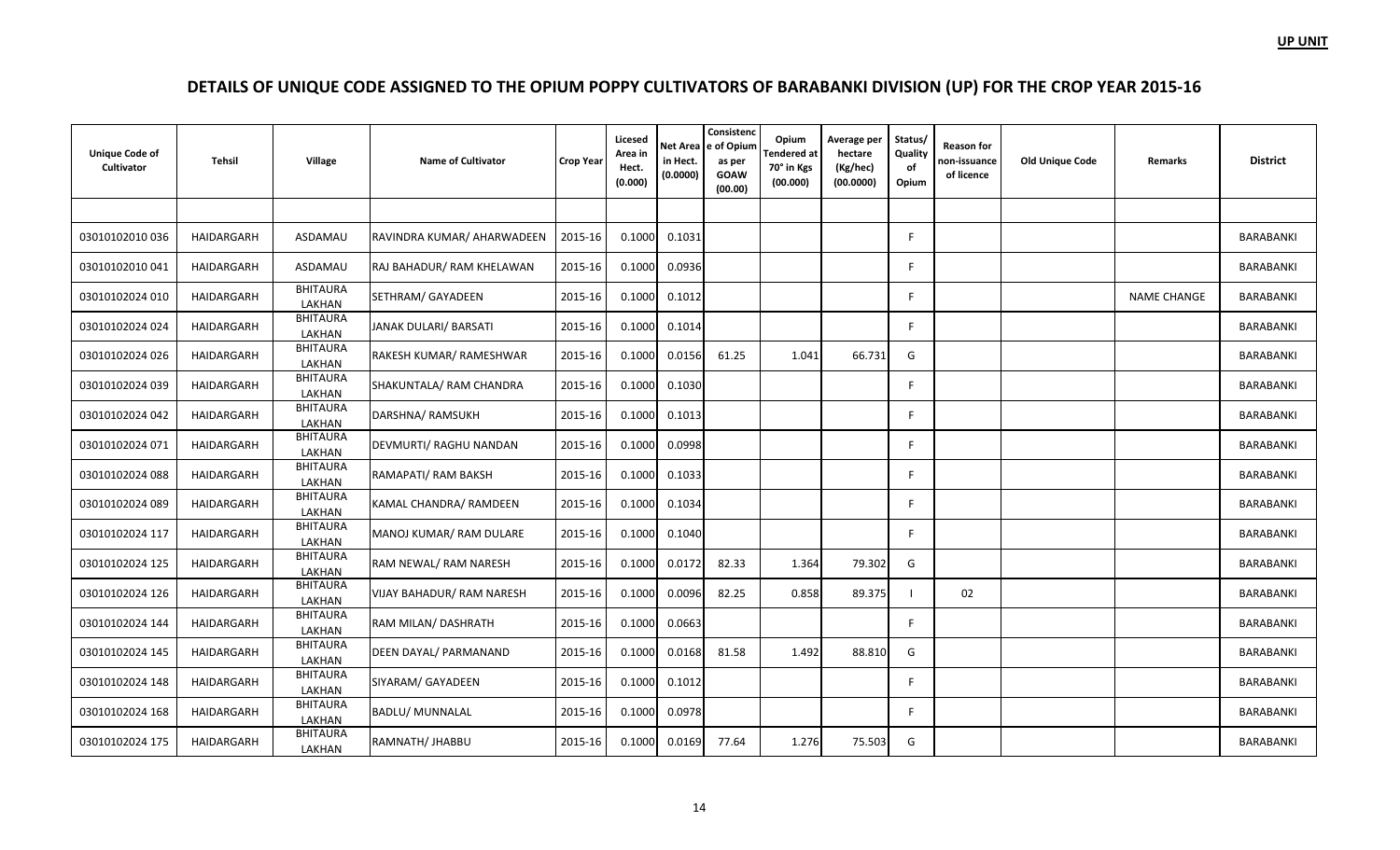| <b>Unique Code of</b><br>Cultivator | Tehsil     | Village             | <b>Name of Cultivator</b>   | <b>Crop Year</b> | Licesed<br>Area in<br>Hect.<br>(0.000) | in Hect.<br>(0.0000) | Consistenc<br>Net Area e of Opium<br>as per<br><b>GOAW</b><br>(00.00) | Opium<br><b>Tendered</b> at<br>70° in Kgs<br>(00.000) | Average per<br>hectare<br>(Kg/hec)<br>(00.0000) | Status/<br>Quality<br>of<br>Opium | <b>Reason for</b><br>non-issuance<br>of licence | <b>Old Unique Code</b> | Remarks            | <b>District</b>  |
|-------------------------------------|------------|---------------------|-----------------------------|------------------|----------------------------------------|----------------------|-----------------------------------------------------------------------|-------------------------------------------------------|-------------------------------------------------|-----------------------------------|-------------------------------------------------|------------------------|--------------------|------------------|
|                                     |            |                     |                             |                  |                                        |                      |                                                                       |                                                       |                                                 |                                   |                                                 |                        |                    |                  |
| 03010102060 032                     | HAIDARGARH | <b>ISRAULI SARI</b> | RAM SWAROOP/ KANDHAI        | 2015-16          | 0.1000                                 | 0.0969               |                                                                       |                                                       |                                                 | F                                 |                                                 |                        |                    | BARABANKI        |
| 03010102060 035                     | HAIDARGARH | <b>ISRAULI SARI</b> | RAM NARAYAN/ JAI KARAN      | 2015-16          | 0.1000                                 | 0.1044               |                                                                       |                                                       |                                                 | F.                                |                                                 |                        |                    | <b>BARABANKI</b> |
| 03010102060046                      | HAIDARGARH | <b>ISRAULI SARI</b> | RAM DULARI/ SHIVPAL SINGH   | 2015-16          | 0.1000                                 | 0.0998               |                                                                       |                                                       |                                                 | E                                 |                                                 |                        | <b>NAME CHANGE</b> | BARABANKI        |
| 03010102060 056                     | HAIDARGARH | <b>ISRAULI SARI</b> | KANTI DEVI/ RADHE SHYAM     | 2015-16          | 0.1000                                 | 0.1042               |                                                                       |                                                       |                                                 | F                                 |                                                 |                        | <b>NAME CHANGE</b> | BARABANKI        |
| 03010102060 074                     | HAIDARGARH | <b>ISRAULI SARI</b> | RAJ NARAYAN/ MRITUNJAI      | 2015-16          | 0.1000                                 | 0.1012               |                                                                       |                                                       |                                                 | E                                 |                                                 |                        |                    | BARABANKI        |
| 03010102060 090                     | HAIDARGARH | <b>ISRAULI SARI</b> | RAM LAKHAN/ SANT BAKSH      | 2015-16          | 0.1000                                 | 0.1007               |                                                                       |                                                       |                                                 | F.                                |                                                 |                        |                    | BARABANKI        |
| 03010102060 102                     | HAIDARGARH | <b>ISRAULI SARI</b> | <b>BENI/ NANHU</b>          | 2015-16          | 0.1000                                 | 0.1008               |                                                                       |                                                       |                                                 | F                                 |                                                 |                        |                    | <b>BARABANKI</b> |
| 03010102060 118                     | HAIDARGARH | <b>ISRAULI SARI</b> | SAHDEV/BHAGIRATH            | 2015-16          | 0.1000                                 | 0.1035               |                                                                       |                                                       |                                                 | F                                 |                                                 |                        |                    | BARABANKI        |
| 03010102060 131                     | HAIDARGARH | <b>ISRAULI SARI</b> | <b>SHIV SARAN/ SHIVRAJ</b>  | 2015-16          | 0.1000                                 | 0.1037               |                                                                       |                                                       |                                                 | F                                 |                                                 |                        |                    | BARABANKI        |
| 03010102060 190                     | HAIDARGARH | <b>ISRAULI SARI</b> | NAUMILAL/ BANWARI           | 2015-16          | 0.1000                                 | 0.1049               |                                                                       |                                                       |                                                 | F                                 |                                                 |                        |                    | BARABANKI        |
| 03010102060 214                     | HAIDARGARH | <b>ISRAULI SARI</b> | NIRMALA DEVI/ GANESH PRASAD | 2015-16          | 0.1000                                 | 0.1029               |                                                                       |                                                       |                                                 | F                                 |                                                 |                        |                    | BARABANKI        |
| 03010102060 216                     | HAIDARGARH | <b>ISRAULI SARI</b> | HARI PRASAD/ RAMBALI        | 2015-16          | 0.1000                                 | 0.1027               |                                                                       |                                                       |                                                 | F.                                |                                                 |                        |                    | <b>BARABANKI</b> |
| 03010102060 222                     | HAIDARGARH | <b>ISRAULI SARI</b> | <b>KAMLESH/ GANESH</b>      | 2015-16          | 0.1000                                 | 0.1013               |                                                                       |                                                       |                                                 | F                                 |                                                 |                        |                    | BARABANKI        |
| 03010102063038                      | HAIDARGARH | <b>JAMLAPUR</b>     | CHAND DEV/ SARJU            | 2015-16          | 0.1000                                 | 0.0896               |                                                                       |                                                       |                                                 | F                                 |                                                 |                        |                    | BARABANKI        |
| 03010102063081                      | HAIDARGARH | <b>JAMLAPUR</b>     | SAHDEV/ JASKARAN            | 2015-16          | 0.1000                                 | 0.1008               |                                                                       |                                                       |                                                 | F.                                |                                                 |                        |                    | BARABANKI        |
| 03010102063 085                     | HAIDARGARH | JAMLAPUR            | ANIL KUMAR/ ASHOK KUMAR     | 2015-16          | 0.1000                                 | 0.0956               |                                                                       |                                                       |                                                 | F                                 |                                                 |                        |                    | BARABANKI        |
| 03010102083 026                     | HAIDARGARH | <b>LAKHUPUR</b>     | RAM KUMAR/ MAHESH           | 2015-16          | 0.1000                                 | 0.1041               |                                                                       |                                                       |                                                 | F                                 |                                                 |                        |                    | <b>BARABANKI</b> |
| 03010102083 032                     | HAIDARGARH | <b>LAKHUPUR</b>     | SARJU/ RAM CHANDAR          | 2015-16          | 0.1000                                 | 0.0928               |                                                                       |                                                       |                                                 | F.                                |                                                 |                        |                    | BARABANKI        |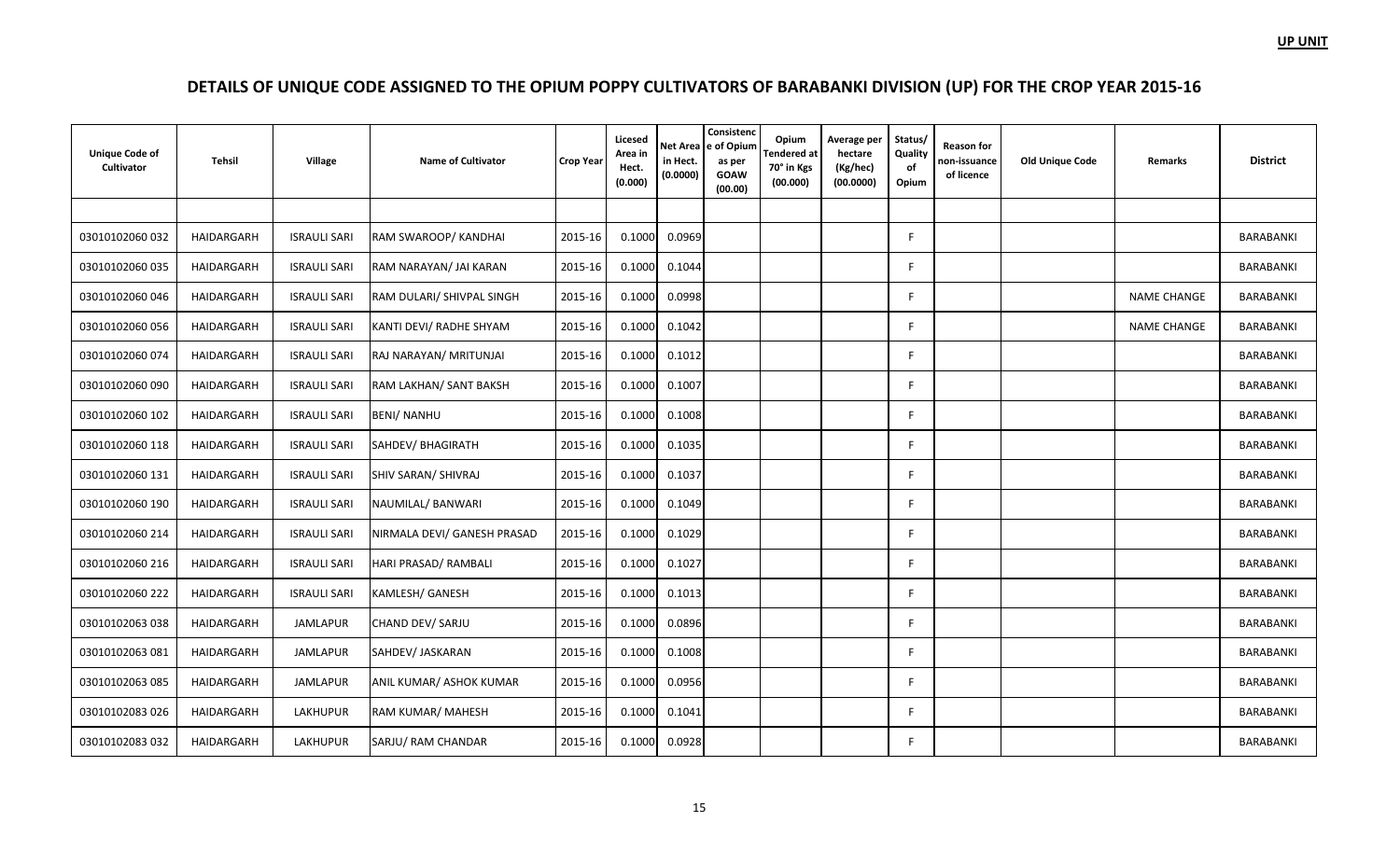| <b>Unique Code of</b><br>Cultivator | <b>Tehsil</b>                    | Village             | <b>Name of Cultivator</b>   | <b>Crop Year</b> | Licesed<br>Area in<br>Hect.<br>(0.000) | in Hect.<br>(0.0000) | Consistenc<br>Net Area e of Opium<br>as per<br><b>GOAW</b><br>(00.00) | Opium<br><b>Tendered</b> at<br>70° in Kgs<br>(00.000) | Average per<br>hectare<br>(Kg/hec)<br>(00.0000) | Status/<br>Quality<br>of<br>Opium | <b>Reason for</b><br>non-issuance<br>of licence | <b>Old Unique Code</b> | Remarks | <b>District</b>  |
|-------------------------------------|----------------------------------|---------------------|-----------------------------|------------------|----------------------------------------|----------------------|-----------------------------------------------------------------------|-------------------------------------------------------|-------------------------------------------------|-----------------------------------|-------------------------------------------------|------------------------|---------|------------------|
|                                     |                                  |                     |                             |                  |                                        |                      |                                                                       |                                                       |                                                 |                                   |                                                 |                        |         |                  |
| 03010102083 042                     | HAIDARGARH                       | LAKHUPUR            | NAUSHAD ALI/ ASHRAF         | 2015-16          | 0.1000                                 | 0.1033               |                                                                       |                                                       |                                                 | F                                 |                                                 |                        |         | BARABANKI        |
| 03010102083 054                     | HAIDARGARH                       | LAKHUPUR            | SULEMAN/ NADIR              | 2015-16          | 0.1000                                 | 0.1008               |                                                                       |                                                       |                                                 | F.                                |                                                 |                        |         | BARABANKI        |
| 03010102083 066                     | HAIDARGARH                       | LAKHUPUR            | PHOOL CHANDRA/ HAJARILAL    | 2015-16          | 0.1000                                 | 0.1023               |                                                                       |                                                       |                                                 | F                                 |                                                 |                        |         | BARABANKI        |
| 03010102100 021                     | HAIDARGARH                       | MURLIGANJ           | MANSHA RAM/ CHHOTELAL       | 2015-16          | 0.1000                                 | 0.0988               | 47.77                                                                 | 4.183                                                 | 42.338                                          | G                                 | 04                                              |                        |         | <b>BARABANKI</b> |
| 03010102100 025                     | HAIDARGARH                       | MURLIGANJ           | RAM KHELAWAN/JAGAN          | 2015-16          | 0.1000                                 | 0.0100               | 58.71                                                                 | 0.629                                                 | 62.900                                          | G                                 |                                                 |                        |         | BARABANKI        |
| 03010102100029                      | HAIDARGARH                       | MURLIGANJ           | RAM MANOHAR/ GURU PRASAD    | 2015-16          | 0.1000                                 | 0.0988               | 53.62                                                                 | 4.083                                                 | 41.326                                          | G                                 | 04                                              |                        |         | BARABANKI        |
| 03010102100040                      | HAIDARGARH                       | MURLIGANJ           | KESHAV RAM/ BARSATI         | 2015-16          | 0.1000                                 | 0.0180               | 46.33                                                                 | 0.735                                                 | 40.833                                          | G                                 | 04                                              |                        |         | BARABANKI        |
| 03010102100 075                     | HAIDARGARH                       | MURLIGANJ           | SARJU/ PUTTILAL             | 2015-16          | 0.1000                                 | 0.0105               | 64.11                                                                 | 0.696                                                 | 66.286                                          | G                                 |                                                 |                        |         | BARABANKI        |
| 03010102140041                      | HAIDARGARH                       | <b>SARAI PARKHU</b> | RAMESH KUMAR/ ANANT         | 2015-16          | 0.1000                                 | 0.0709               |                                                                       |                                                       |                                                 | E                                 |                                                 |                        |         | BARABANKI        |
| 03010102140065                      | HAIDARGARH                       | SARAI PARKHU        | RAM CHANDRA/ RAMAPATI       | 2015-16          | 0.1000                                 | 0.0990               |                                                                       |                                                       |                                                 | F.                                |                                                 |                        |         | BARABANKI        |
| 03010102140 101                     | HAIDARGARH                       | <b>SARAI PARKHU</b> | DINESH KUMAR/ HARINAM SINGH | 2015-16          | 0.1000                                 | 0.0986               |                                                                       |                                                       |                                                 | F.                                |                                                 |                        |         | BARABANKI        |
| 03010102140 116                     | HAIDARGARH                       | <b>SARAI PARKHU</b> | DAL BAHADUR/ MAHADEEN       | 2015-16          | 0.1000                                 | 0.0703               |                                                                       |                                                       |                                                 | E                                 |                                                 |                        |         | BARABANKI        |
| 03010102154 008                     | HAIDARGARH                       | SOHAWAN             | MAIKA/ MATA PRASAD          | 2015-16          | 0.1000                                 | 0.0494               |                                                                       |                                                       |                                                 | F                                 |                                                 |                        |         | BARABANKI        |
| 03010102154 023                     | HAIDARGARH                       | SOHAWAN             | CHOTELAL/ MATA PRASAD       | 2015-16          | 0.1000                                 | 0.0542               |                                                                       |                                                       |                                                 | E                                 |                                                 |                        |         | BARABANKI        |
| 03010103020 001                     | <b>RAM SANEHI</b><br><b>GHAT</b> | GARHI               | DHARNI DHAR/ RAGHURAJ       | 2015-16          | 0.1000                                 | 0.0886               |                                                                       |                                                       |                                                 | F.                                |                                                 |                        |         | BARABANKI        |
| 03010103020 002                     | <b>RAM SANEHI</b><br><b>GHAT</b> | GARHI               | RAMESH CHANDRA/ RAGHURAJ    | 2015-16          | 0.1000                                 | 0.0440               |                                                                       |                                                       |                                                 | E                                 |                                                 |                        |         | <b>BARABANKI</b> |
| 03010103020 014                     | <b>RAM SANEHI</b><br><b>GHAT</b> | GARHI               | RAJENDRA PRASAD/ NANHU      | 2015-16          | 0.1000                                 | 0.0572               |                                                                       |                                                       |                                                 | F                                 |                                                 |                        |         | <b>BARABANKI</b> |
| 03010103020024                      | <b>RAM SANEHI</b><br><b>GHAT</b> | GARHI               | RAGHURAJ/ PARMESHWAR        | 2015-16          | 0.1000                                 | 0.0440               |                                                                       |                                                       |                                                 | F.                                |                                                 |                        |         | BARABANKI        |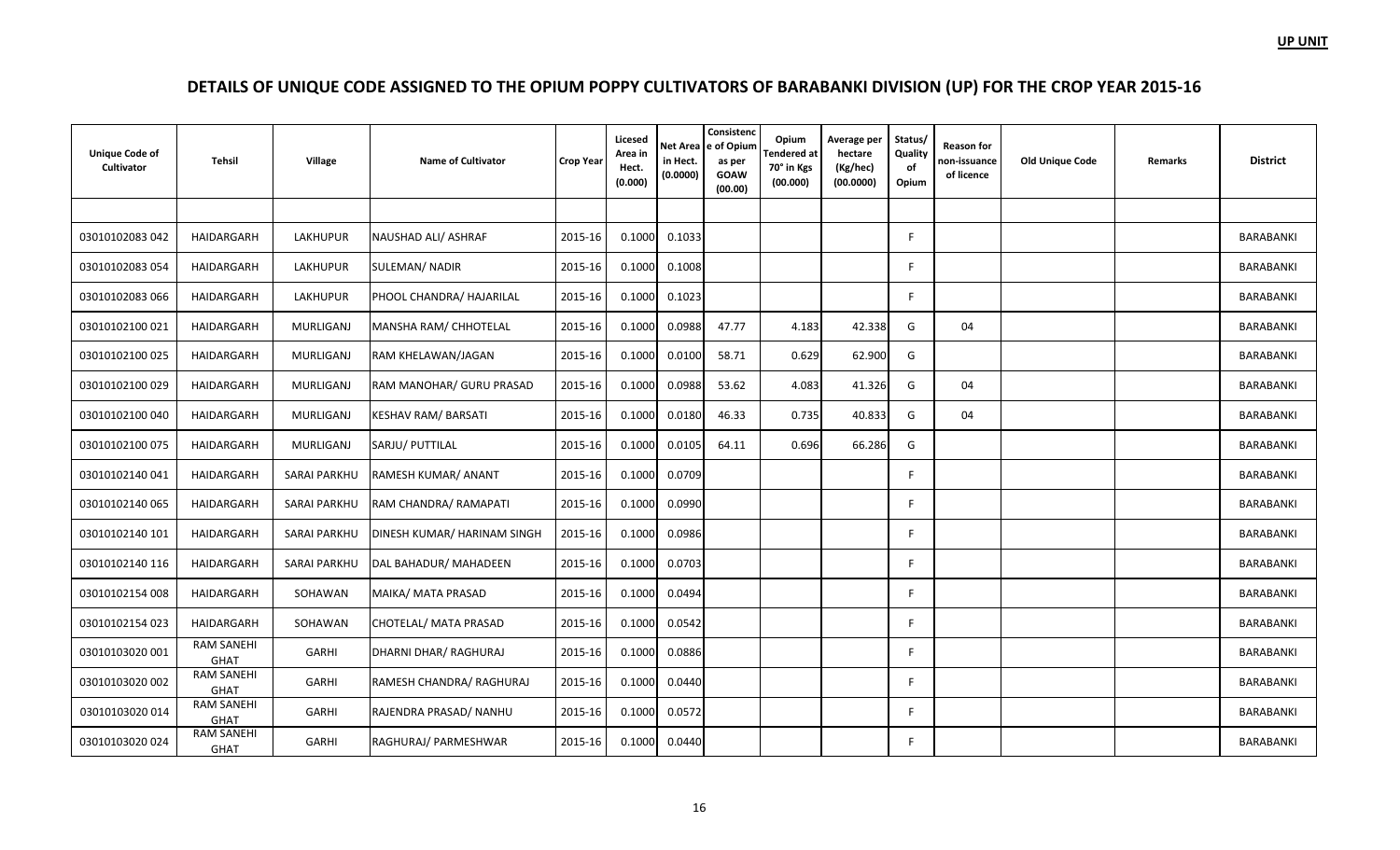| <b>Unique Code of</b><br>Cultivator | <b>Tehsil</b>                    | Village                      | <b>Name of Cultivator</b>      | <b>Crop Year</b> | Licesed<br>Area in<br>Hect.<br>(0.000) | Net Area<br>in Hect.<br>(0.0000) | Consistenc<br>e of Opium<br>as per<br><b>GOAW</b><br>(00.00) | Opium<br>Tendered at<br>70° in Kgs<br>(00.000) | Average per<br>hectare<br>(Kg/hec)<br>(00.0000) | Status/<br>Quality<br>of<br>Opium | <b>Reason for</b><br>non-issuance<br>of licence | <b>Old Unique Code</b> | Remarks            | <b>District</b>  |
|-------------------------------------|----------------------------------|------------------------------|--------------------------------|------------------|----------------------------------------|----------------------------------|--------------------------------------------------------------|------------------------------------------------|-------------------------------------------------|-----------------------------------|-------------------------------------------------|------------------------|--------------------|------------------|
|                                     |                                  |                              |                                |                  |                                        |                                  |                                                              |                                                |                                                 |                                   |                                                 |                        |                    |                  |
| 03010103020025                      | <b>RAM SANEHI</b><br><b>GHAT</b> | GARHI                        | PYARELAL/ SHANKAR              | 2015-16          | 0.1000                                 | 0.1012                           |                                                              |                                                |                                                 | F                                 |                                                 |                        |                    | BARABANKI        |
| 03010103020 035                     | <b>RAM SANEHI</b><br>GHAT        | GARHI                        | SATYA NARAYAN/ NATTHU          | 2015-16          | 0.1000                                 | 0.1001                           |                                                              |                                                |                                                 | E                                 |                                                 |                        |                    | BARABANKI        |
| 03010103098 001                     | <b>SIRAULI GAUSPUR</b>           | <b>KHANPUR</b><br>INAYATULLA | LAL JI/ SHRI RAM               | 2015-16          | 0.1000                                 | 0.0989                           |                                                              |                                                |                                                 | F                                 |                                                 |                        |                    | BARABANKI        |
| 03010103098 003                     | <b>SIRAULI GAUSPUR</b>           | <b>KHANPUR</b><br>INAYATULLA | <b>AMAR SINGH/ NANHE</b>       | 2015-16          | 0.1000                                 | 0.0986                           |                                                              |                                                |                                                 | E                                 |                                                 |                        |                    | BARABANKI        |
| 03010103098 013                     | <b>SIRAULI GAUSPUR</b>           | <b>KHANPUR</b><br>INAYATULLA | SANGAM LAL/ AMBIKA PRASAD      | 2015-16          | 0.1000                                 | 0.1025                           |                                                              |                                                |                                                 | F                                 |                                                 |                        | <b>NAME CHANGE</b> | BARABANKI        |
| 03010103098 017                     | <b>SIRAULI GAUSPUR</b>           | <b>KHANPUR</b><br>INAYATULLA | RAMFAL/ SHRI RAM               | 2015-16          | 0.1000                                 | 0.0992                           |                                                              |                                                |                                                 | E                                 |                                                 |                        |                    | BARABANKI        |
| 03010103098 018                     | <b>SIRAULI GAUSPUR</b>           | <b>KHANPUR</b><br>INAYATULLA | RAM NARESH/ SHRI RAM           | 2015-16          | 0.1000                                 | 0.1012                           |                                                              |                                                |                                                 | F                                 |                                                 |                        |                    | BARABANKI        |
| 03010103098 023                     | <b>SIRAULI GAUSPUR</b>           | KHANPUR<br>INAYATULLA        | RAM MUNESHWAR/ RAM<br>KHELAWAN | 2015-16          | 0.1000                                 | 0.0966                           |                                                              |                                                |                                                 | E                                 |                                                 |                        |                    | BARABANKI        |
| 03010103098 025                     | <b>SIRAULI GAUSPUR</b>           | <b>KHANPUR</b><br>INAYATULLA | RAMAWATI/ MANGAL PRASAD        | 2015-16          | 0.1000                                 | 0.1031                           |                                                              |                                                |                                                 | F                                 |                                                 |                        | <b>NAME CHANGE</b> | BARABANKI        |
| 03010103141 012                     | <b>RAM SANEHI</b><br>GHAT        | <b>TARAPUR</b>               | VIKRAMA JEET/ RAMAPATI         | 2015-16          | 0.1000                                 | 0.0945                           |                                                              |                                                |                                                 | E                                 |                                                 |                        |                    | <b>BARABANKI</b> |
| 03010103141 025                     | <b>RAM SANEHI</b><br>GHAT        | <b>TARAPUR</b>               | RAMDAS/ SUNDARLAL              | 2015-16          | 0.1000                                 | 0.0924                           |                                                              |                                                |                                                 | E                                 |                                                 |                        |                    | BARABANKI        |
| 03010103141 027                     | <b>RAM SANEHI</b><br>GHAT        | <b>TARAPUR</b>               | PRAMILA DEVI/ RAM NIVAS        | 2015-16          | 0.1000                                 | 0.0919                           |                                                              |                                                |                                                 | E                                 |                                                 |                        |                    | BARABANKI        |
| 03010103141035                      | <b>RAM SANEHI</b><br><b>GHAT</b> | <b>TARAPUR</b>               | <b>GOKARAN/ HARISH CHANDRA</b> | 2015-16          | 0.1000                                 | 0.1008                           |                                                              |                                                |                                                 | F                                 |                                                 |                        |                    | BARABANKI        |
| 03010103141039                      | <b>RAM SANEHI</b><br>GHAT        | <b>TARAPUR</b>               | <b>TRIPURESH/ PYARE</b>        | 2015-16          | 0.1000                                 | 0.1016                           |                                                              |                                                |                                                 | E                                 |                                                 |                        |                    | BARABANKI        |
| 03010103141042                      | <b>RAM SANEHI</b><br><b>GHAT</b> | <b>TARAPUR</b>               | KAMLESH/ PYARE                 | 2015-16          | 0.1000                                 | 0.0960                           |                                                              |                                                |                                                 | F                                 |                                                 |                        |                    | BARABANKI        |
| 03010103141048                      | <b>RAM SANEHI</b><br>GHAT        | <b>TARAPUR</b>               | <b>VISHAMBHAR/ MOTI</b>        | 2015-16          | 0.1000                                 | 0.1004                           |                                                              |                                                |                                                 | E                                 |                                                 |                        |                    | <b>BARABANKI</b> |
| 03010103143 002                     | <b>RAM SANEHI</b><br>GHAT        | TELMA                        | AMBAR LAL/ MAIKU               | 2015-16          | 0.1000                                 | 0.1008                           |                                                              |                                                |                                                 | F                                 |                                                 |                        |                    | <b>BARABANKI</b> |
| 03010103143003                      | <b>RAM SANEHI</b><br><b>GHAT</b> | <b>TELMA</b>                 | KAMLA DEVI/ MOHAN LAL          | 2015-16          | 0.1000                                 | 0.0969                           |                                                              |                                                |                                                 | F                                 |                                                 |                        |                    | BARABANKI        |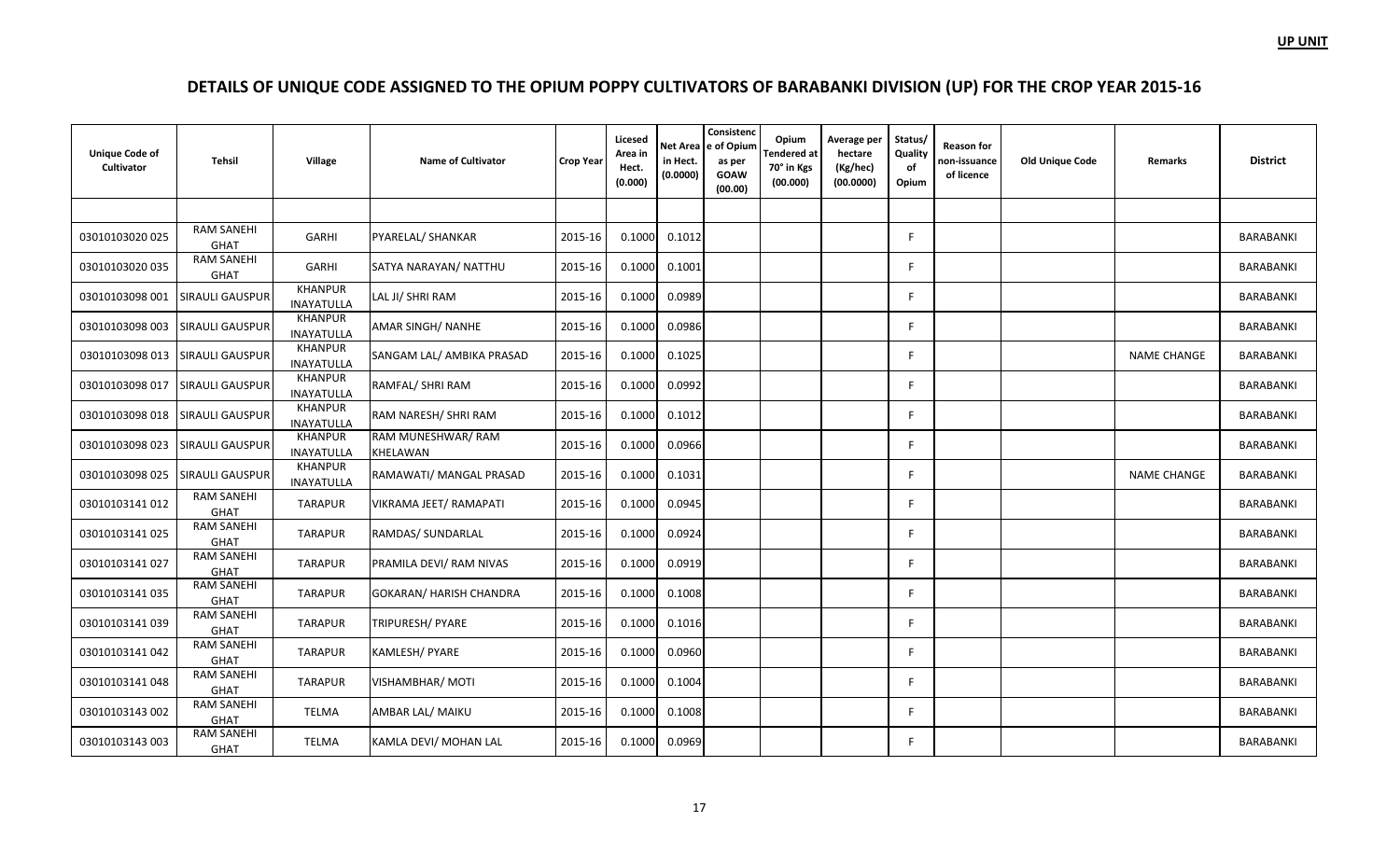| <b>Unique Code of</b><br>Cultivator | Tehsil                           | Village                           | <b>Name of Cultivator</b>              | <b>Crop Year</b> | Licesed<br>Area in<br>Hect.<br>(0.000) | Net Area<br>in Hect.<br>(0.0000) | Consistenc<br>e of Opium<br>as per<br><b>GOAW</b><br>(00.00) | Opium<br>Tendered at<br>70° in Kgs<br>(00.000) | Average per<br>hectare<br>(Kg/hec)<br>(00.0000) | Status/<br>Quality<br>of<br>Opium | Reason for<br>non-issuance<br>of licence | <b>Old Unique Code</b> | <b>Remarks</b>     | <b>District</b>  |
|-------------------------------------|----------------------------------|-----------------------------------|----------------------------------------|------------------|----------------------------------------|----------------------------------|--------------------------------------------------------------|------------------------------------------------|-------------------------------------------------|-----------------------------------|------------------------------------------|------------------------|--------------------|------------------|
|                                     |                                  |                                   |                                        |                  |                                        |                                  |                                                              |                                                |                                                 |                                   |                                          |                        |                    |                  |
| 03010103143 007                     | <b>RAM SANEHI</b><br><b>GHAT</b> | <b>TELMA</b>                      | ABHIMANYU/ RAJ BAHADUR                 | 2015-16          | 0.1000                                 | 0.0987                           |                                                              |                                                |                                                 | F.                                |                                          |                        |                    | BARABANKI        |
| 03010103143011                      | <b>RAM SANEHI</b><br>GHAT        | TELMA                             | MEERA DEVI/ BECHAN LAL                 | 2015-16          | 0.1000                                 | 0.0972                           |                                                              |                                                |                                                 | E                                 |                                          |                        | <b>NAME CHANGE</b> | <b>BARABANKI</b> |
| 03010103143 015                     | <b>RAM SANEHI</b><br><b>GHAT</b> | TELMA                             | RAJ KUMAR/ SATYANAM BAKSH              | 2015-16          | 0.1000                                 | 0.1037                           |                                                              |                                                |                                                 | F                                 |                                          |                        |                    | BARABANKI        |
| 03010103143 016                     | <b>RAM SANEHI</b><br><b>GHAT</b> | TELMA                             | ARUN KUMAR/RAJ BAHADUR                 | 2015-16          | 0.1000                                 | 0.0984                           |                                                              |                                                |                                                 | E                                 |                                          |                        |                    | BARABANKI        |
| 03010103143047                      | <b>RAM SANEHI</b><br><b>GHAT</b> | TELMA                             | MAHMOOD AHMAD/ DEEN<br><b>MOHAMMAD</b> | 2015-16          | 0.1000                                 | 0.0963                           |                                                              |                                                |                                                 | F                                 |                                          |                        |                    | BARABANKI        |
| 03010104014 005                     | <b>SIRAULI GAUSPUR</b>           | SAIFPUR                           | DHARA BANDHU/ GAYA PRASAD              | 2015-16          | 0.1000                                 | 0.0986                           |                                                              |                                                |                                                 | E                                 |                                          |                        |                    | BARABANKI        |
| 03010104014 010                     | <b>SIRAULI GAUSPUR</b>           | SAIFPUR                           | FULMATI/ DEVI DAYAL                    | 2015-16          | 0.1000                                 | 0.0940                           |                                                              |                                                |                                                 | F                                 |                                          |                        |                    | <b>BARABANKI</b> |
| 03010104014 011                     | <b>SIRAULI GAUSPUR</b>           | SAIFPUR                           | DURGA PRASAD/ PYARELAL                 | 2015-16          | 0.1000                                 | 0.0986                           |                                                              |                                                |                                                 | E                                 |                                          |                        |                    | <b>BARABANKI</b> |
| 03010104014 013                     | <b>SIRAULI GAUSPUR</b>           | <b>SAIFPUR</b>                    | DAYARAM/ NANHE                         | 2015-16          | 0.1000                                 | 0.1000                           |                                                              |                                                |                                                 | F                                 |                                          |                        |                    | BARABANKI        |
| 03010104014 029                     | SIRAULI GAUSPUR                  | <b>SAIFPUR</b>                    | RAMLAL/ MOHAN                          | 2015-16          | 0.1000                                 | 0.0969                           |                                                              |                                                |                                                 | F                                 |                                          |                        |                    | BARABANKI        |
| 03010104014 030                     | <b>SIRAULI GAUSPUR</b>           | SAIFPUR                           | NAUMILAL/ NANHE                        | 2015-16          | 0.1000                                 | 0.0972                           |                                                              |                                                |                                                 | E                                 |                                          |                        |                    | BARABANKI        |
| 03010207003 002                     | MOHANLALGANJ                     | ADAMPUR<br><b>NAUBASTA</b>        | <b>BABADEEN/ BADLU</b>                 | 2015-16          | 0.1000                                 | 0.0992                           |                                                              |                                                |                                                 | F.                                |                                          |                        |                    | <b>LUCKNOW</b>   |
| 03010207003 003                     | MOHANLALGANJ                     | <b>ADAMPUR</b><br><b>NAUBASTA</b> | <b>CHOTELAL/ BABULAL</b>               | 2015-16          | 0.1000                                 | 0.1030                           |                                                              |                                                |                                                 | F                                 |                                          |                        |                    | LUCKNOW          |
| 03010207003 004                     | MOHANLALGANJ                     | ADAMPUR<br><b>NAUBASTA</b>        | HARIRAM/ MATAI                         | 2015-16          | 0.1000                                 | 0.1036                           |                                                              |                                                |                                                 | F                                 |                                          |                        | <b>NAME CHANGE</b> | LUCKNOW          |
| 03010207003 006                     | MOHANLALGANJ                     | <b>ADAMPUR</b><br><b>NAUBASTA</b> | PUTTILAL/ RAM ASRE                     | 2015-16          | 0.1000                                 | 0.1034                           |                                                              |                                                |                                                 | F                                 |                                          |                        |                    | LUCKNOW          |
| 03010207003 012                     | MOHANLALGANJ                     | ADAMPUR<br><b>NAUBASTA</b>        | VINOD KUMAR/ SANGRAM SINGH             | 2015-16          | 0.1000                                 | 0.0960                           |                                                              |                                                |                                                 | F                                 |                                          |                        |                    | <b>LUCKNOW</b>   |
| 03010207003 017                     | MOHANLALGANJ                     | ADAMPUR<br><b>NAUBASTA</b>        | RAM KISHOR/ LAL BAHADUR                | 2015-16          | 0.1000                                 | 0.1025                           |                                                              |                                                |                                                 | F                                 |                                          |                        |                    | LUCKNOW          |
| 03010207003 018                     | MOHANLALGANJ                     | ADAMPUR<br>NAUBASTA               | KAMLA DEVI/ RAM KHELAWAN               | 2015-16          | 0.1000                                 | 0.1000                           |                                                              |                                                |                                                 | F                                 |                                          |                        |                    | LUCKNOW          |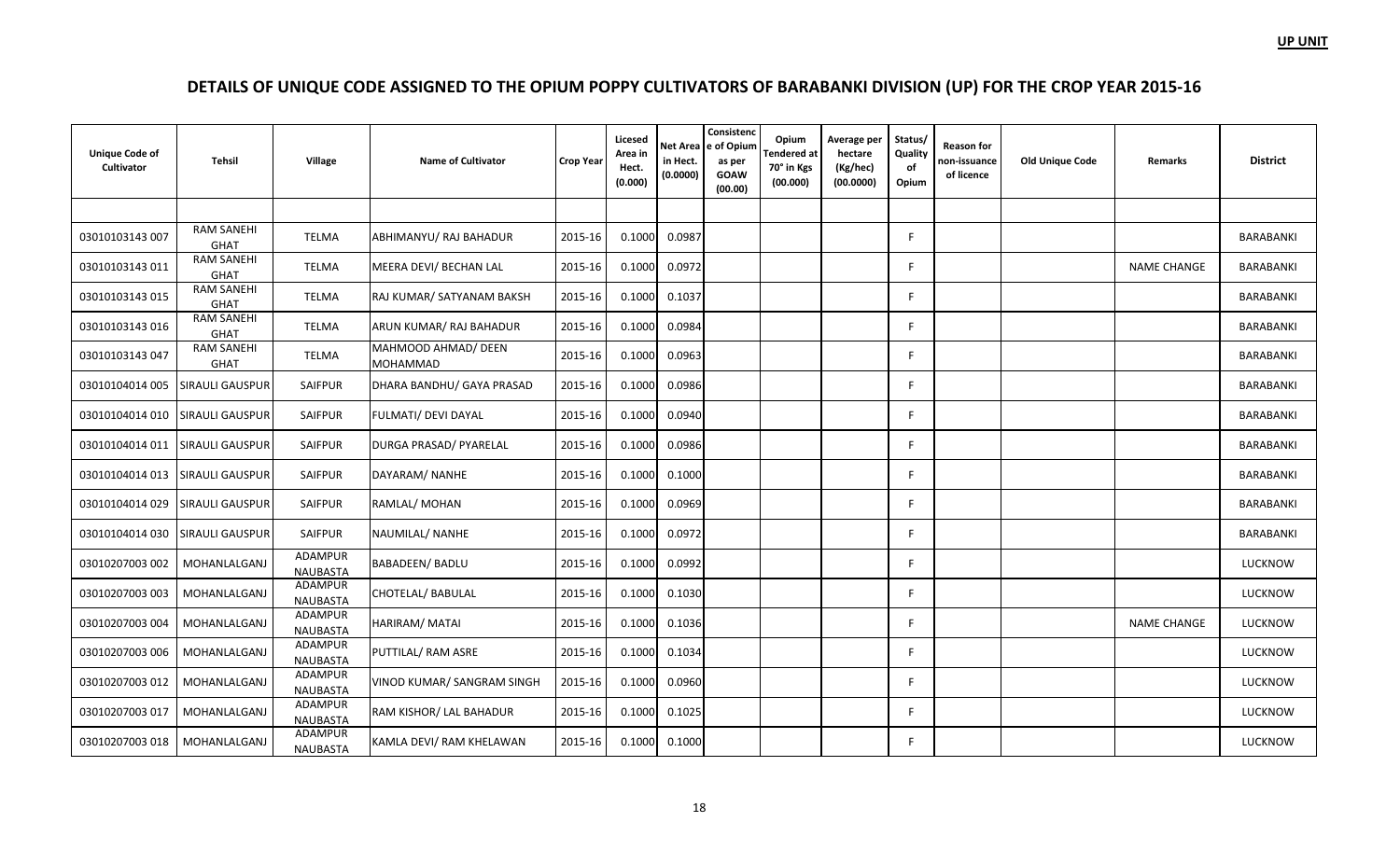| <b>Unique Code of</b><br>Cultivator | Tehsil       | Village                           | <b>Name of Cultivator</b>     | <b>Crop Year</b> | Licesed<br>Area in<br>Hect.<br>(0.000) | in Hect.<br>(0.0000) | Consistenc<br>Net Area e of Opium<br>as per<br><b>GOAW</b><br>(00.00) | Opium<br><b>Tendered</b> at<br>70° in Kgs<br>(00.000) | Average per<br>hectare<br>(Kg/hec)<br>(00.0000) | Status/<br>Quality<br>of<br>Opium | <b>Reason for</b><br>non-issuance<br>of licence | <b>Old Unique Code</b> | Remarks            | <b>District</b> |
|-------------------------------------|--------------|-----------------------------------|-------------------------------|------------------|----------------------------------------|----------------------|-----------------------------------------------------------------------|-------------------------------------------------------|-------------------------------------------------|-----------------------------------|-------------------------------------------------|------------------------|--------------------|-----------------|
|                                     |              |                                   |                               |                  |                                        |                      |                                                                       |                                                       |                                                 |                                   |                                                 |                        |                    |                 |
| 03010207003 020                     | MOHANLALGANJ | ADAMPUR<br><b>NAUBASTA</b>        | HARINATH SINGH/ LAL BAHADUR   | 2015-16          | 0.1000                                 | 0.0999               |                                                                       |                                                       |                                                 | E                                 |                                                 |                        |                    | LUCKNOW         |
| 03010207003 044                     | MOHANLALGANJ | ADAMPUR<br><b>NAUBASTA</b>        | <b>BHARAT SINGH/ BECHALAL</b> | 2015-16          | 0.1000                                 | 0.1000               |                                                                       |                                                       |                                                 | F                                 |                                                 |                        |                    | <b>LUCKNOW</b>  |
| 03010207003 045                     | MOHANLALGANJ | ADAMPUR<br><b>NAUBASTA</b>        | JADURAYI DEVI/ RAMPAL         | 2015-16          | 0.1000                                 | 0.0975               |                                                                       |                                                       |                                                 | F                                 |                                                 |                        | NAME CHANGE        | LUCKNOW         |
| 03010207003 046                     | MOHANLALGANJ | ADAMPUR<br><b>NAUBASTA</b>        | RAMAWATI/ ANGAD               | 2015-16          | 0.1000                                 | 0.1024               |                                                                       |                                                       |                                                 | F                                 |                                                 |                        | <b>NAME CHANGE</b> | LUCKNOW         |
| 03010207003 047                     | MOHANLALGANJ | ADAMPUR<br><b>NAUBASTA</b>        | <b>ASHOK KUMAR/ BIHARILAL</b> | 2015-16          | 0.1000                                 | 0.1015               |                                                                       |                                                       |                                                 | F                                 |                                                 |                        |                    | LUCKNOW         |
| 03010207003 048                     | MOHANLALGANJ | ADAMPUR<br><b>NAUBASTA</b>        | RAMFER/DALLA                  | 2015-16          | 0.1000                                 | 0.1010               |                                                                       |                                                       |                                                 | F                                 |                                                 |                        |                    | LUCKNOW         |
| 03010207003 049                     | MOHANLALGANJ | <b>ADAMPUR</b><br><b>NAUBASTA</b> | JAMSHED KHAN/ MAJID KHAN      | 2015-16          | 0.1000                                 | 0.0989               |                                                                       |                                                       |                                                 | F                                 |                                                 |                        |                    | LUCKNOW         |
| 03010207003 050                     | MOHANLALGANJ | ADAMPUR<br><b>NAUBASTA</b>        | CHEDANA/ BABADEEN             | 2015-16          | 0.1000                                 | 0.0966               |                                                                       |                                                       |                                                 | F                                 |                                                 |                        |                    | LUCKNOW         |
| 03010207018 015                     | MOHANLALGANJ | <b>BASTAULI</b>                   | SHATROHAN/ UMRAO              | 2015-16          | 0.1000                                 | 0.1005               |                                                                       |                                                       |                                                 | F                                 |                                                 |                        |                    | <b>LUCKNOW</b>  |
| 03010207018 017                     | MOHANLALGANJ | <b>BASTAULI</b>                   | <b>BHAGAUTI/ SARVJEET</b>     | 2015-16          | 0.1000                                 | 0.1032               |                                                                       |                                                       |                                                 | F.                                |                                                 |                        |                    | <b>LUCKNOW</b>  |
| 03010207018020                      | MOHANLALGANJ | <b>BASTAULI</b>                   | RAM CHANDAR/ MANGAL           | 2015-16          | 0.1000                                 | 0.1008               |                                                                       |                                                       |                                                 | F                                 |                                                 |                        |                    | LUCKNOW         |
| 03010207049 027                     | MOHANLALGANJ | <b>JAUKHANDI</b>                  | SANTRAM/DAYARAM               | 2015-16          | 0.1000                                 | 0.0928               |                                                                       |                                                       |                                                 | F.                                |                                                 |                        |                    | LUCKNOW         |
| 03010207058021                      | MOHANLALGANJ | <b>KASIMPUR</b>                   | RAJESH KUMAR/ RADHELAL        | 2015-16          | 0.1000                                 |                      |                                                                       |                                                       |                                                 | N                                 |                                                 |                        |                    | LUCKNOW         |
| 03010207058029                      | MOHANLALGANJ | <b>KASIMPUR</b>                   | RAMA/ NANHE                   | 2015-16          | 0.1000                                 |                      |                                                                       |                                                       |                                                 | N                                 |                                                 |                        |                    | LUCKNOW         |
| 03010207058 037                     | MOHANLALGANJ | KASIMPUR                          | RAM CHANDRA/ RAM SINGH        | 2015-16          | 0.1000                                 |                      |                                                                       |                                                       |                                                 | N                                 |                                                 |                        | <b>NAME CHANGE</b> | <b>LUCKNOW</b>  |
| 03010207058 046                     | MOHANLALGANJ | <b>KASIMPUR</b>                   | AMAR SINGH/ RAM BAHADUR       | 2015-16          | 0.1000                                 | 0.0493               | 64.11                                                                 | 2.940                                                 | 59.635                                          | G                                 |                                                 |                        |                    | <b>LUCKNOW</b>  |
| 03010207058 050                     | MOHANLALGANJ | <b>KASIMPUR</b>                   | SUSHEEL/ RAM SAJIWAN          | 2015-16          | 0.1000                                 | 0.1021               |                                                                       |                                                       |                                                 | F                                 |                                                 |                        |                    | LUCKNOW         |
| 03010207058 051                     | MOHANLALGANJ | <b>KASIMPUR</b>                   | SALIKRAM/RAM AUTAR            | 2015-16          | 0.1000                                 |                      |                                                                       |                                                       |                                                 | N                                 |                                                 |                        |                    | LUCKNOW         |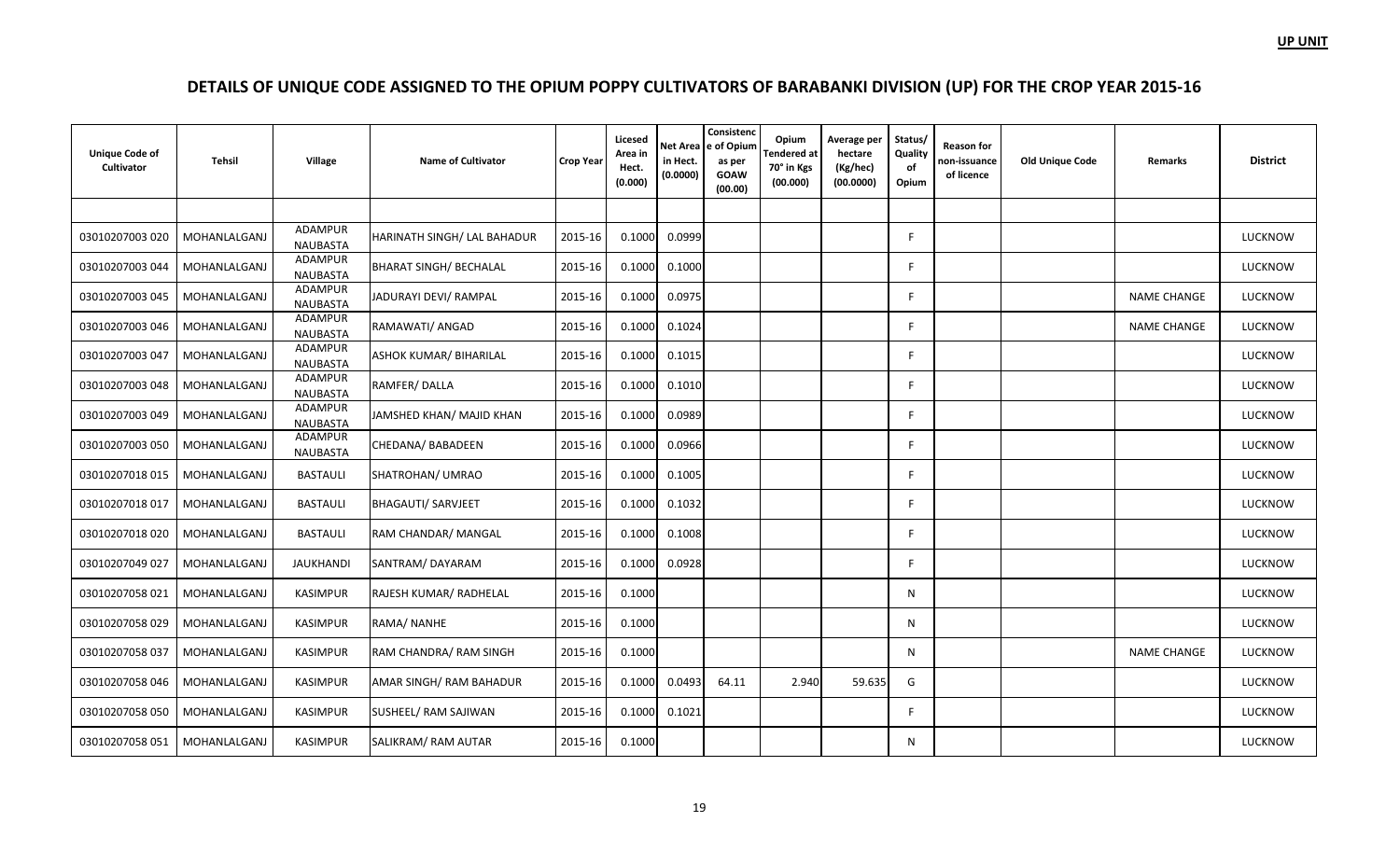| <b>Unique Code of</b><br>Cultivator | Tehsil           | Village            | <b>Name of Cultivator</b>                  | <b>Crop Year</b> | Licesed<br>Area in<br>Hect.<br>(0.000) | in Hect.<br>(0.0000) | Consistenc<br>Net Area e of Opium<br>as per<br><b>GOAW</b><br>(00.00) | Opium<br>Tendered at<br>70° in Kgs<br>(00.000) | Average per<br>hectare<br>(Kg/hec)<br>(00.0000) | Status/<br>Quality<br>of<br>Opium | <b>Reason for</b><br>non-issuance<br>of licence | <b>Old Unique Code</b> | <b>Remarks</b>                       | <b>District</b>     |
|-------------------------------------|------------------|--------------------|--------------------------------------------|------------------|----------------------------------------|----------------------|-----------------------------------------------------------------------|------------------------------------------------|-------------------------------------------------|-----------------------------------|-------------------------------------------------|------------------------|--------------------------------------|---------------------|
|                                     |                  |                    |                                            |                  |                                        |                      |                                                                       |                                                |                                                 |                                   |                                                 |                        |                                      |                     |
| 03010207082031                      | MOHANLALGANJ     | RASULPUR<br>SAMESI | <b>BANARSI LAL/ DHAUKAL</b>                | 2015-16          | 0.1000                                 | 0.0999               |                                                                       |                                                |                                                 | E                                 |                                                 |                        |                                      | LUCKNOW             |
| 03010309002 001                     | <b>TILHAR</b>    | <b>DABHAURA</b>    | YASHPAL SINGH/ MAHARAJ SINGH               | 2015-16          | 0.1000                                 | 0.0300               |                                                                       |                                                |                                                 | E                                 |                                                 |                        |                                      | SHAHJAHANPUR        |
| 03010309002 016                     | <b>TILHAR</b>    | DABHAURA           | RAJPAL/ CHAMPAT                            | 2015-16          | 0.1000                                 | 0.0300               |                                                                       |                                                |                                                 | F                                 |                                                 |                        |                                      | SHAHJAHANPUR        |
| 03010309002 053                     | <b>TILHAR</b>    | <b>DABHAURA</b>    | KRISHAN PAL SINGH/ MAHARAJ<br><b>SINGH</b> | 2015-16          | 0.1000                                 | 0.0300               |                                                                       |                                                |                                                 | F                                 |                                                 |                        |                                      | SHAHJAHANPUR        |
| 03010309002 057                     | <b>TILHAR</b>    | <b>DABHAURA</b>    | JADUVEER/ MEHARBAN                         | 2015-16          | 0.1000                                 | 0.0896               |                                                                       |                                                |                                                 | F.                                |                                                 |                        |                                      | SHAHJAHANPUR        |
| 03010309002 079                     | <b>TILHAR</b>    | <b>DABHAURA</b>    | RAMDEEN/ PRAHLAD                           | 2015-16          | 0.1000                                 | 0.0846               |                                                                       |                                                |                                                 | F                                 |                                                 |                        |                                      | SHAHJAHANPUR        |
| 03010309002082                      | <b>TILHAR</b>    | DABHAURA           | FULMATI URF SAVITRI/ SONPAL                | 2015-16          | 0.1000                                 | 0.0300               |                                                                       |                                                |                                                 | F                                 |                                                 |                        |                                      | SHAHJAHANPUR        |
| 03010309002 084                     | <b>TILHAR</b>    | DABHAURA           | RAMCHAND/ NOKHELAL                         | 2015-16          | 0.1000                                 | 0.1008               |                                                                       |                                                |                                                 | F                                 |                                                 |                        |                                      | SHAHJAHANPUR        |
| 03010309002 085                     | <b>TILHAR</b>    | <b>DABHAURA</b>    | KALACTAR/ MALKHAN SINGH                    | 2015-16          | 0.1000                                 | 0.1012               |                                                                       |                                                |                                                 | F                                 |                                                 |                        | <b>NAME CHANGE</b>                   | SHAHJAHANPUR        |
| 03010309002 092                     | <b>TILHAR</b>    | <b>DABHAURA</b>    | RAGHUVAR DAYAL/ MAIKULAL                   | 2015-16          | 0.1000                                 | 0.0984               |                                                                       |                                                |                                                 | E                                 |                                                 |                        |                                      | SHAHJAHANPUR        |
| 03010309002 101                     | <b>TILHAR</b>    | <b>DABHAURA</b>    | SUMITRA DEVI/ BANWARI                      | 2015-16          | 0.1000                                 | 0.0984               |                                                                       |                                                |                                                 | F.                                |                                                 |                        |                                      | SHAHJAHANPUR        |
| 03010309002 106                     | <b>TILHAR</b>    | DABHAURA           | LAXMI DEVI/ BANWARI                        | 2015-16          | 0.1000                                 | 0.0264               |                                                                       |                                                |                                                 | F.                                |                                                 |                        | <b>NAME CHANGE</b>                   | SHAHJAHANPUR        |
| 03010309013 168                     | <b>TILHAR</b>    | <b>DHIRPUR</b>     | RISHIPAL/DORILAL                           | 2015-16          | 0.1000                                 | 0.1040               |                                                                       |                                                |                                                 | F                                 |                                                 |                        |                                      | <b>BADAUN</b>       |
| 03010310005 088                     | <b>JALALABAD</b> | ALLAGANJ           | ALAUDDIN/ DEEN MOHAMMAD                    | 2015-16          | 0.1000                                 | 0.1007               | 58.71                                                                 | 5.141                                          | 51.053                                          | G                                 | 04                                              | 03010310065 149        | TRANSFER/<br><b>MANJHA</b>           | <b>SHAHJAHANPUR</b> |
| 03010310005 090                     | JALALABAD        | ALLAGANJ           | SHANTI DEVI/ SURESH CHANDRA                | 2015-16          | 0.1000                                 | 0.1007               | 54.82                                                                 | 5.028                                          | 49.930                                          | G                                 | 04                                              | 03010310065 141        | TRANSFER/<br><b>MANJHA</b>           | SHAHJAHANPUR        |
| 03010310065 005                     | <b>JALALABAD</b> | <b>MANJHA</b>      | YADUNATH/ FOOL SINGH                       | 2015-16          | 0.1000                                 | 0.1008               | 58.71                                                                 | 4.932                                          | 48.929                                          | G                                 | 04                                              |                        |                                      | SHAHJAHANPUR        |
| 03010411020 003                     | <b>BADAUN</b>    |                    | KHASPUR GOTIYA GOKARAN/ SHIV CHARAN        | 2015-16          | 0.2500                                 | 0.2525               |                                                                       |                                                |                                                 | F                                 |                                                 | 03010411030 068        | TRANSFER/<br><b>MONGAR KI GOTIYA</b> | <b>BADAUN</b>       |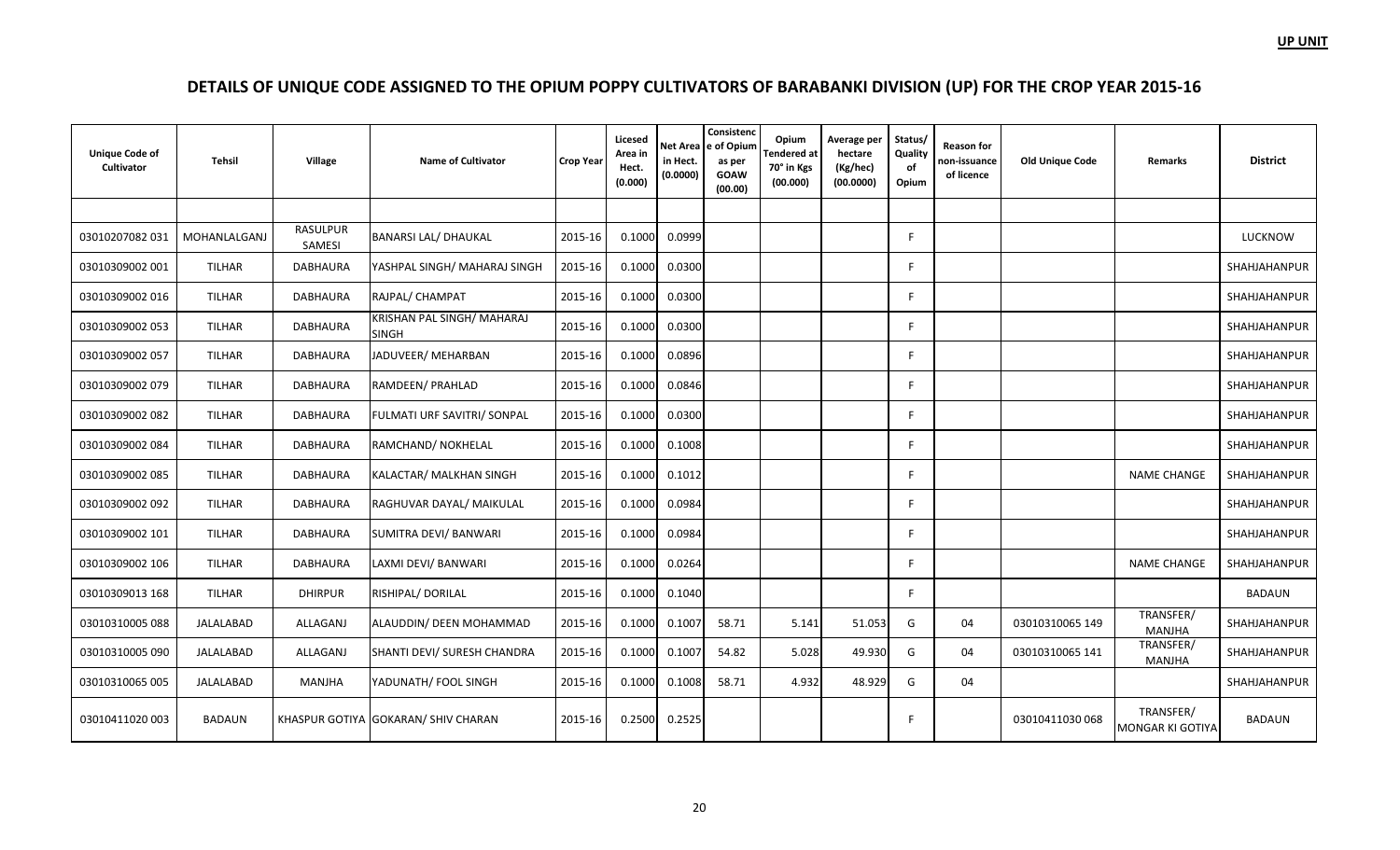| <b>Unique Code of</b><br>Cultivator | Tehsil        | Village                           | <b>Name of Cultivator</b>       | <b>Crop Year</b> | Licesed<br>Area in<br>Hect.<br>(0.000) | Net Area<br>in Hect.<br>(0.0000) | Consistenc<br>e of Opium<br>as per<br><b>GOAW</b><br>(00.00) | Opium<br>Tendered at<br>70° in Kgs<br>(00.000) | Average per<br>hectare<br>(Kg/hec)<br>(00.0000) | Status/<br>Quality<br>of<br>Opium | <b>Reason for</b><br>non-issuance<br>of licence | <b>Old Unique Code</b> | Remarks                              | <b>District</b> |
|-------------------------------------|---------------|-----------------------------------|---------------------------------|------------------|----------------------------------------|----------------------------------|--------------------------------------------------------------|------------------------------------------------|-------------------------------------------------|-----------------------------------|-------------------------------------------------|------------------------|--------------------------------------|-----------------|
|                                     |               |                                   |                                 |                  |                                        |                                  |                                                              |                                                |                                                 |                                   |                                                 |                        |                                      |                 |
| 03010411023 006                     | <b>BADAUN</b> | <b>KUWA TANDA</b>                 | GAJENDRA MOHAN/ NARENDRA<br>PAL | 2015-16          | 0.2500                                 | 0.0549                           | 71.62                                                        | 4.338                                          | 79.016                                          | G                                 |                                                 | 03010411030 069        | TRANSFER/<br><b>MONGAR KI GOTIYA</b> | <b>BADAUN</b>   |
| 03010411023 010                     | <b>BADAUN</b> | KUWA TANDA                        | RAM AUTAR/ MEDHAI               | 2015-16          | 0.2500                                 | 0.0544                           | 71.62                                                        | 4.093                                          | 75.239                                          | G                                 |                                                 | 03010411030 067        | TRANSFER/<br>MONGAR KI GOTIYA        | <b>BADAUN</b>   |
| 03010411023049                      | <b>BADAUN</b> | <b>KUWA TANDA</b>                 | <b>DEV KUMARI/ CHANDRAPAL</b>   | 2015-16          | 0.2500                                 | 0.0512                           | 71.99                                                        | 3.949                                          | 77.129                                          | G                                 |                                                 | 03010411030049         | TRANSFER/<br>MONGAR KI GOTIYA        | <b>BADAUN</b>   |
| 03010411030 001                     | <b>BADAUN</b> | <b>MONGAR KI</b><br><b>GOTIYA</b> | SONWATI/ RAM PRAKASH            | 2015-16          | 0.2500                                 | 0.2431                           |                                                              |                                                |                                                 | F                                 |                                                 |                        |                                      | <b>BADAUN</b>   |
| 03010411030 003                     | <b>BADAUN</b> | <b>MONGAR KI</b><br><b>GOTIYA</b> | NATTHULAL/NANDRAM               | 2015-16          | 0.1000                                 | 0.0194                           | 66.08                                                        | 1.237                                          | 63.763                                          | G                                 |                                                 |                        |                                      | <b>BADAUN</b>   |
| 03010411030 005                     | <b>BADAUN</b> | <b>MONGAR KI</b><br><b>GOTIYA</b> | <b>HAKIM SINGH/ KARAN SINGH</b> | 2015-16          | 0.2000                                 | 0.1975                           |                                                              |                                                |                                                 | F                                 |                                                 |                        |                                      | <b>BADAUN</b>   |
| 03010411030 023                     | <b>BADAUN</b> | <b>MONGAR KI</b><br><b>GOTIYA</b> | <b>SURJAN SINGH/ NANDRAM</b>    | 2015-16          | 0.2500                                 | 0.0538                           | 67.71                                                        | 4.034                                          | 74.981                                          | G                                 |                                                 |                        |                                      | <b>BADAUN</b>   |
| 03010411030027                      | <b>BADAUN</b> | <b>MONGAR KI</b><br><b>GOTIYA</b> | PURANLAL/ SHRI RAM              | 2015-16          | 0.2500                                 | 0.0540                           | 71.62                                                        | 3.908                                          | 72.370                                          | G                                 |                                                 |                        |                                      | <b>BADAUN</b>   |
| 03010411030 028                     | <b>BADAUN</b> | <b>MONGAR KI</b><br><b>GOTIYA</b> | HARIPAL/ NATTHULAL              | 2015-16          | 0.1000                                 | 0.0180                           | 65.92                                                        | 1.365                                          | 75.833                                          | G                                 |                                                 |                        |                                      | <b>BADAUN</b>   |
| 03010411030033                      | <b>BADAUN</b> | <b>MONGAR KI</b><br><b>GOTIYA</b> | <b>BHEEMSEN/ NATTHULAL</b>      | 2015-16          | 0.1000                                 | 0.0180                           | 65.92                                                        | 1.205                                          | 66.944                                          | G                                 |                                                 |                        |                                      | <b>BADAUN</b>   |
| 03010411030036                      | <b>BADAUN</b> | MONGAR KI<br><b>GOTIYA</b>        | JALIM SINGH/ PRAN SUKH          | 2015-16          | 0.1000                                 | 0.0504                           | 67.21                                                        | 3.409                                          | 67.639                                          | G                                 |                                                 |                        |                                      | <b>BADAUN</b>   |
| 03010411030038                      | <b>BADAUN</b> | <b>MONGAR KI</b><br><b>GOTIYA</b> | NARENDRA/ MOHANLAL              | 2015-16          | 0.1000                                 | 0.0469                           | 67.82                                                        | 3.081                                          | 65.693                                          | G                                 |                                                 |                        |                                      | BADAUN          |
| 03010411030043                      | <b>BADAUN</b> | <b>MONGAR KI</b><br><b>GOTIYA</b> | GHALENDRA SINGH/ DULAR SINGH    | 2015-16          | 0.1000                                 | 0.1026                           |                                                              |                                                |                                                 | F                                 |                                                 |                        |                                      | BADAUN          |
| 03010411030055                      | <b>BADAUN</b> | <b>MONGAR KI</b><br><b>GOTIYA</b> | MOHANLAL/ MANGLI                | 2015-16          | 0.2500                                 | 0.2508                           |                                                              |                                                |                                                 | F                                 |                                                 |                        |                                      | BADAUN          |
| 03010411030 061                     | <b>BADAUN</b> | <b>MONGAR KI</b><br><b>GOTIYA</b> | RAJARAM/KEHARI                  | 2015-16          | 0.1000                                 | 0.0506                           | 64.14                                                        | 3.244                                          | 64.111                                          | G                                 |                                                 |                        |                                      | <b>BADAUN</b>   |
| 03010411068009                      | <b>BADAUN</b> | NASRULLAPUR                       | NEKRAM/KOMIL                    | 2015-16          | 0.1000                                 | 0.0480                           | 64.71                                                        | 3.171                                          | 66.063                                          | G                                 |                                                 | 03010411030 071        | TRANSFER/<br>MONGAR KI GOTIYA        | <b>BADAUN</b>   |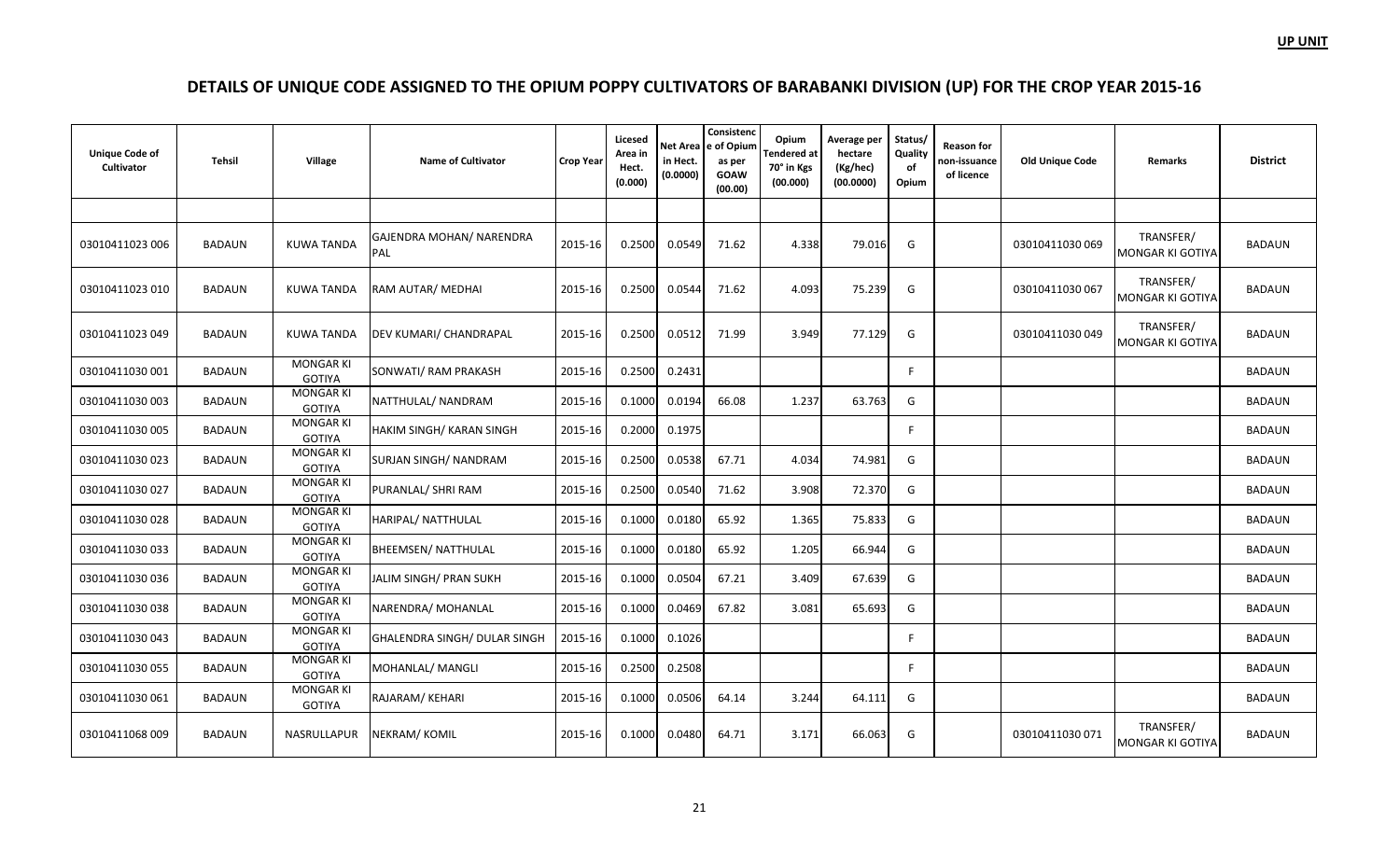| <b>Unique Code of</b><br>Cultivator | <b>Tehsil</b>   | Village          | <b>Name of Cultivator</b>         | <b>Crop Year</b> | Licesed<br>Area in<br>Hect.<br>(0.000) | Net Area<br>in Hect.<br>(0.0000) | Consistenc<br>e of Opium<br>as per<br><b>GOAW</b><br>(00.00) | Opium<br><b>Tendered</b> at<br>70° in Kgs<br>(00.000) | Average per<br>hectare<br>(Kg/hec)<br>(00.0000) | Status/<br>Quality<br>of<br>Opium | <b>Reason for</b><br>non-issuance<br>of licence | <b>Old Unique Code</b> | Remarks                       | <b>District</b> |
|-------------------------------------|-----------------|------------------|-----------------------------------|------------------|----------------------------------------|----------------------------------|--------------------------------------------------------------|-------------------------------------------------------|-------------------------------------------------|-----------------------------------|-------------------------------------------------|------------------------|-------------------------------|-----------------|
|                                     |                 |                  |                                   |                  |                                        |                                  |                                                              |                                                       |                                                 |                                   |                                                 |                        |                               |                 |
| 03010411068016                      | <b>BADAUN</b>   | NASRULLAPUR      | BHAJAN LAL/ HULASI                | 2015-16          | 0.1000                                 | 0.0480                           | 69.40                                                        | 3.034                                                 | 63.208                                          | G                                 |                                                 | 03010411030 073        | TRANSFER/<br>MONGAR KI GOTIYA | <b>BADAUN</b>   |
| 03010411068 050                     | <b>BADAUN</b>   | NASRULLAPUR      | <b>RAM NIVAS/ MAIKU SINGH</b>     | 2015-16          | 0.1000                                 | 0.0175                           | 71.17                                                        | 1.393                                                 | 79.600                                          | G                                 |                                                 | 03010411030 072        | TRANSFER/<br>MONGAR KI GOTIYA | <b>BADAUN</b>   |
| 03010412007 001                     | DATAGANJ        | <b>BICHILIYA</b> | RAM SARAN/ RAMPAL                 | 2015-16          | 0.1500                                 | 0.1507                           |                                                              |                                                       |                                                 | E                                 |                                                 |                        |                               | <b>BADAUN</b>   |
| 03010412007 014                     | DATAGANJ        | <b>BICHILIYA</b> | MANOHAR/ PURAN                    | 2015-16          | 0.1000                                 | 0.0136                           | 56.79                                                        | 0.852                                                 | 62.647                                          | G                                 |                                                 |                        |                               | <b>BADAUN</b>   |
| 03010412007 016                     | DATAGANJ        | <b>BICHILIYA</b> | MEGHNATH SHARMA/ RAMMURTI         | 2015-16          | 0.1000                                 | 0.0160                           | 61.25                                                        | 1.033                                                 | 64.563                                          | G                                 |                                                 |                        |                               | <b>BADAUN</b>   |
| 03010412007038                      | DATAGANJ        | <b>BICHILIYA</b> | SATENDRA KUMAR/RAMPAL             | 2015-16          | 0.1000                                 | 0.0108                           | 61.25                                                        | 0.761                                                 | 70.463                                          | G                                 |                                                 |                        |                               | <b>BADAUN</b>   |
| 03010412007 098                     | DATAGANJ        | <b>BICHILIYA</b> | SATISH CHANDRA/ RAMPAL            | 2015-16          | 0.1000                                 | 0.0991                           |                                                              |                                                       |                                                 | E                                 |                                                 |                        |                               | <b>BADAUN</b>   |
| 03010412007 119                     | <b>DATAGANJ</b> | <b>BICHILIYA</b> | <b>BRIJPAL/ HEMRAJ</b>            | 2015-16          | 0.1000                                 | 0.1023                           |                                                              |                                                       |                                                 | F                                 |                                                 |                        |                               | <b>BADAUN</b>   |
| 03010412016 001                     | <b>DATAGANJ</b> | <b>HASIGANJ</b>  | VIDHYARAM/ SHIV NARAYAN           | 2015-16          | 0.1500                                 | 0.1536                           |                                                              |                                                       |                                                 | F                                 |                                                 | 03010412007 120        | TRANSFER/<br><b>BICHALIYA</b> | <b>BADAUN</b>   |
| 03010412018 042                     | <b>DATAGANJ</b> | <b>BRAHAMPUR</b> | GANGPAL/ BHUPRAM                  | 2015-16          | 0.1000                                 | 0.0126                           | 63.00                                                        | 0.882                                                 | 70.000                                          | G                                 |                                                 | 03010412007 121        | TRANSFER/<br><b>BICHALIYA</b> | <b>BADAUN</b>   |
| 03010412041 038                     | <b>DATAGANJ</b> | SAIJANIYA        | RAM BAHADUR/ LALLU                | 2015-16          | 0.1000                                 | 0.1036                           |                                                              |                                                       |                                                 | E                                 |                                                 | 03010412044 039        | TRANSFER/SERAHA               | <b>BADAUN</b>   |
| 03010412044 003                     | <b>DATAGANJ</b> | <b>SERAHA</b>    | PURAN/ CHADAMMI                   | 2015-16          | 0.1000                                 | 0.0961                           |                                                              |                                                       |                                                 | F                                 |                                                 |                        |                               | <b>BADAUN</b>   |
| 03010412044 019                     | <b>DATAGANJ</b> | <b>SERAHA</b>    | JOGESHWAR DAYAL/ PUTTULAL         | 2015-16          | 0.1000                                 | 0.0108                           | 64.11                                                        | 0.733                                                 | 67.870                                          | G                                 |                                                 |                        |                               | <b>BADAUN</b>   |
| 03010412044028                      | <b>DATAGANJ</b> | SERAHA           | NAFEES KHAN/ MAHMOOD KHAN         | 2015-16          | 0.2000                                 | 0.1558                           | 62.58                                                        | 10.630                                                | 68.228                                          |                                   | 02                                              |                        |                               | <b>BADAUN</b>   |
| 03010412044 032                     | <b>DATAGANJ</b> | <b>SERAHA</b>    | ANEES KHAN/ MAHMOOD KHAN          | 2015-16          | 0.1000                                 | 0.0789                           | 64.05                                                        | 5.399                                                 | 68.428                                          | G                                 |                                                 |                        |                               | <b>BADAUN</b>   |
| 03010412044 033                     | DATAGANJ        | SERAHA           | OMKARLAL/ PURAN                   | 2015-16          | 0.1000                                 | 0.0971                           |                                                              |                                                       |                                                 | F                                 |                                                 |                        |                               | <b>BADAUN</b>   |
| 03010412044 034                     | <b>DATAGANJ</b> | SERAHA           | <b>GUDDU SINGH/ BALVEER SINGH</b> | 2015-16          | 0.1000                                 | 0.0896                           | 54.80                                                        | 4.846                                                 | 54.085                                          | G                                 |                                                 |                        |                               | <b>BADAUN</b>   |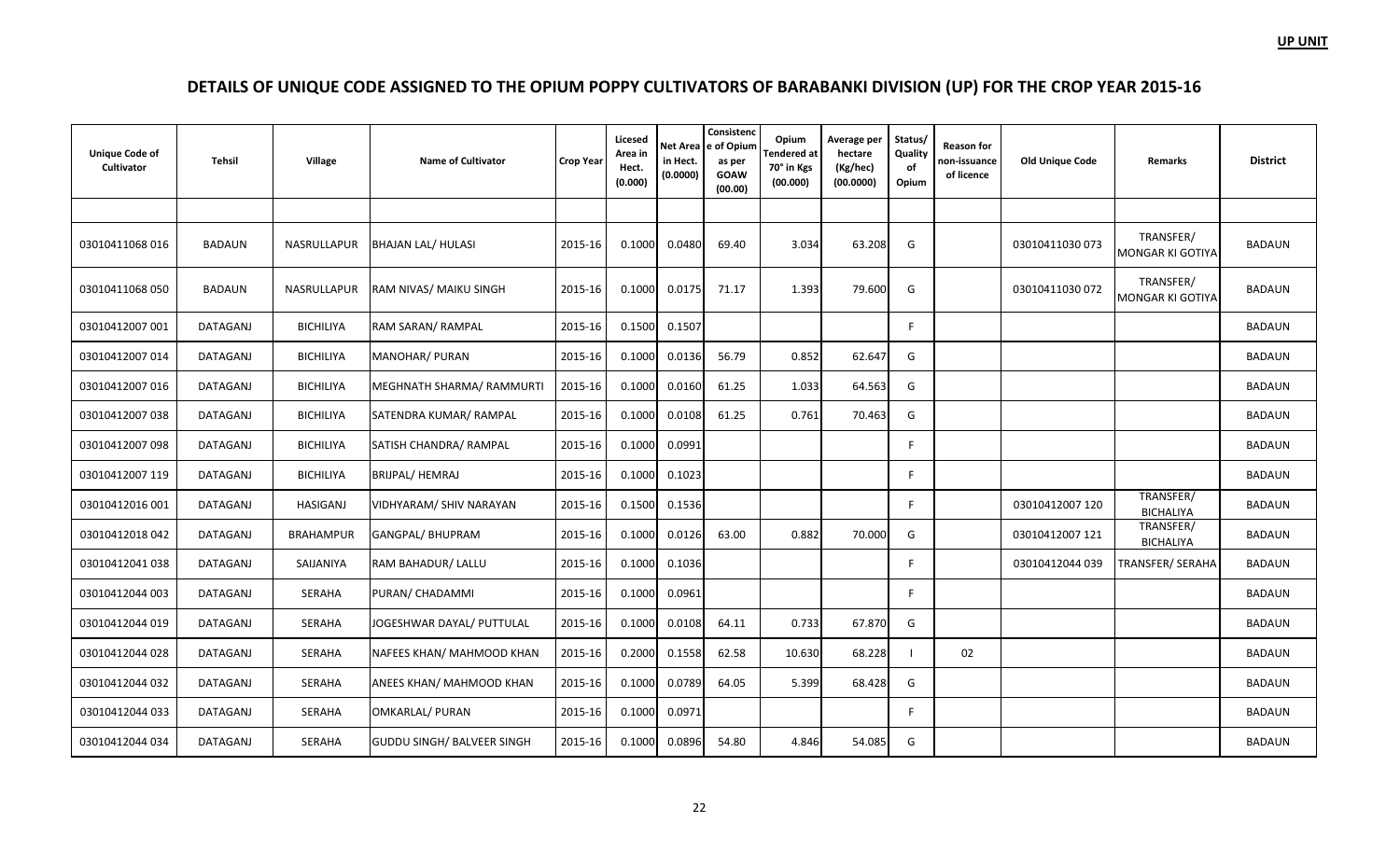| <b>Unique Code of</b><br>Cultivator | Tehsil          | Village         | <b>Name of Cultivator</b>               | <b>Crop Year</b> | Licesed<br>Area in<br>Hect.<br>(0.000) | in Hect.<br>(0.0000) | Consistenc<br>Net Area e of Opium<br>as per<br><b>GOAW</b><br>(00.00) | Opium<br>endered at<br>70° in Kgs<br>(00.000) | Average per<br>hectare<br>(Kg/hec)<br>(00.0000) | Status/<br>Quality<br>of<br>Opium | Reason for<br>non-issuance<br>of licence | <b>Old Unique Code</b> | Remarks                 | <b>District</b> |
|-------------------------------------|-----------------|-----------------|-----------------------------------------|------------------|----------------------------------------|----------------------|-----------------------------------------------------------------------|-----------------------------------------------|-------------------------------------------------|-----------------------------------|------------------------------------------|------------------------|-------------------------|-----------------|
|                                     |                 |                 |                                         |                  |                                        |                      |                                                                       |                                               |                                                 |                                   |                                          |                        |                         |                 |
| 03010412044 035                     | DATAGANJ        | SERAHA          | AJEET SINGH/ BALVEER SINGH              | 2015-16          | 0.2000                                 | 0.0323               | 64.05                                                                 | 2.031                                         | 62.879                                          | G                                 |                                          |                        |                         | <b>BADAUN</b>   |
| 03010412044 036                     | DATAGANJ        | SERAHA          | RAMA SHANKAR/ DWARIKA                   | 2015-16          | 0.1000                                 | 0.0100               | 64.99                                                                 | 0.668                                         | 66.800                                          | G                                 |                                          |                        |                         | <b>BADAUN</b>   |
| 03010412044 037                     | DATAGANJ        | SERAHA          | BRIJLAL/KEDAR                           | 2015-16          | 0.1500                                 | 0.0261               | 64.05                                                                 | 1.739                                         | 66.628                                          | G                                 |                                          |                        |                         | <b>BADAUN</b>   |
| 03010412044 041                     | <b>DATAGANJ</b> | SERAHA          | RAMKALI/ JAGANNATH                      | 2015-16          | 0.1000                                 | 0.0110               | 69.68                                                                 | 0.816                                         | 74.182                                          | G                                 |                                          |                        |                         | <b>BADAUN</b>   |
| 03010412044 045                     | <b>DATAGANJ</b> | SERAHA          | MEENA KUMARI/ MANOJ KUMAR               | 2015-16          | 0.1000                                 | 0.0097               | 56.38                                                                 | 0.636                                         | 65.567                                          | G                                 |                                          |                        |                         | <b>BADAUN</b>   |
| 03010412054 020                     | DATAGANJ        | <b>DIYORAYI</b> | FOOL SINGH/ LOCHAN SINGH                | 2015-16          | 0.1000                                 | 0.0859               | 58.14                                                                 | 5.058                                         | 58.882                                          | G                                 |                                          | 03010412044 044        | TRANSFER/ SERAHA        | <b>BADAUN</b>   |
| 03010412054 028                     | <b>DATAGANJ</b> | <b>DIYORAYI</b> | SADHU SARAN/RAM SWAROOP                 | 2015-16          | 0.1500                                 | 0.1333               | 59.56                                                                 | 8.066                                         | 60.510                                          | G                                 |                                          | 03010412044 043        | <b>TRANSFER/ SERAHA</b> | <b>BADAUN</b>   |
| 03010412054 031                     | DATAGANJ        | <b>DIYORAYI</b> | KHUSHIRAM/ESHWARI                       | 2015-16          | 0.1000                                 | 0.0995               |                                                                       |                                               |                                                 | F                                 |                                          | 03010412044 042        | <b>TRANSFER/ SERAHA</b> | <b>BADAUN</b>   |
| 03010412066 006                     | <b>DATAGANJ</b> | DALEL NAGAR     | UDAYPAL/ PURAN LAL                      | 2015-16          | 0.1000                                 | 0.1032               |                                                                       |                                               |                                                 | F                                 |                                          |                        |                         | <b>BADAUN</b>   |
| 03010412066 016                     | DATAGANJ        | DALEL NAGAR     | TEJPAL SINGH/ LAKHAN SINGH              | 2015-16          | 0.1000                                 | 0.0993               |                                                                       |                                               |                                                 | F.                                |                                          |                        |                         | <b>BADAUN</b>   |
| 03010412066022                      | DATAGANJ        | DALEL NAGAR     | SAVITRI DEVI/ RAJPAL                    | 2015-16          | 0.1000                                 | 0.0944               |                                                                       |                                               |                                                 | -F                                |                                          |                        |                         | <b>BADAUN</b>   |
| 03010412066037                      | DATAGANJ        | DALEL NAGAR     | SHYAM SINGH/ GULJARI                    | 2015-16          | 0.1000                                 | 0.1015               |                                                                       |                                               |                                                 | F.                                |                                          |                        |                         | BADAUN          |
| 03010413023 010                     | <b>BILSI</b>    |                 | SUNDAR NAGAR KAILASHO DEVI/ JAI PRAKASH | 2015-16          | 0.1000                                 | 0.0420               | 71.62                                                                 | 3.151                                         | 75.024                                          | G                                 |                                          |                        | <b>NAME CHANGE</b>      | <b>BADAUN</b>   |
| 03010413023 016                     | <b>BILSI</b>    |                 | SUNDAR NAGAR GYANCHANDRA/ FAKIR CHANDRA | 2015-16          | 0.1000                                 | 0.0396               | 76.75                                                                 | 3.443                                         | 86.944                                          | G                                 |                                          |                        |                         | <b>BADAUN</b>   |
| 03010413023 033                     | <b>BILSI</b>    |                 | SUNDAR NAGAR RAM CHARAN/ SUKKHI         | 2015-16          | 0.1000                                 | 0.0422               | 69.48                                                                 | 3.017                                         | 71.493                                          | G                                 |                                          |                        |                         | <b>BADAUN</b>   |
| 03010517027 052                     | AONLA           | SAKARPUR        | CHANDRAPAL/RAMLAL                       | 2015-16          | 0.1000                                 | 0.0884               |                                                                       |                                               |                                                 | E                                 |                                          |                        |                         | <b>BAREILLY</b> |
| 03010517027 057                     | <b>AONLA</b>    | SAKARPUR        | CHANDRAPAL/ SHYAMLAL                    | 2015-16          | 0.1000                                 | 0.0971               |                                                                       |                                               |                                                 | F.                                |                                          |                        |                         | <b>BAREILLY</b> |
| 03010517027 077                     | <b>AONLA</b>    | SAKARPUR        | VIDHYA DEVI/ SUKHRAM                    | 2015-16          | 0.1000                                 | 0.0987               |                                                                       |                                               |                                                 | F.                                |                                          |                        | <b>NAME CHANGE</b>      | <b>BAREILLY</b> |